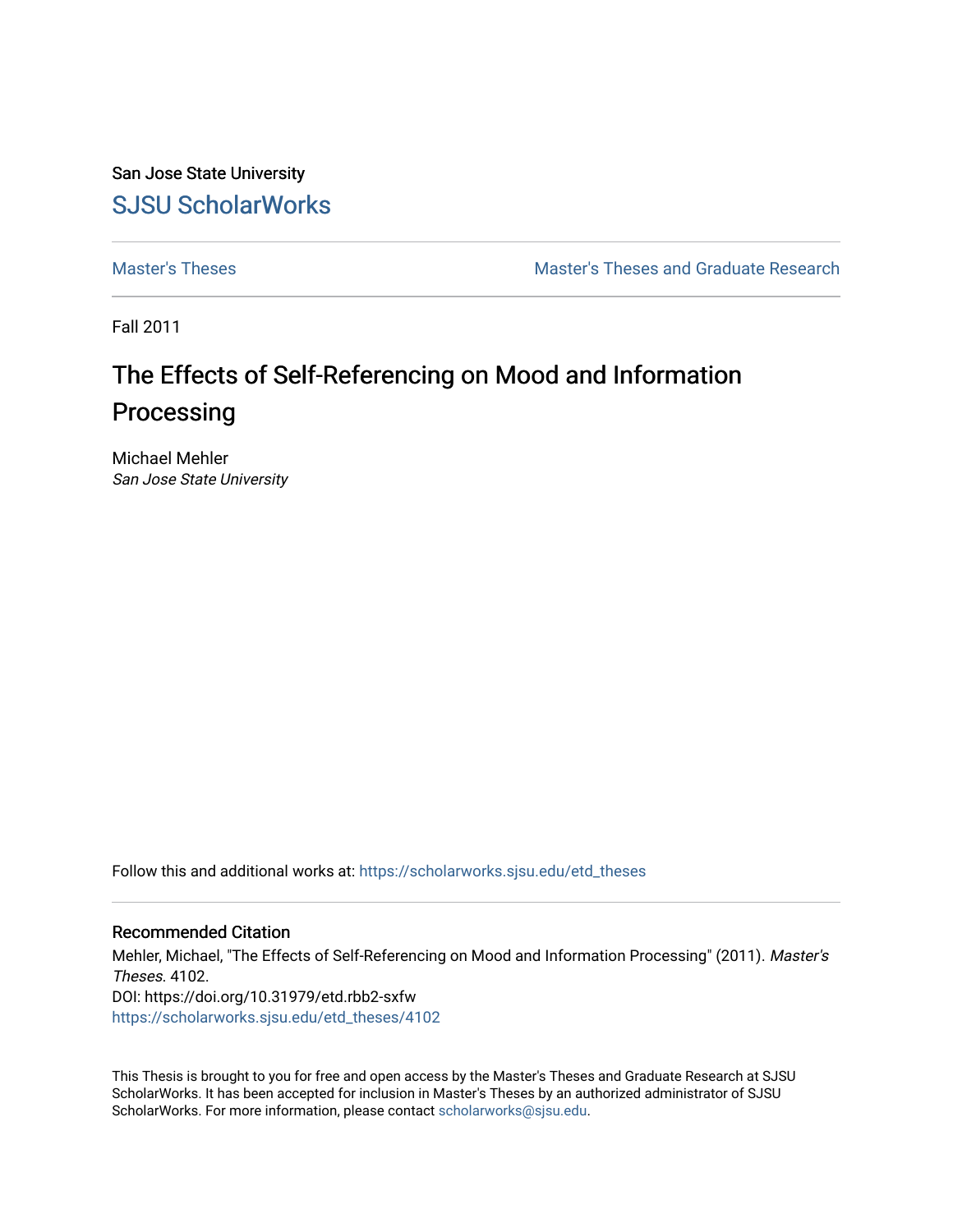# THE EFFECTS OF SELF-REFERENCING AND MOOD ON INFORMATION

# PROCESSING

A Thesis

Presented to

The Faculty of the Department of Psychology

San Jose State University

In Partial Fulfillment

of the Requirements for the Degree

Master of Arts

by

Michael Mehler

December 2011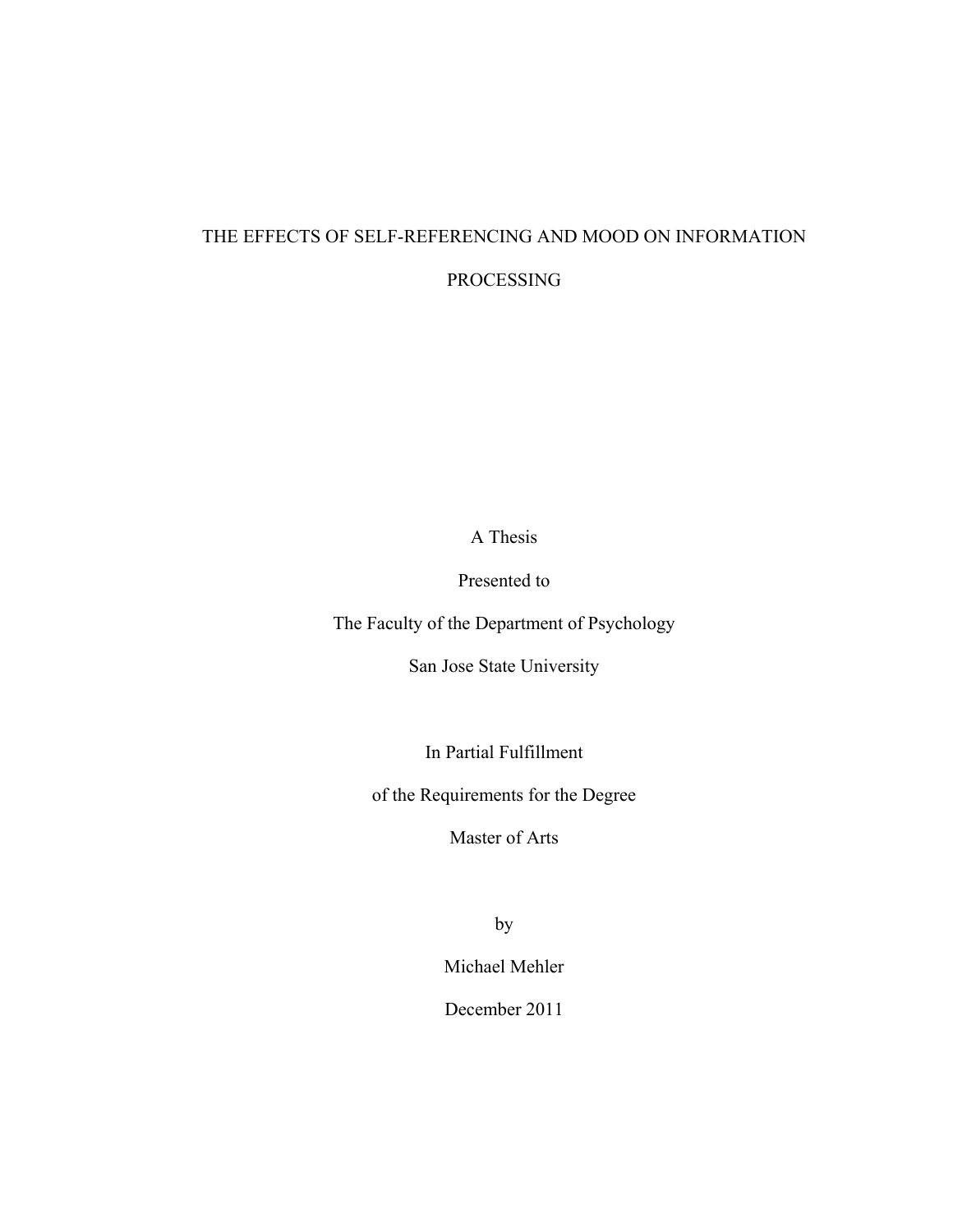© 2011

Michael Mehler

ALL RIGHTS RESERVED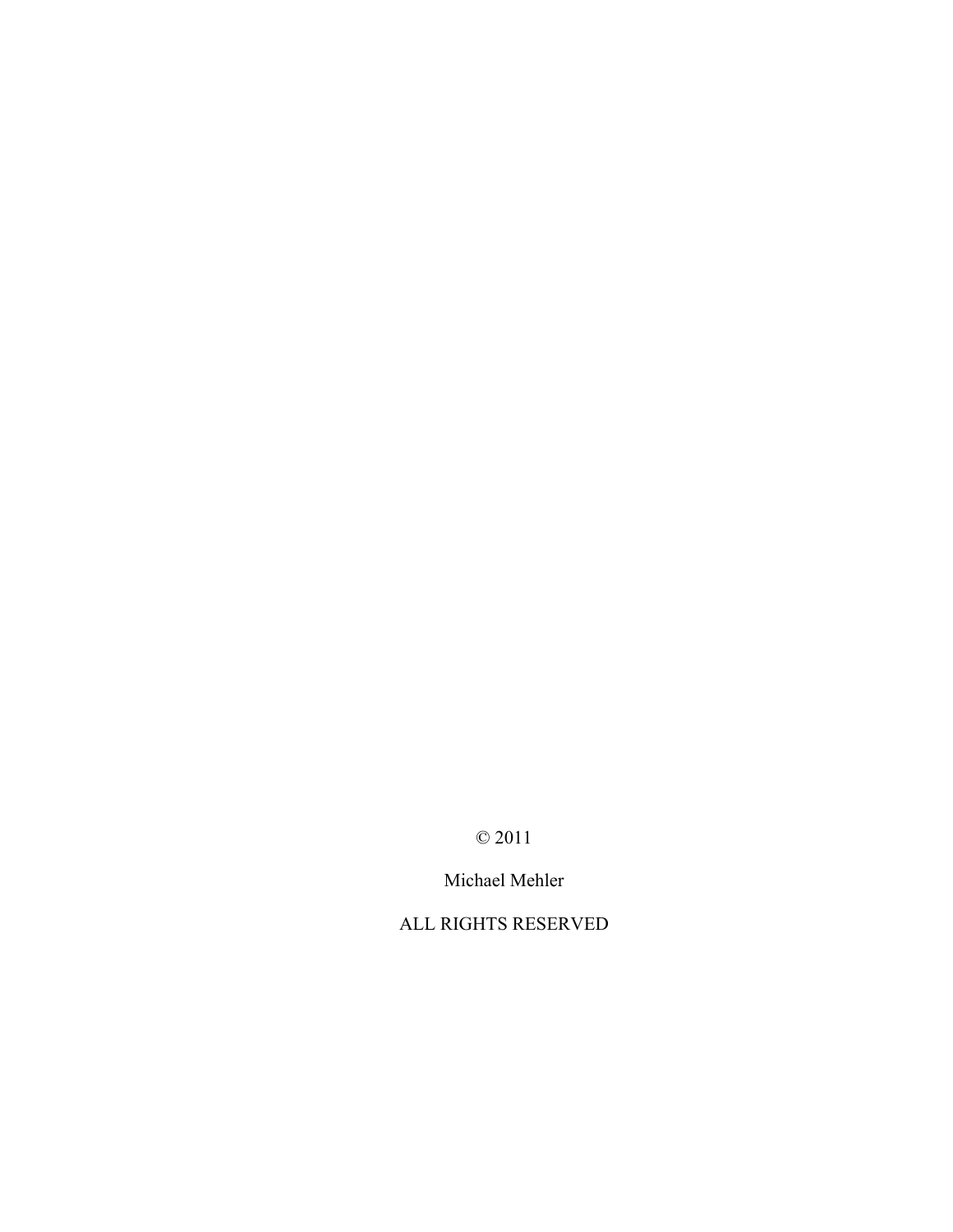The Designated Thesis Committee Approves the Thesis Titled

# THE EFFECTS OF SELF-REFERENCING AND MOOD ON INFORMATION

# PROCESSING

by

Michael Mehler

# APPROVED FOR THE DEPARTMENT OF PSYCHOLOGY

# SAN JOSÉ STATE UNIVERSITY

# December 2011

| Dr. Arlene Asuncion            | Department of Psychology |
|--------------------------------|--------------------------|
| Dr. Cheryl Chancellor-Freeland | Department of Psychology |
| Dr. Clifton Oyamot             | Department of Psychology |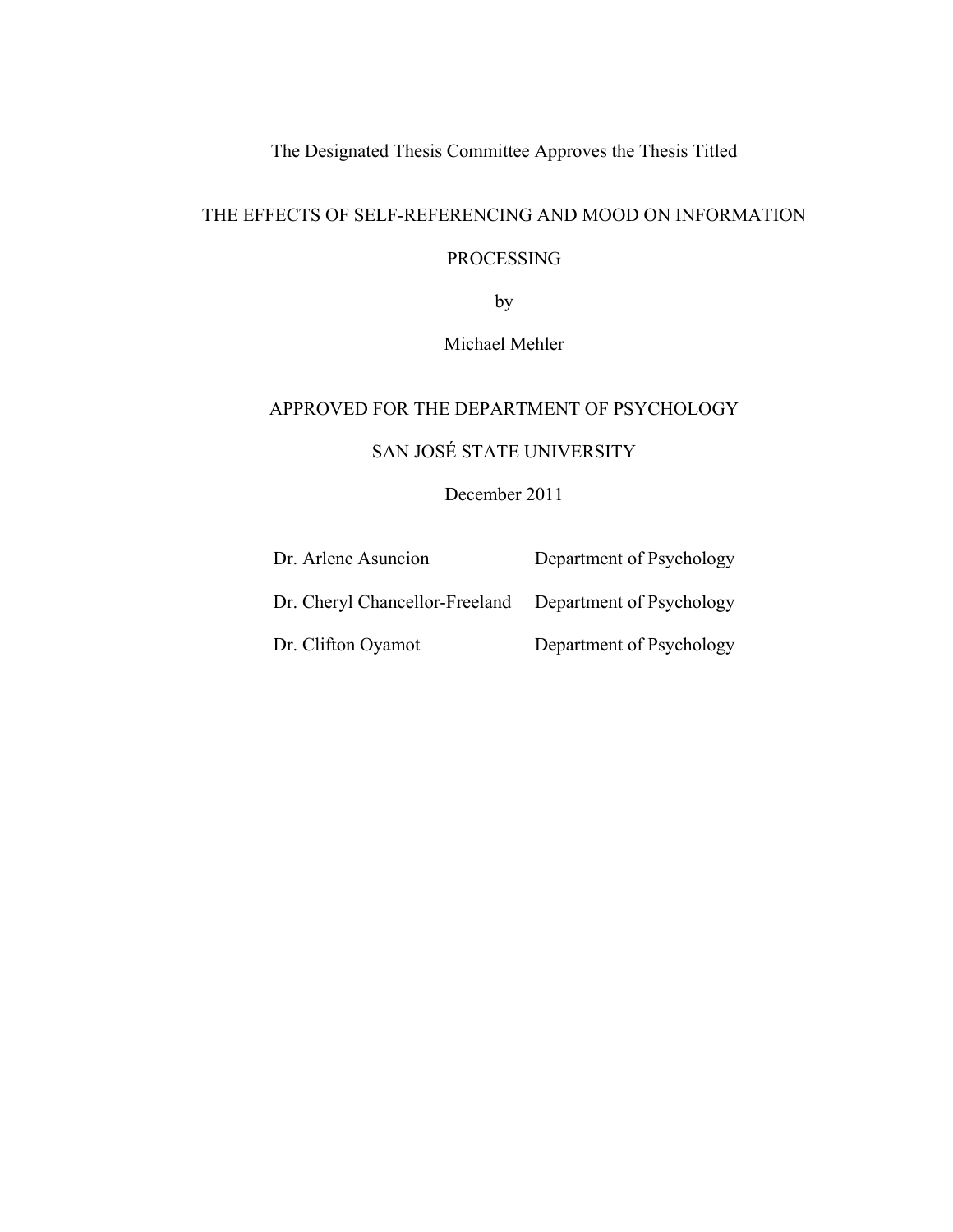#### ABSTRACT

# THE EFFECTS OF SELF-REFERENCING AND MOOD ON INFORMATION PROCESSING

### by Michael Mehler

 Research in the area of attitude change has demonstrated that people can process a persuasive message in a systematic or heuristic manner. It has been shown that positive mood increases heuristic processing, whereas negative mood increases systematic processing. In the current study, we were interested in examining one factor that may increase happy people's ability or desire to systematically process a persuasive message, self-referencing. Self-referencing occurs when information is processed by relating it to oneself or one's personal experience. After a happy, neutral, or sad mood was induced, participants were exposed to a message with either self-referencing or no self-referencing in the content. Participants' attitude change toward the message was then assessed. Results showed that happy participants systematically processed only when the message was self-referencing, supporting our predictions. Results suggested that self-referencing has a considerable influence on mood and information processing and can serve as a motivational factor that increases happy people's desire to systematically process a persuasive message.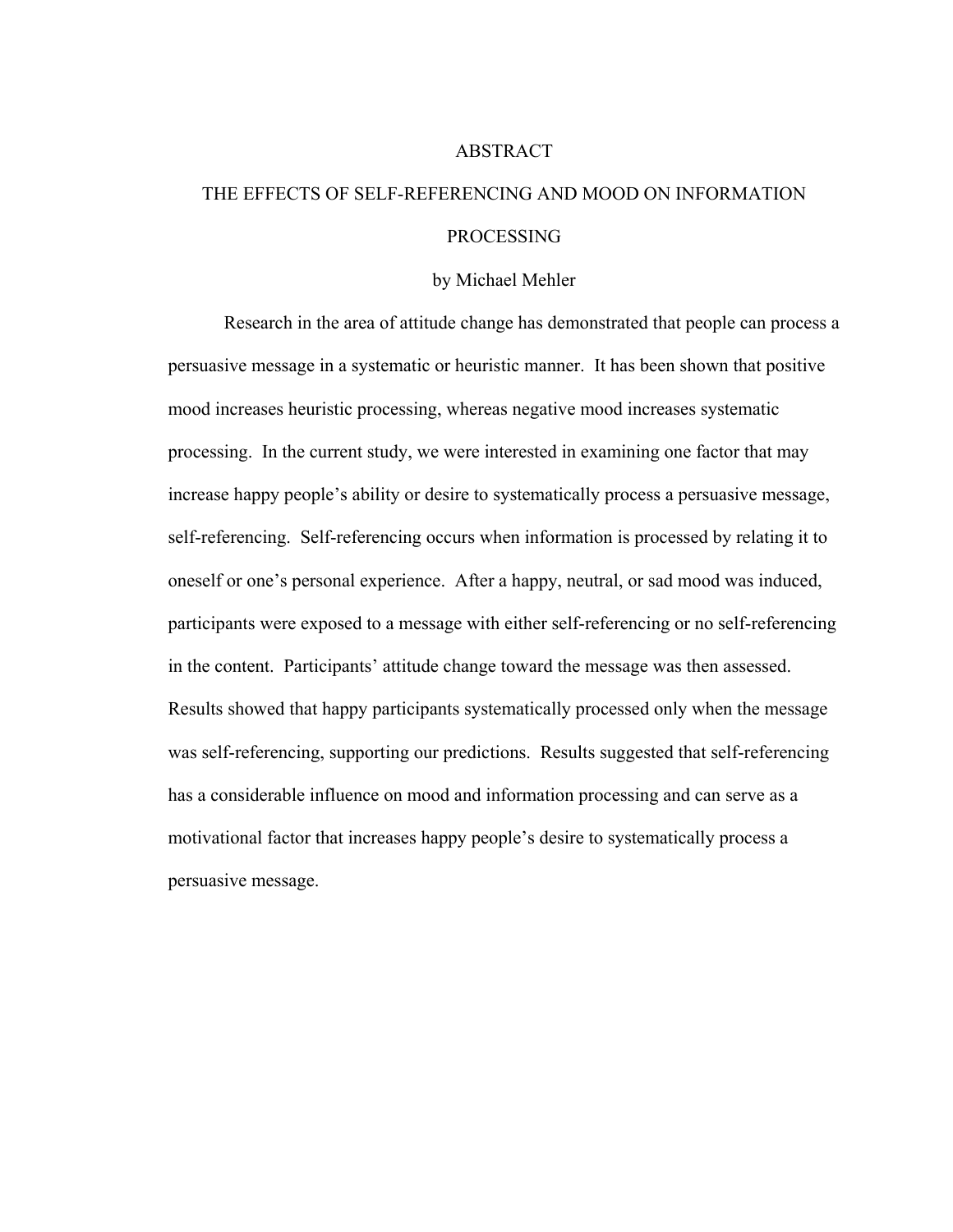# TABLE OF CONTENTS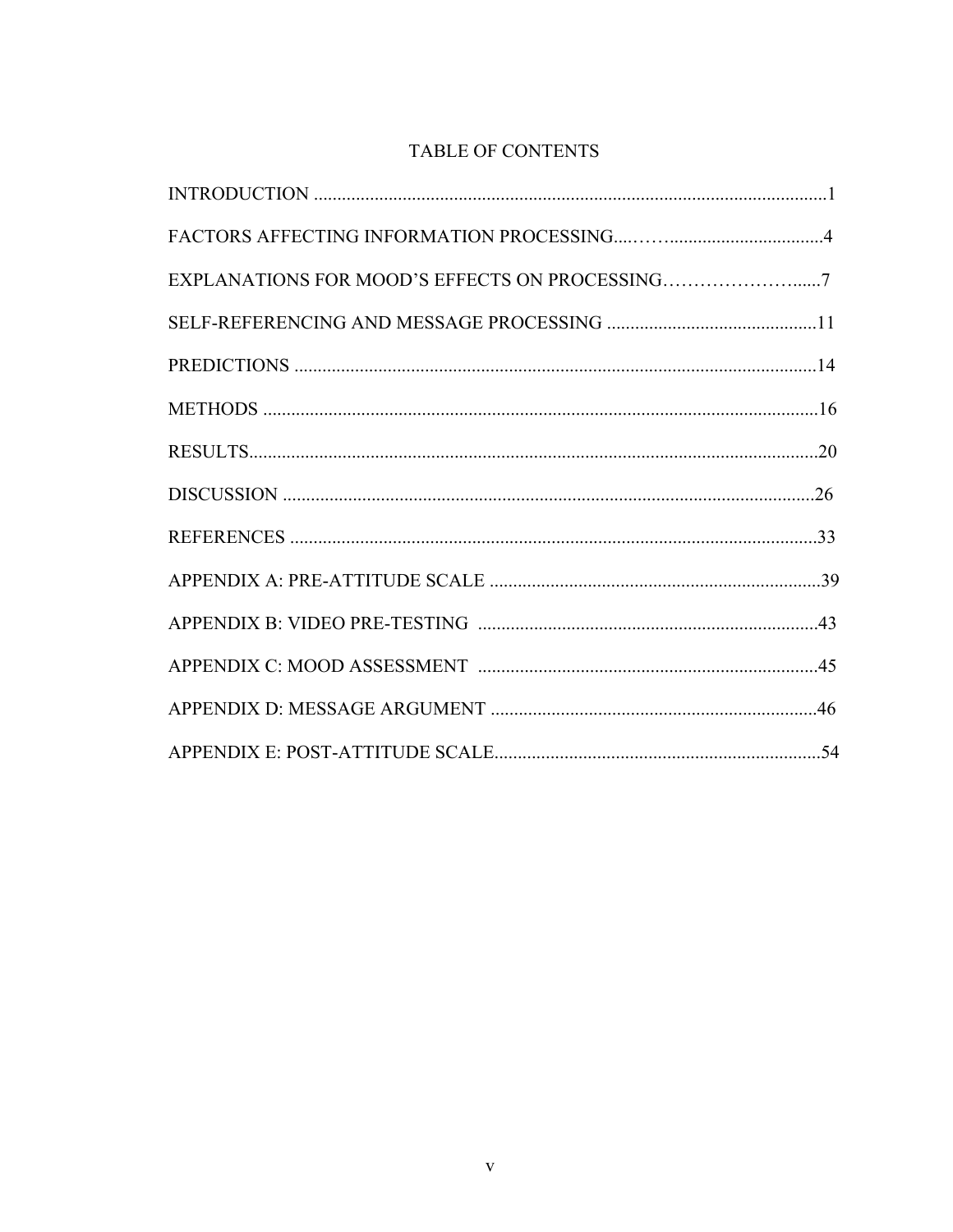# LIST OF FIGURES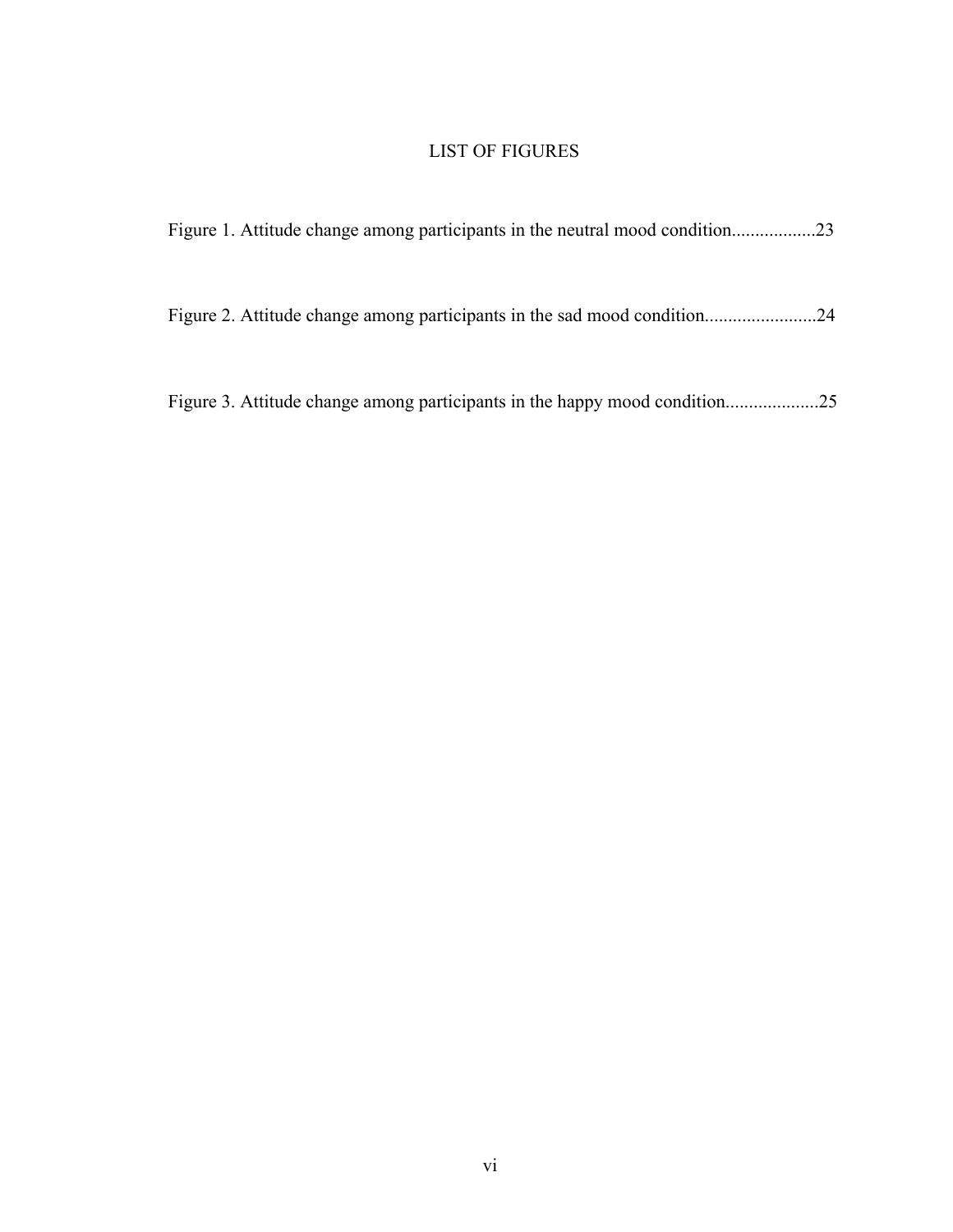# **Introduction**

 In general, research in the area of attitude change has demonstrated that people can process a persuasive message in a systematic or heuristic manner (Chaiken, 1980). Both conceptualizations consider message recipients as concerned with assessing the validity of the message's overall conclusion. The heuristic-systematic model (HSM; Chaiken, 1987) delineates the two basic modes by which perceivers may determine their attitudes and other social judgments (Chaiken, Liberman, & Eagly, 1989). According to a systematic view, recipients apply significant cognitive effort in performing this task and actively attempt to comprehend and evaluate the message's arguments as well as to assess their validity in relation to the message's conclusion. In contrast, according to a heuristic view of persuasion, recipients exert comparatively little effort in judging message validity. Rather than processing argumentation, recipients may rely on more available information such as the source's identity or other non-related cues in deciding to accept a message's conclusion. In sum, heuristic processing makes minimal cognitive demands, whereas systematic processing requires cognitive ability and capacity (Chen & Chaiken, 1999).

 The heuristic-systematic model assumes that perceivers are guided in part by a "principle of least effort" (Chen & Chaiken, 1999). That is, in the interest of economy, heuristic processing often predominates over more effortful systematic processing. Information processing, however, is often guided by motivational concerns beyond economy. Recognizing this, the heuristic-systematic model incorporates least-effort notions into its sufficiency principle, which claims that perceivers attempt to balance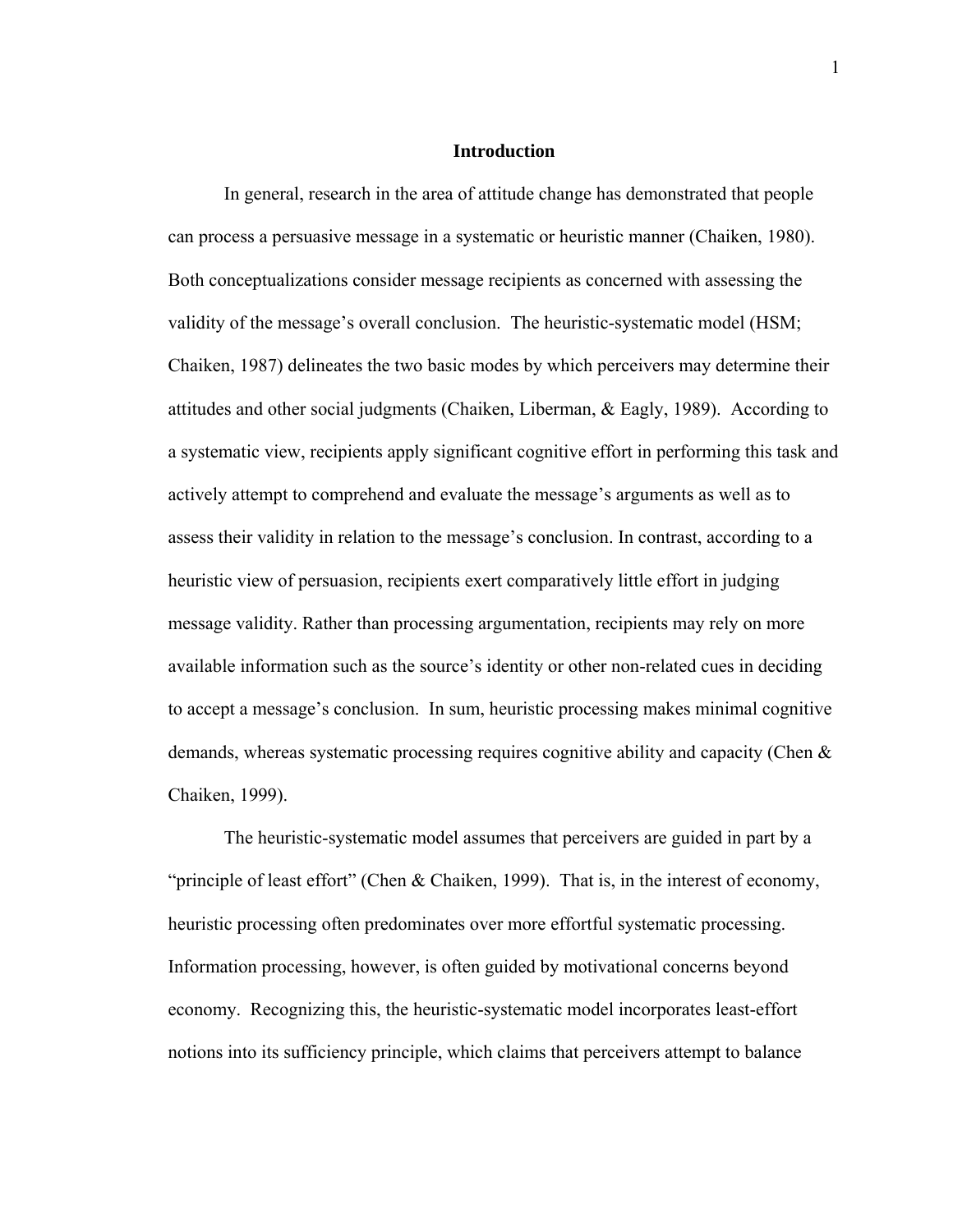between minimizing cognitive effort on the one hand and satisfying their current motivational concerns on the other (Chaiken, Wood, & Eagly, 1996). For example, perceivers who are motivated to determine accurate judgments apply as much cognitive effort as necessary and possible to reach a sufficient degree of confidence that their judgments will satisfy their accuracy.

 When systematic processing occurs, the quality of message content becomes the primary determinant of the recipient's reaction to the message and consequently determines its persuasive success (Worth  $\&$  Mackie, 1987). Judgments formed on the basis of systematic processing are thus responsive to the actual content of the information (Chen & Chaiken, 1999). For systematic processing to occur, people must be both motivated and possess the capacity to think (Chaiken et al., 1989). When personal interest is combined with a biased knowledge, systematic processing is most likely to occur (Petty & Caccioppo, 1979).

On the other hand, a heuristic strategy has the economic advantage of requiring minimum cognitive effort. Heuristic processing entails the activation and application of judgmental rules or "heuristics" that are presumed to be learned and stored in memory. For example, "Expert" statements can be trusted," "Length implies strength," "Consensus opinions are always correct" (Chen & Chaiken, 1999). However, a heuristic strategy may be a less reliable means of judging message validity. In the long run, recipients may sometimes reject message conclusions they might otherwise have accepted had they investigated the time and effort to receive and scrutinize argumentation (Chaiken, 1980).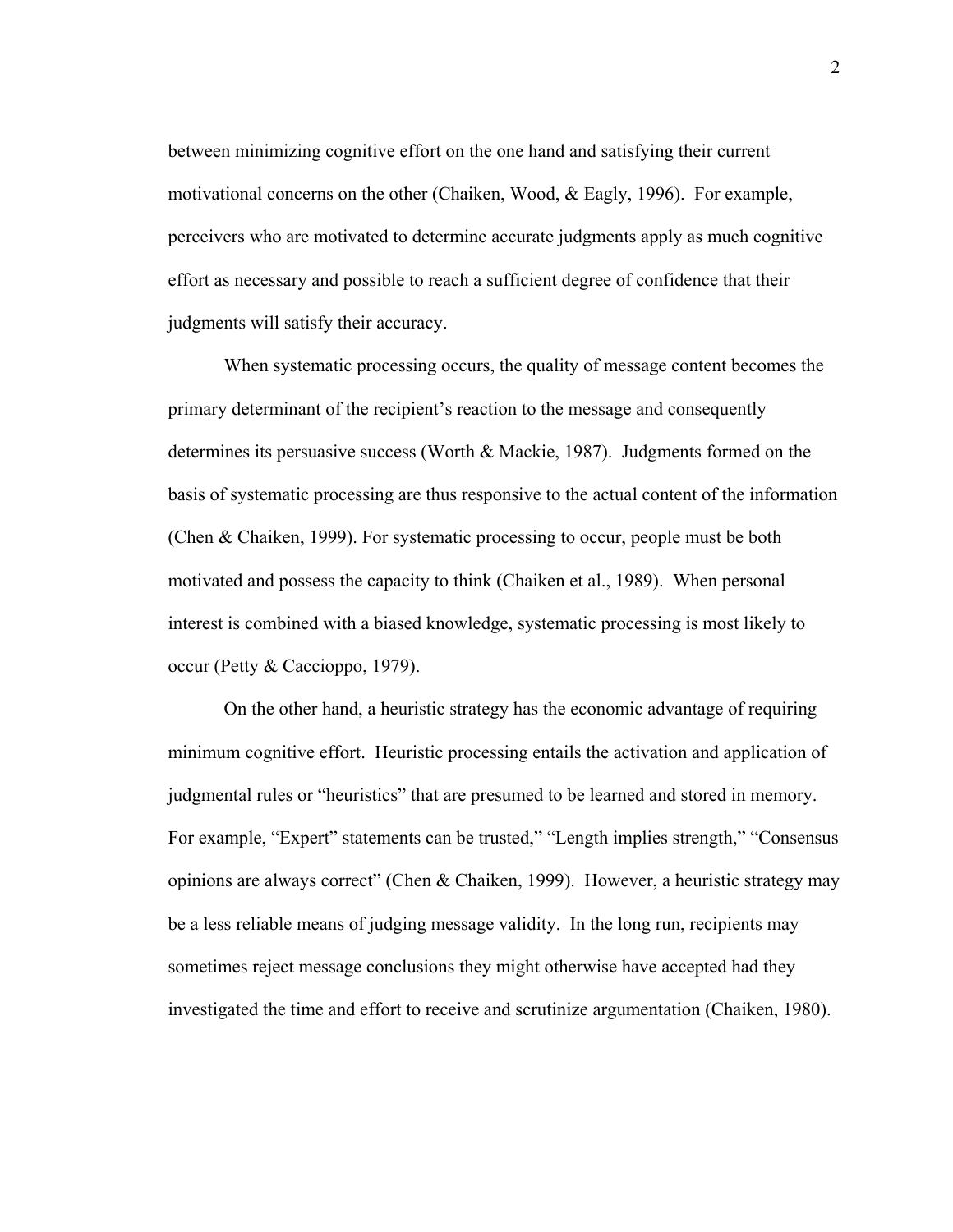The critical measure of whether systematic processing occurs in a persuasive situation is whether message recipients are differentially persuaded by strong and weak arguments (Worth & Mackie, 1987). For example, Bless, Bohner, Schwarz, and Strack (1990) found that individuals in a positive mood were less persuaded by strong arguments than those in a neutral or sad mood. Strong arguments provoke thoughts favorable to the message and lead to persuasion, while weak arguments cause counter arguing and little persuasion (Chaiken, 1980).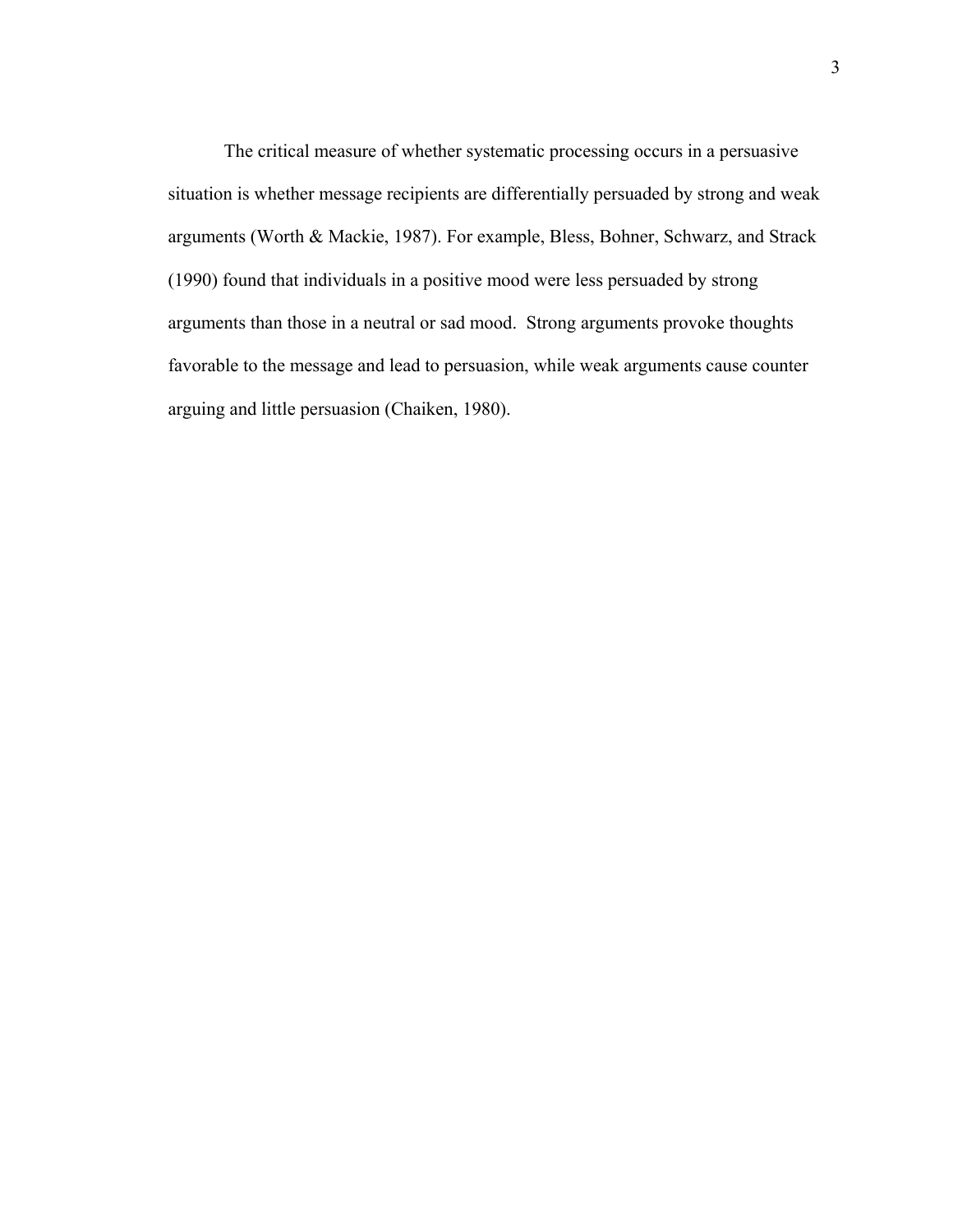# **Factors Affecting Information Processing**

## **Motivation**

People can engage in information processing for a variety of motivational (e.g. consistency motivation, reactance, self-esteem maintenance) and ability driven (e.g. one sided-knowledge on a topic, mood) reasons (Petty, Wegener, & Fabrigar, 1997). But when will recipients employ a systematic rather than a heuristic processing strategy? One factor that may influence a recipient's decision-making process is involvement with the message. Systematic processing should be employed when recipients perceive that it is important to formulate a highly accurate judgment. Recipients are more likely to hold such a perception when they receive messages on personally important topics or when recipients feel that their opinion judgments have important consequences for themselves or for others (Chaiken, 1980). When personal relevance is combined with a vested interest, then the thorough processing induced by the relevance is likely to produce systematic processing (Petty et al., 1997). For example, Liberman and Chaiken (1992) found that women who were personally vulnerable to a threatening message engaged in more systematic processing of it than women who were not personally vulnerable to the threat. Similarly, Hutton & Baumeister (1992) found that placing message recipients in front of a mirror (enhancing self-awareness) increased their thoughtful resistance to a message that was personally important but not to a message that was not. However, when asked for an opinion on an unimportant topic or when one's opinion judgment is perceived as insignificant, recipients may give economic concerns greater weight and employ a heuristic processing strategy (Chaiken, 1980). A practical perspective suggests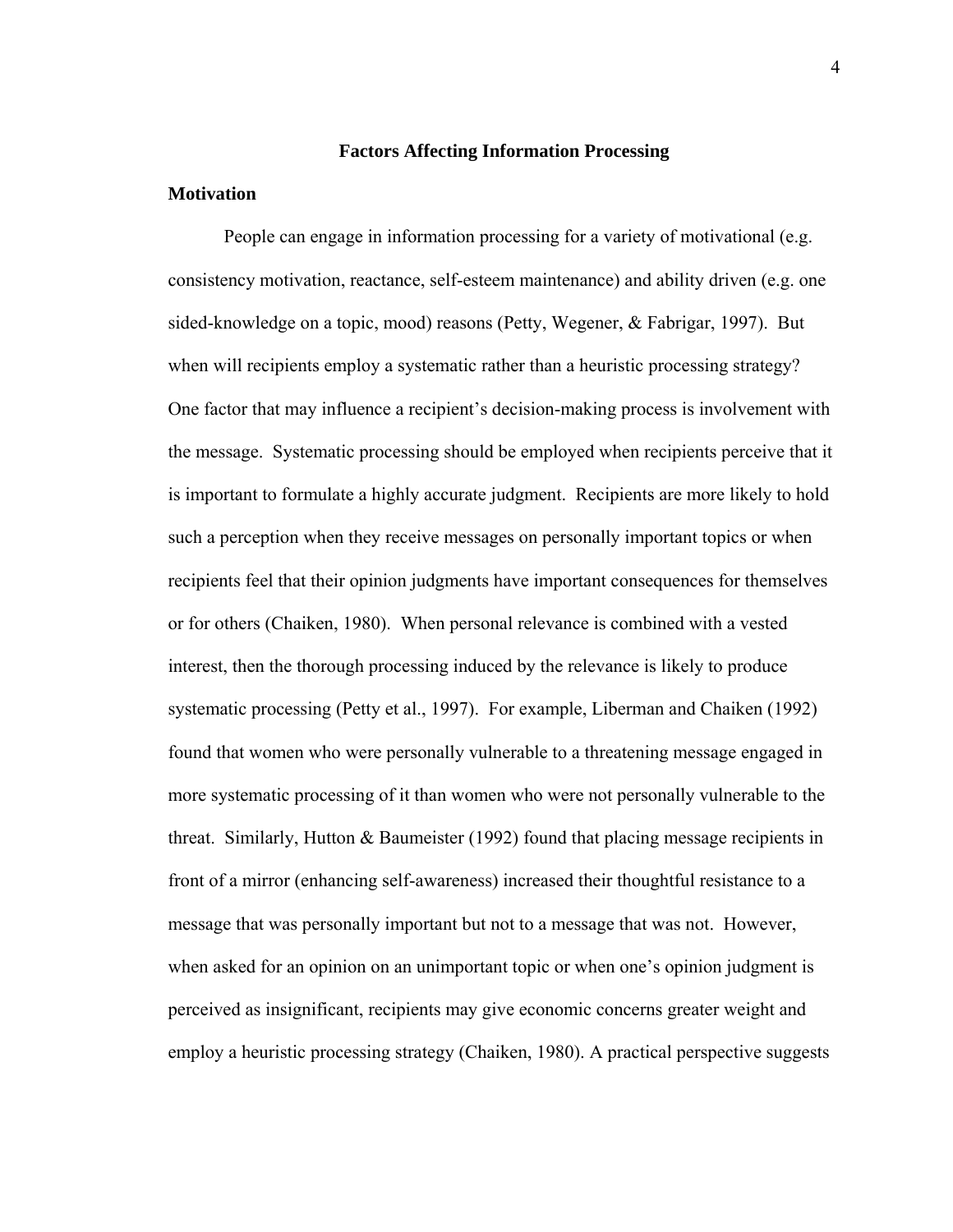that recipients employ a systematic strategy when reliability concerns outweigh economic concerns and a heuristic strategy when economic concerns predominate.

## **Mood**

 Another factor that may influence a recipient's decision-making process is mood. Mood can play a significant role in how people perceive the world around them as well as the strategies used when processing incoming information. Early research on the topic primarily focused on describing how different mood states affected the level of argument processing (Petty, Fleming, Priester & Feinstein, 2001;Schwarz & Bless, 1991). It was discovered in general that individuals in good moods tended not to elaborate arguments extensively, did not differentiate strong and weak messages, and were more persuaded by peripheral appeals relative to people in neutral or sad moods (Bless, Bohner, Schwarz & Strack, 1990; Mackie & Worth, 1989; Sinclair, Mark, & Clore, 1994; Worth & Mackie, 1987). Conversely, people in sad moods tended to engage in more elaboration, to react differentially to strong and weak arguments, and to respond to central rather than peripheral appeals. When processing information, it has been found that relative to people in a neutral mood, people experiencing a positive mood prefer simple, intuitive solutions to problems, rely on judgment heuristics, use broad rather than specific categories in classification tasks, and make decisions both more quickly and on the basis of less information (Isen & Daubman, 1984). Positive moods appear to promote global, flexible, intuitive, and holistic information processing (Isen, Ashby & Turken, 1999; Isen, Labroo & Durlach, 2004), where negative moods, in contrast, have been associated with more systematic, narrow, focused, and analytic forms of processing (Schwarz & Clore,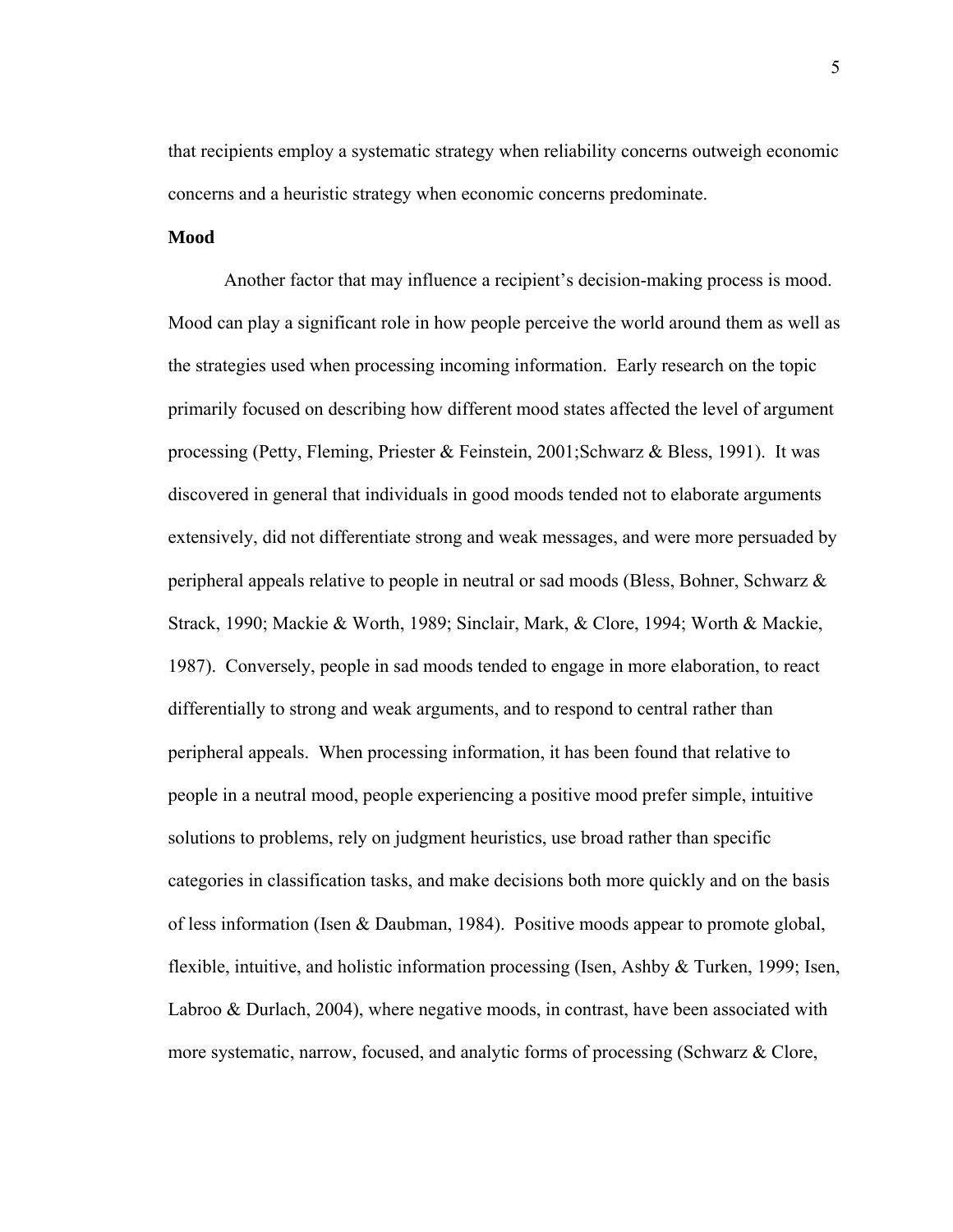1996). Overall, it has been shown that positive mood increases heuristic processing, whereas negative mood increases systematic processing.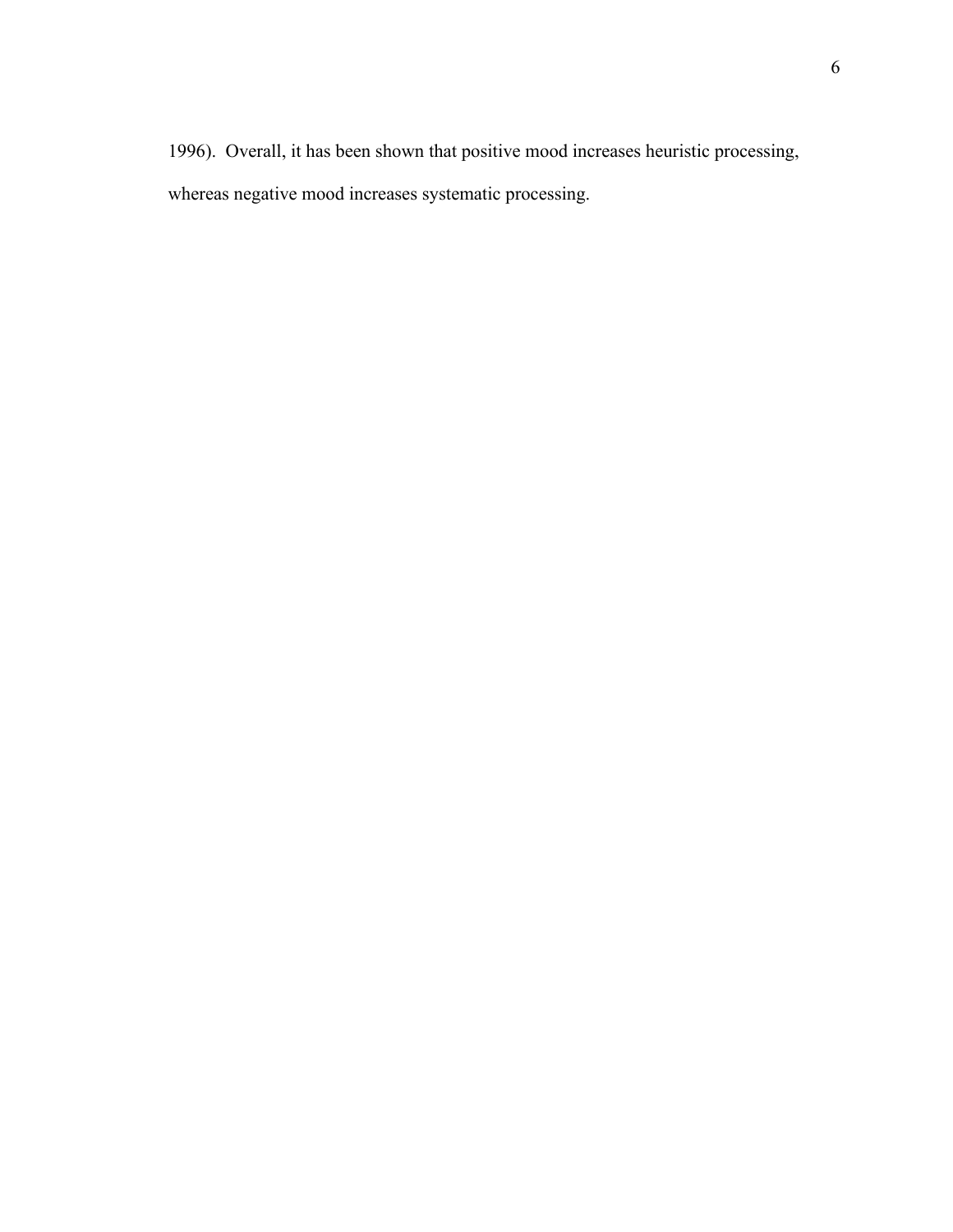### **Explanations for Mood's Effects on Processing**

# **Cognition**

More recent work in the area has attempted to document the various psychological mechanisms responsible for the typical mood-persuasion outcomes (Sinclair, Moore, Melvin, Soldat & Lavis, 2010). One explanation for these findings is cognitive in nature. According to a cognitive approach, good moods limit processing capacity, reducing the availability for other processing tasks and resulting in the use of heuristics (Mackie & Worth, 1989). Mood may also function as a distraction, interfering with the ability to engage in careful elaborative processing (Petty  $\&$  Brock, 1981). For example, happiness is assumed to restrict processing capacity because it increases the availability of positive thoughts and diverse associations in memory. This increased availability of positive thoughts and diverse ideas may therefore create a complex cognitive context for individuals experiencing a positive mood. This complex cognitive context in turn might interfere with happy individuals' ability to allocate the attention necessary to perform simultaneous processing tasks (Mackie, Worth & Asuncion, 1990). Alternatively, happiness signals to a person that a situation is safe and less effortful information processing is needed, while sadness signals that a situation is problematic, requiring a more attentive, effortful form of cognitive processing (Schwarz, 1990; Schwarz & Clore, 1983). Alternatively, sadness may decrease careful processing because being sad may lead individuals to think more about their moods (Ellis & Ashbrook, 1988) or to find an explanation for the cause of their mood (Schwarz & Clore, 1988).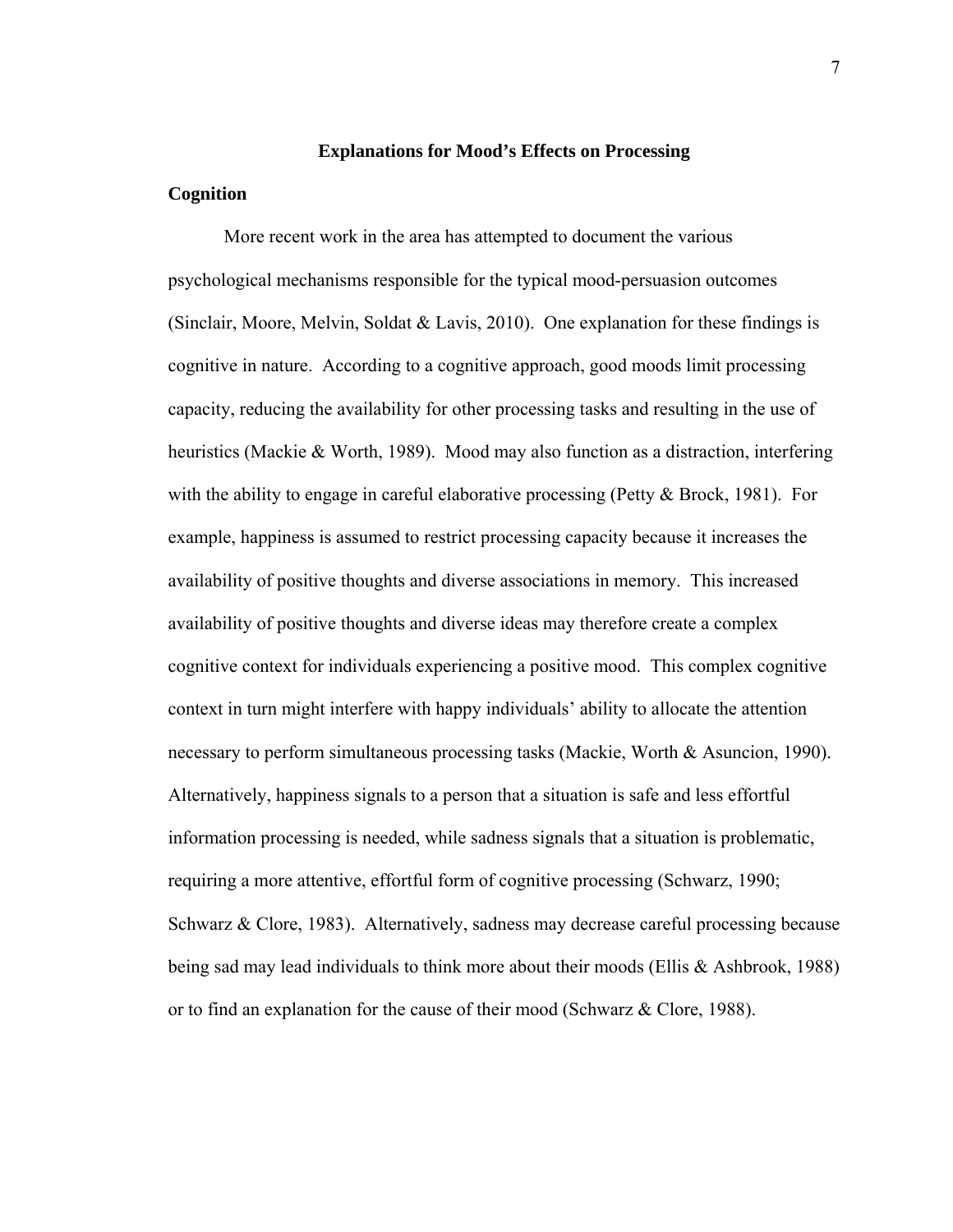# **Motivation**

 Another possible explanation for the effects of mood on information processing is motivational in nature and deals with the experience of being in a good mood. A person in a good mood is likely to avoid systematic problem solving that could decrease the experience of positive affect, while people in sad moods are motivated to engage in careful information processing to alleviate or distract from their current negative feelings (Schwarz, 1990; Sinclair & Mark, 1992, Sinclair et al., 2010). People generally strive to maintain or attain positive mood states and are most likely to attend to information that is uplifting, positive and rewarding and least likely to attend to messages that may spoil a good mood (Wegener & Petty, 1994; Das & Fennis, 2008). In both cases, happiness reduces extensive information processing because it decreases people's desire to process carefully (Asuncion  $& Lam, 1995$ ). Because extensive thinking about a problem has been found to be stressful and effortful, people in positive moods might be thought of as motivated to avoid this kind of cognitive effort in order to maintain their good mood (Janis & Mann, 1977). While attempting to maintain their rewarding good mood, people in a positive mood may expose themselves to positively toned material and avoid negatively toned material (Isen & Simmonds, 1978). A good mood may also increase feelings of confidence in relying on general, internal knowledge structures, including stereotypes and heuristics (Isbell, 2004). Consequently, the use of judgment heuristics, the ability to make good decisions without a lot of effort, by people experiencing a positive mood may reflect a lack of motivation to process extensively (Worth & Mackie, 1987).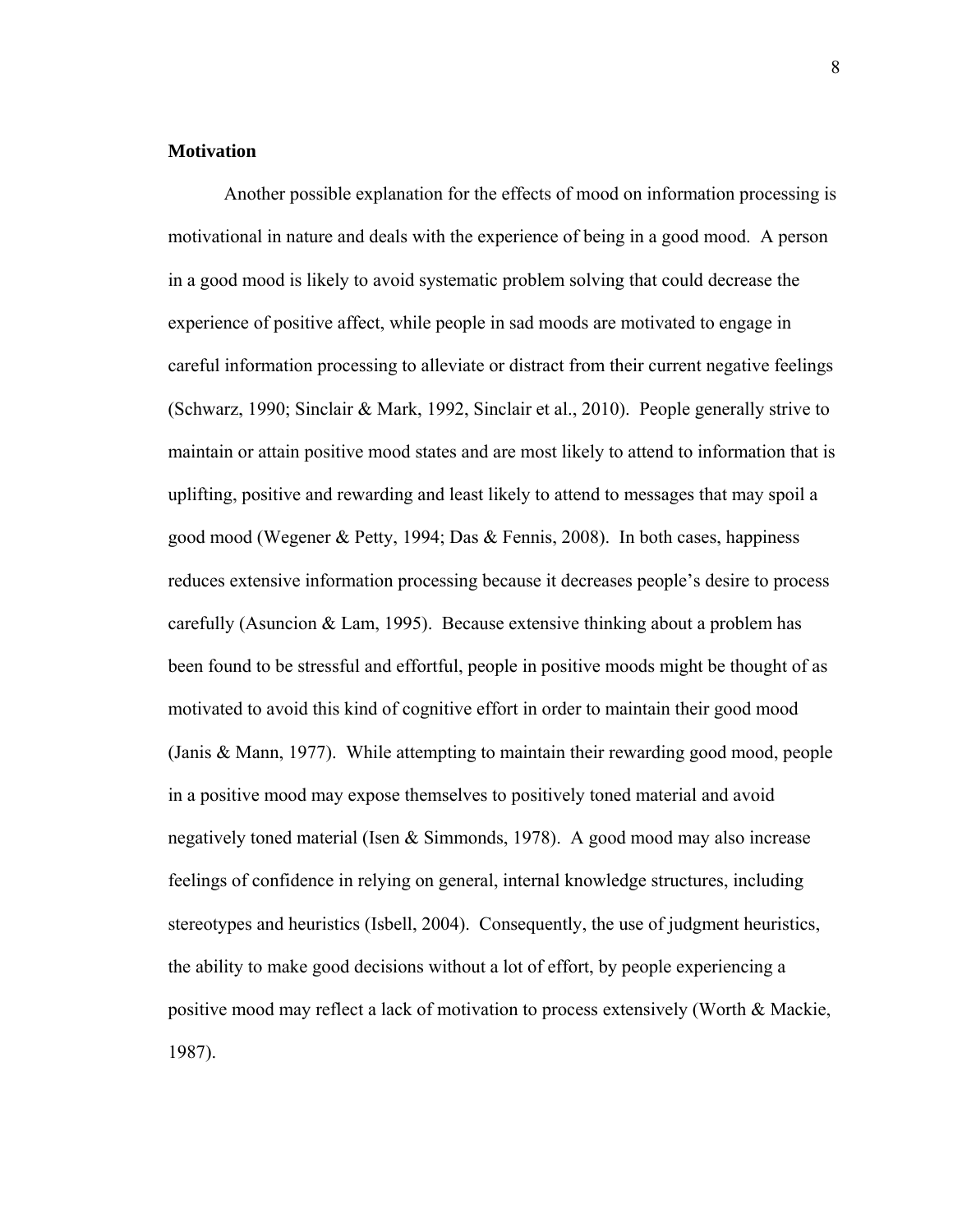On the other hand, sadness is argued to increase the desire for careful processing in order for the individual to try to change or reduce an unpleasant mood. For example, sad individuals may want to engage in careful processing, especially of pleasant or agreeable information (Isen, 1984). If feeling sad informs individuals of a threat in their environment, they may increase processing to understand the nature of this potential problem (Schwarz, 1990). Both possibilities result in sadness increasing deliberate information processing.

 These cognitive and motivational consequences suggest that both happiness and sadness influence the extensive processing of persuasive messages. Happiness disrupts careful, elaborative processing either for cognitive and or motivational reasons (Asuncion & Lam, 1995). However, the processing consequences of sadness differ depending on whether cognitive or motivational factors underlie its effects. According to cognitive approaches, sadness acts similarly to happiness and decreases extensive information processing. Motivational approaches, in contrast, argue that the effects of sadness are unlike those of happiness and suggest that feeling sad increases the deliberate processing of information.

 In our study, we were interested in looking at another possible motivational factor that may increase happy people's desire to systematically process a persuasive message; that is, the self-referencing of the message itself. Self-referencing occurs when information is processed by relating it to oneself (e.g., one's own personal experience). Self-referencing can be described as a processing of information relating to the selfstructure or aspects of it (Burnkrant & Unnava, 1995). This process may be encouraged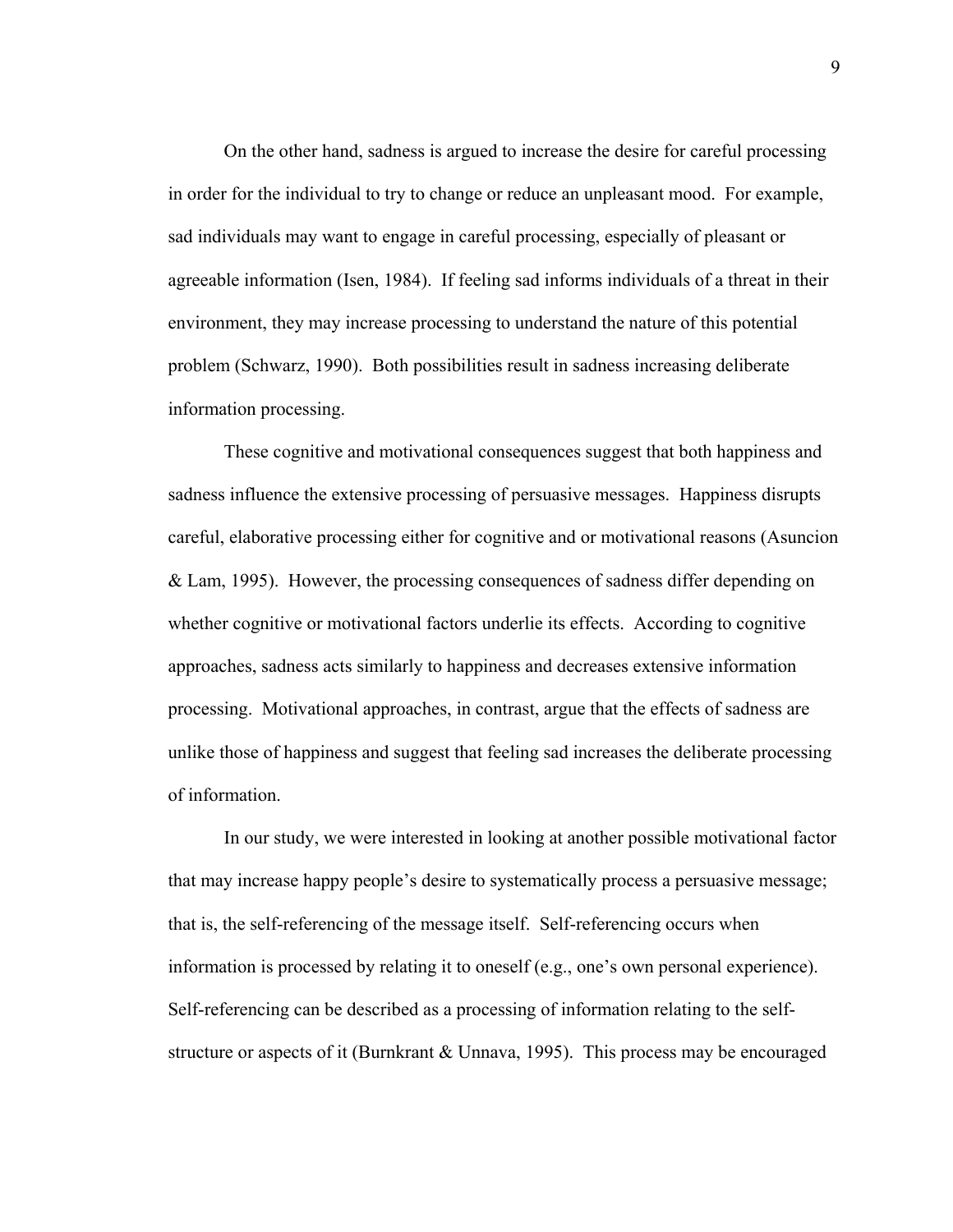by advertising persuasive messages that address the audience directly and introduces experiences to which it can relate.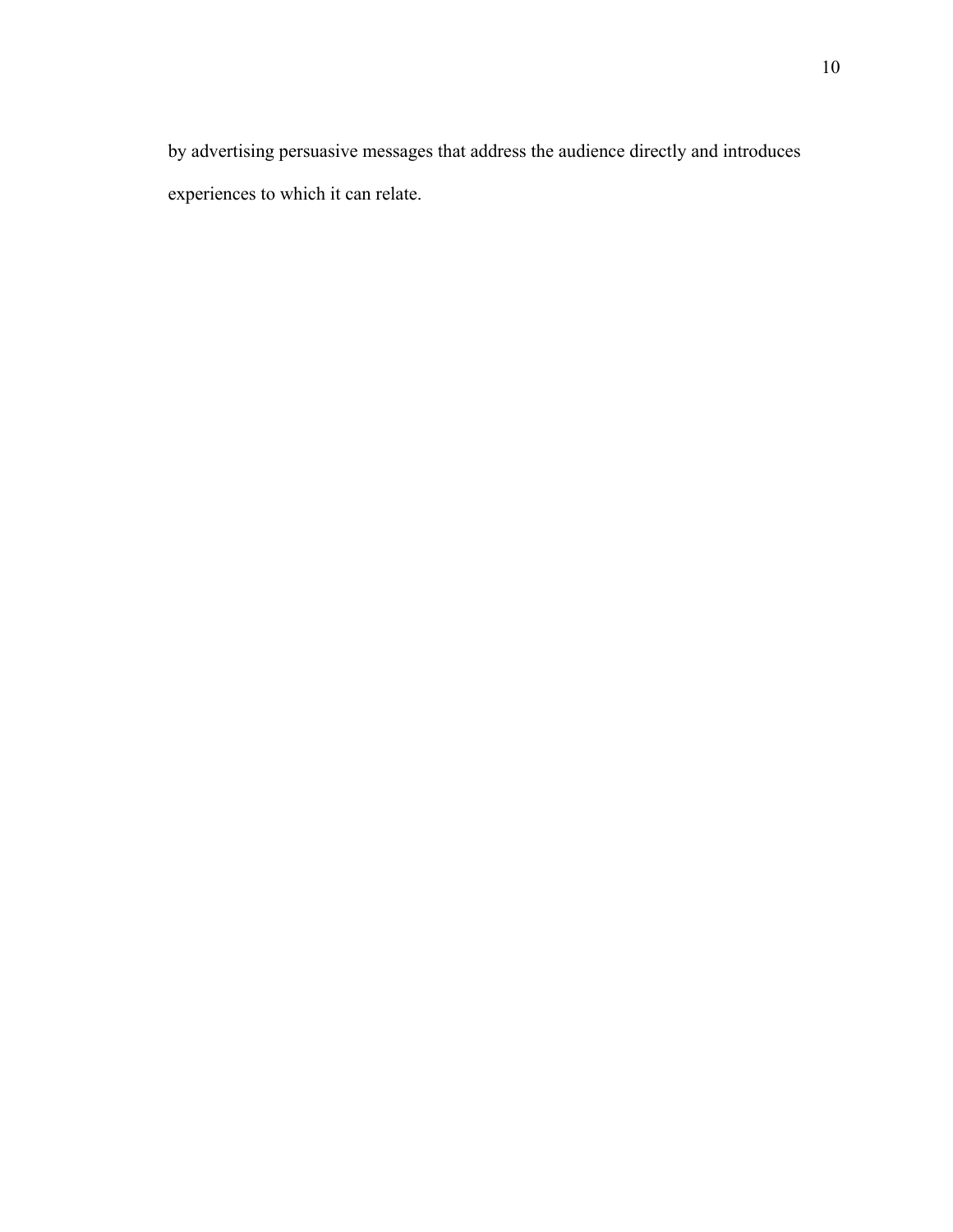#### **Self-Referencing and Message Processing**

 The self is considered a highly organized, complex memory structure that contains knowledge gained over a lifetime. As a result, when processing words or phrases there are more potential connections between those connected to the self and structures in memory (Burnkrant & Unnava, 1995). This availability of more potential connections between the incoming information and memory facilitates elaboration of the incoming information. It has been found that performance of a self-referencing task rather than some other task, such as a semantic task, when processing words or phrases, leads to greater recall of those words or phrases (Bellezza, 1984; Brown, Keenan & Potts, 1986; Rogers, Kuiper & Kirker, 1977). For example, Rogers, Kuiper, and Kirker (1977) presented words to participants who had to make a *yes* or *no* judgment for each one. They found better recall for words accompanied by a question such as "Does this word describe you?" in comparison to words accompanied by a question such as "Does this word mean the same as honest?" The self-reference task resulted in better recall of the presented words than did simple semantic processing.

 Similar results should occur when participants are induced to relate message arguments to aspects of themselves. For instance, addressing people directly and reminding them of their past experiences should increase the availability of those experiences. This increased availability of one's own experiences should in turn lead to an increase in self-related cognitive responding (i.e., the generation of thoughts about one's experiences).

11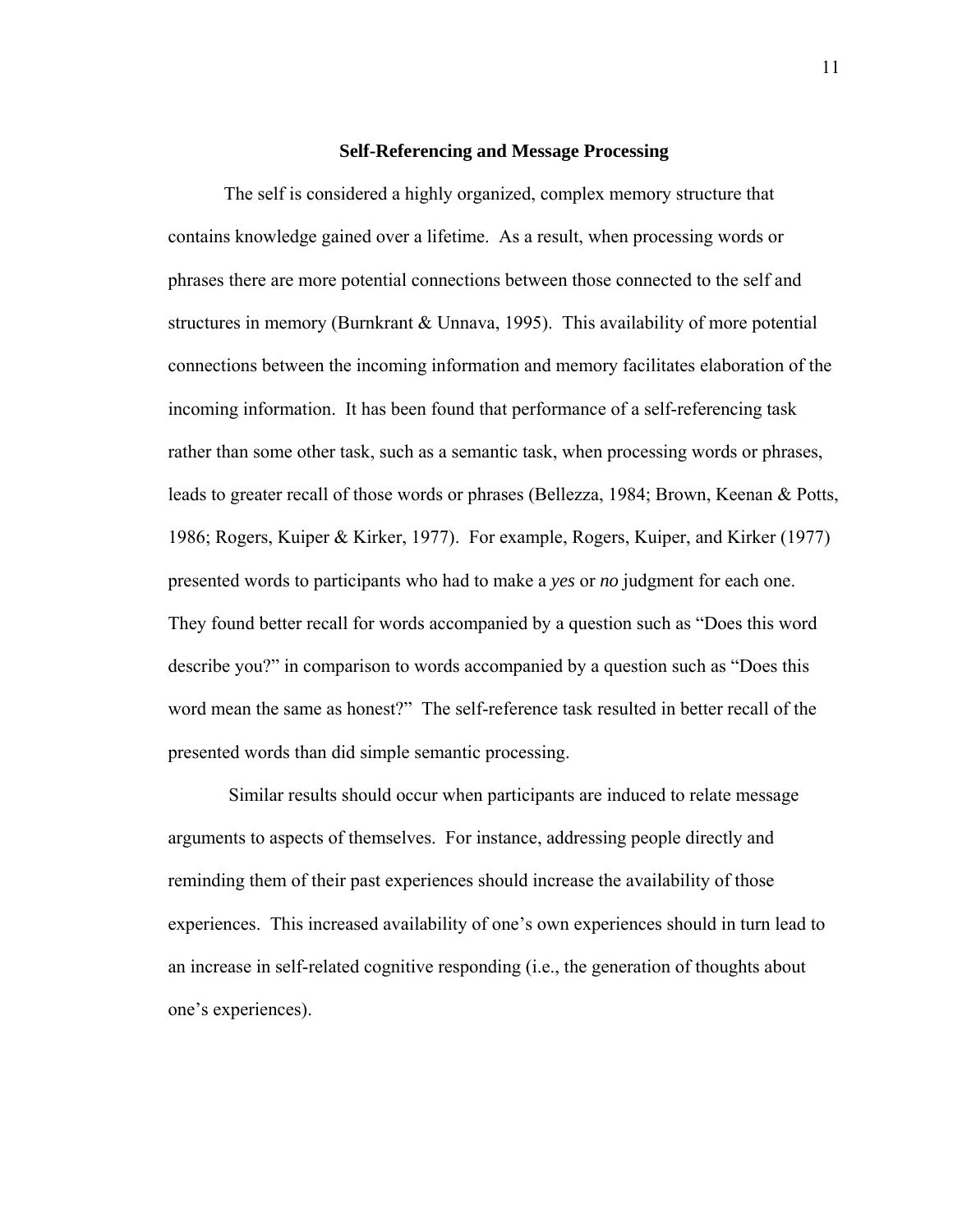# **Elaboration Likelihood Model**

 According to Petty and Cacioppo's (1986a, 1986b) elaboration likelihood model of persuasion, recipients reading persuasive messages may either elaborate the content message (central route to persuasion), or rely on simple cues that are unrelated to the message's content, such as the communicator's prestige or likableness (peripheral route to persuasion). If the central route to persuasion is employed, the resulting attitude change is a function of the recipients' cognitive responses to the persuasive message. In other words, the more thoughts that come to mind that support the position advocated in the message, the more pronounced the attitude change would be (Bless et al., 1990).

# **Effects of Self-Referencing**

 Burnkrant and Unnava (1989) found that the effect of self-referencing depends on whether strong or weak message arguments are employed. In their high self-referencing condition, a strong arguments message was more persuasive than a weak arguments message; but in their low self-referencing condition, strong and weak arguments message did not differ in persuasiveness. The Burnkrant and Unnava (1989) findings suggest that self-referencing increases elaboration of message arguments, and this increased elaboration leads to more persuasion when message arguments are strong. When the information is favorable, we expect attitudes toward the information to be more favorable under high self-referencing than under low self-referencing conditions. There is evidence to support these predictions. Debevec and Iyer (1988) and Debevec and Romeo (1992) found that when participants were exposed to messages to which they could relate, their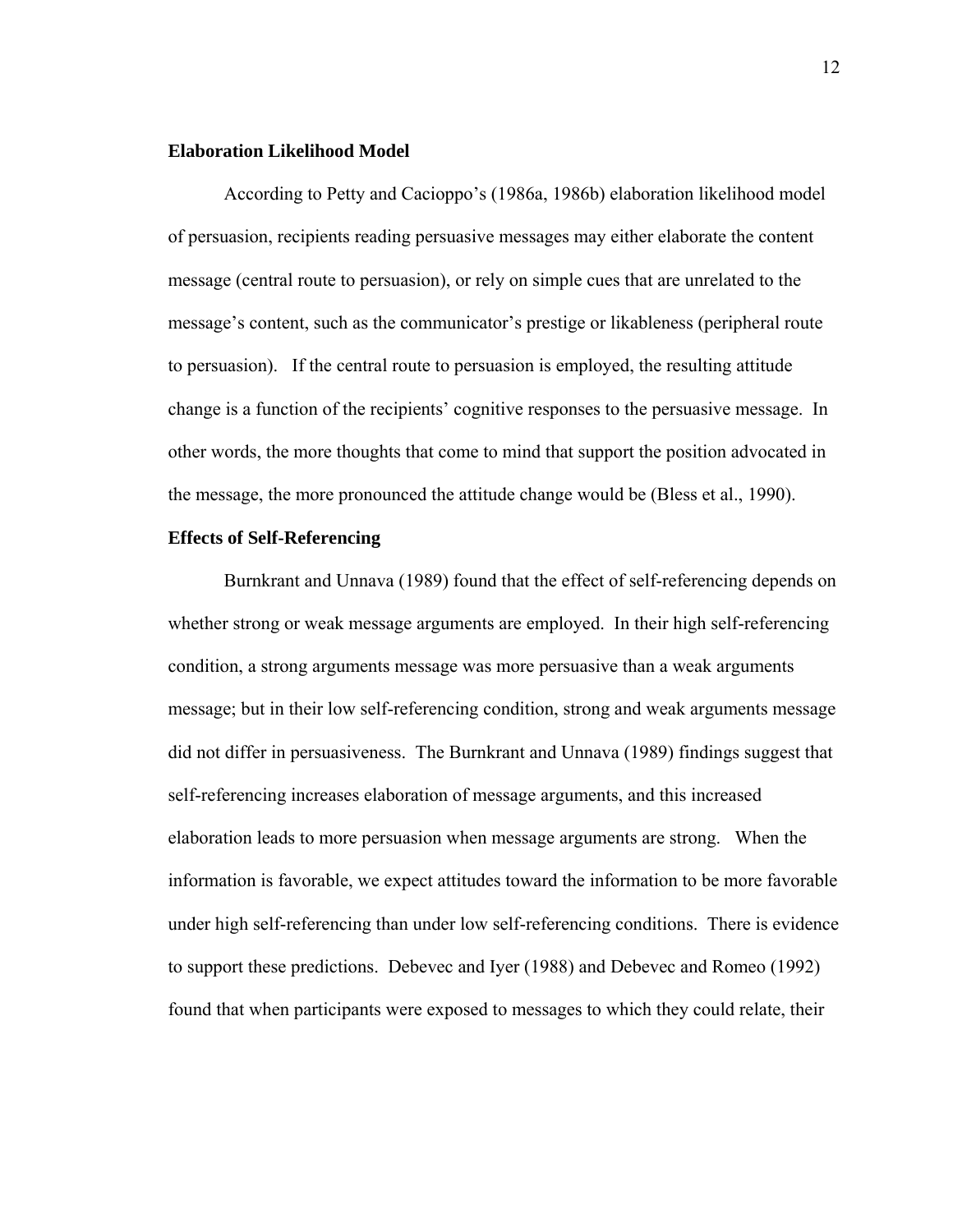attitudes toward advertised products were more positive than when the ads did not facilitate personal relatedness.

 Our main research question seeks to examine one factor that may lead participants in a positive mood to carefully process a persuasive message: self-referencing. Specifically, we were interested in the impact that positive and sad mood have on the processing of persuasive communications. We propose that through the manipulation of mood under different self-reference conditions, more theoretical insight can be obtained regarding mechanisms responsible for observed mood effects in the persuasion literature.

 The study consisted of three independent variables: mood (positive, neutral, and sad), self-referencing (self-referencing or non-self referencing), and strength of argument (weak or strong). Participants' mood was induced through one of our three mood manipulations before reading a self or non-self-referencing argument in a strong or weak context. After message presentation, the main dependent measure, participants' attitude judgments, was assessed.

 To test our hypotheses, participants were told that the study was intended for measuring college students' attitudes regarding public issues. They were then surveyed on their attitude regarding which they believed was healthier, bottled water or tap water. After a neutral, happy, or sad mood had been induced with the five-minute video mood manipulation, participants read a persuasive message about bottled water. Participants were exposed to either a strong or weak message, with self-referencing or no selfreferencing in the message content. Participants' attitude change toward the bottled versus tap water argument was assessed.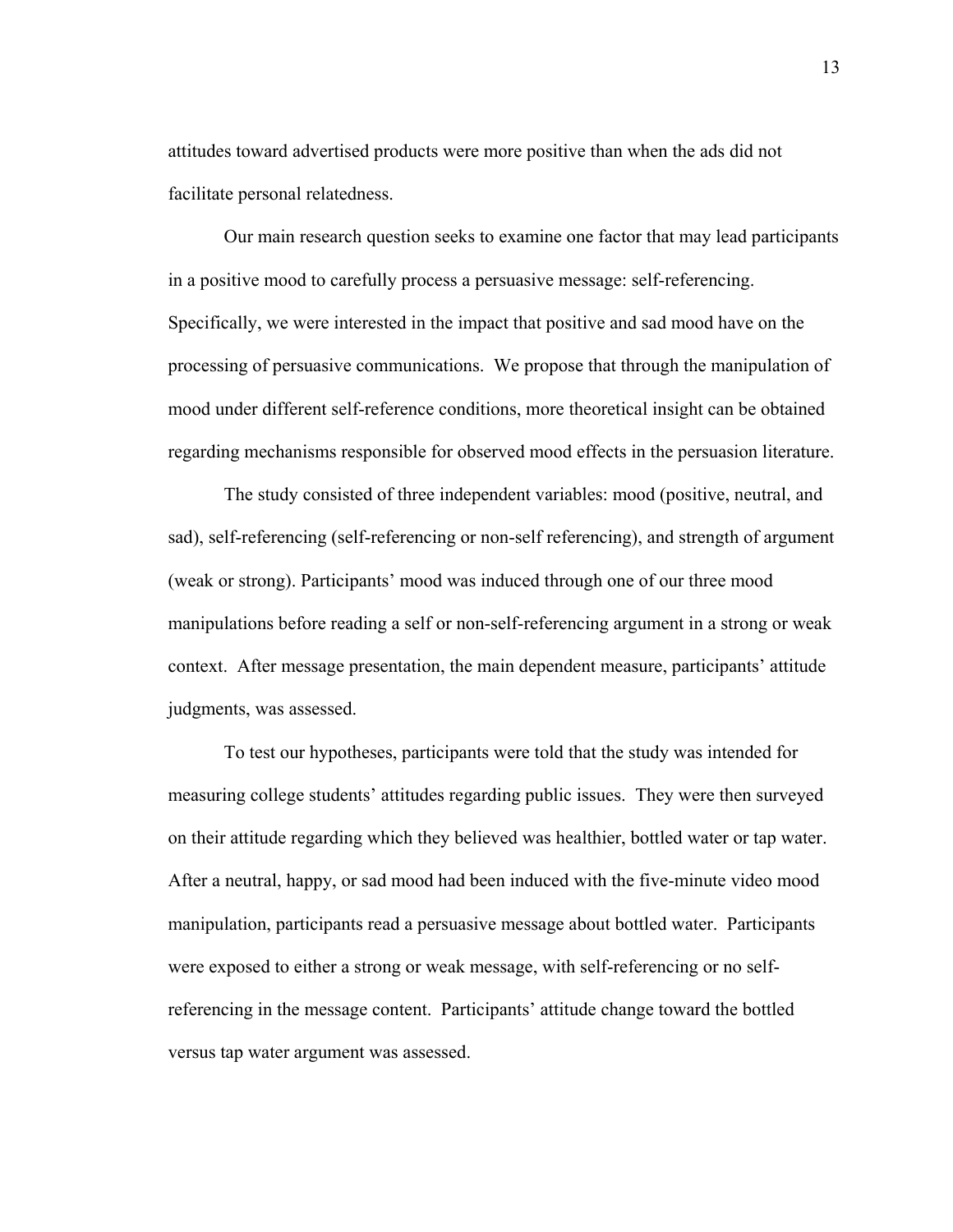# **Predictions**

# **Neutral Mood Condition**

 Our first prediction was that neutral mood participants would process both the self-referencing and non-self-referencing message systematically. We assumed that findings in the neutral mood condition would most resemble those present in previous information processing studies in which no mood was induced (Worth & Mackie, 1987, Isen & Daubman, 1984). Therefore, participants in a neutral mood were expected to engage in systematic processing, resulting in attitude change that would favor the strong message more than the weak message in both the self-referencing and non-selfreferencing conditions.

# **Sad Mood Condition**

Our second prediction was that participants in the sad mood condition would process both the self-referencing and non-self-referencing message systematically. This prediction was based on the implication that sadness increases careful information processing because of motivational factors (Asuncion & Lam, 1995). As a result, we assumed that sad participants' attitude change would favor the strong message more than the weak message in both the self-referencing and non-self-referencing message.

 However, it is also possible that sad mood could decrease systematic processing. As mentioned, processing consequences of sadness differ depending on whether cognitive or motivational factors underlie its effects (Asuncion & Lam, 1995). Sadness may function similarly to happiness and cause a decrease in information processing. If this is the case, we expected sad participants to only process the self-referencing message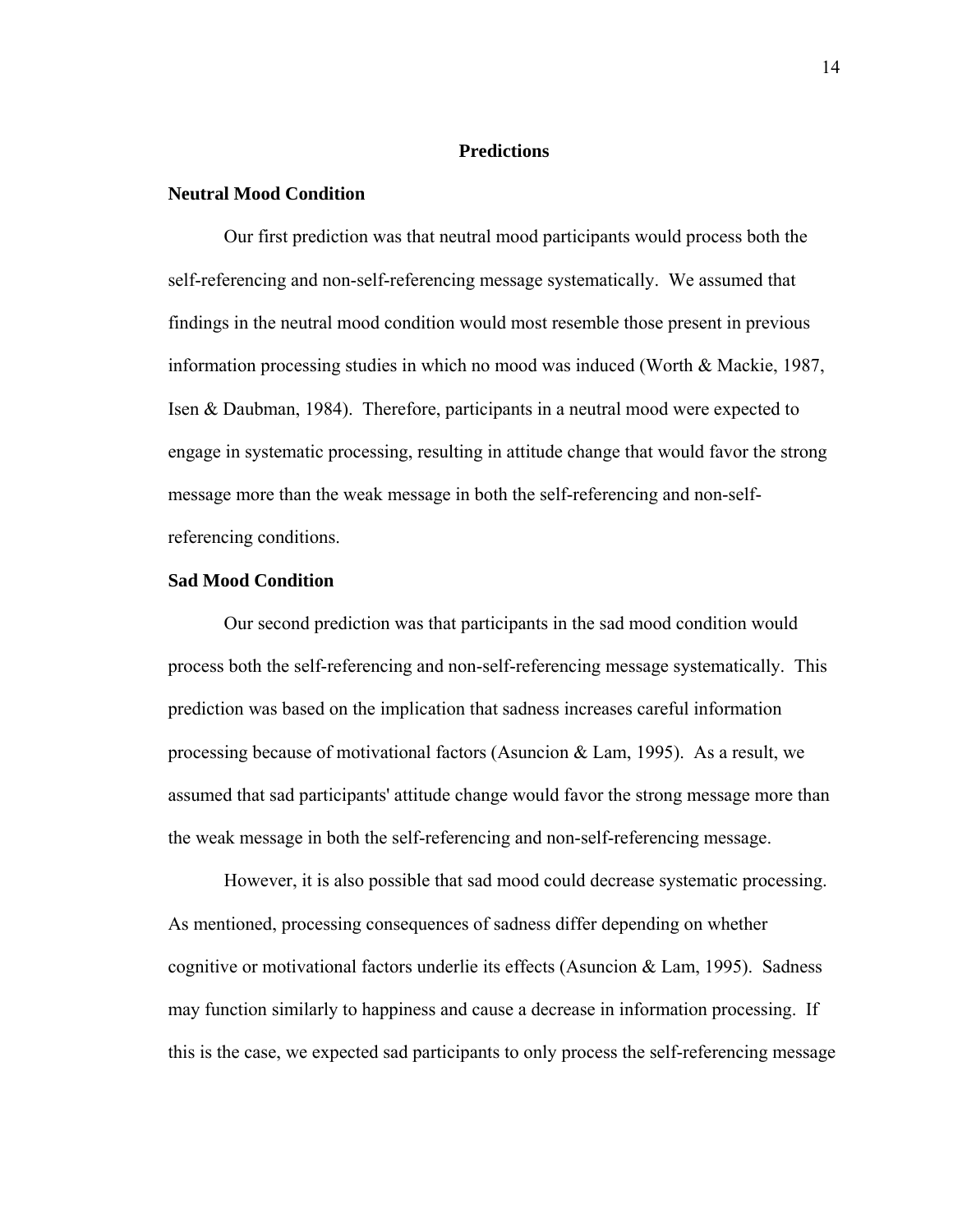and not non-self referencing message. If this possibility was found, sad participants' attitude change would favor the strong message more than the weak message in only the self-referencing message.

# **Happy Mood Condition**

 Our final prediction was that participants in the happy mood condition would systematically process only the self-referencing message. Although happiness disrupts careful, elaborative processing for cognitive and/or motivational reasons, we believed that because the message was personally directed at happy participants by way of selfreferencing, they would be more likely to systematically process the message. Therefore, participants' attitude change was expected to be higher in response to the strong arguments than to the weak arguments in the self-referencing condition only. In contrast, happy participants exposed to the non-self-referencing message were expected to show no signs of systematic processing.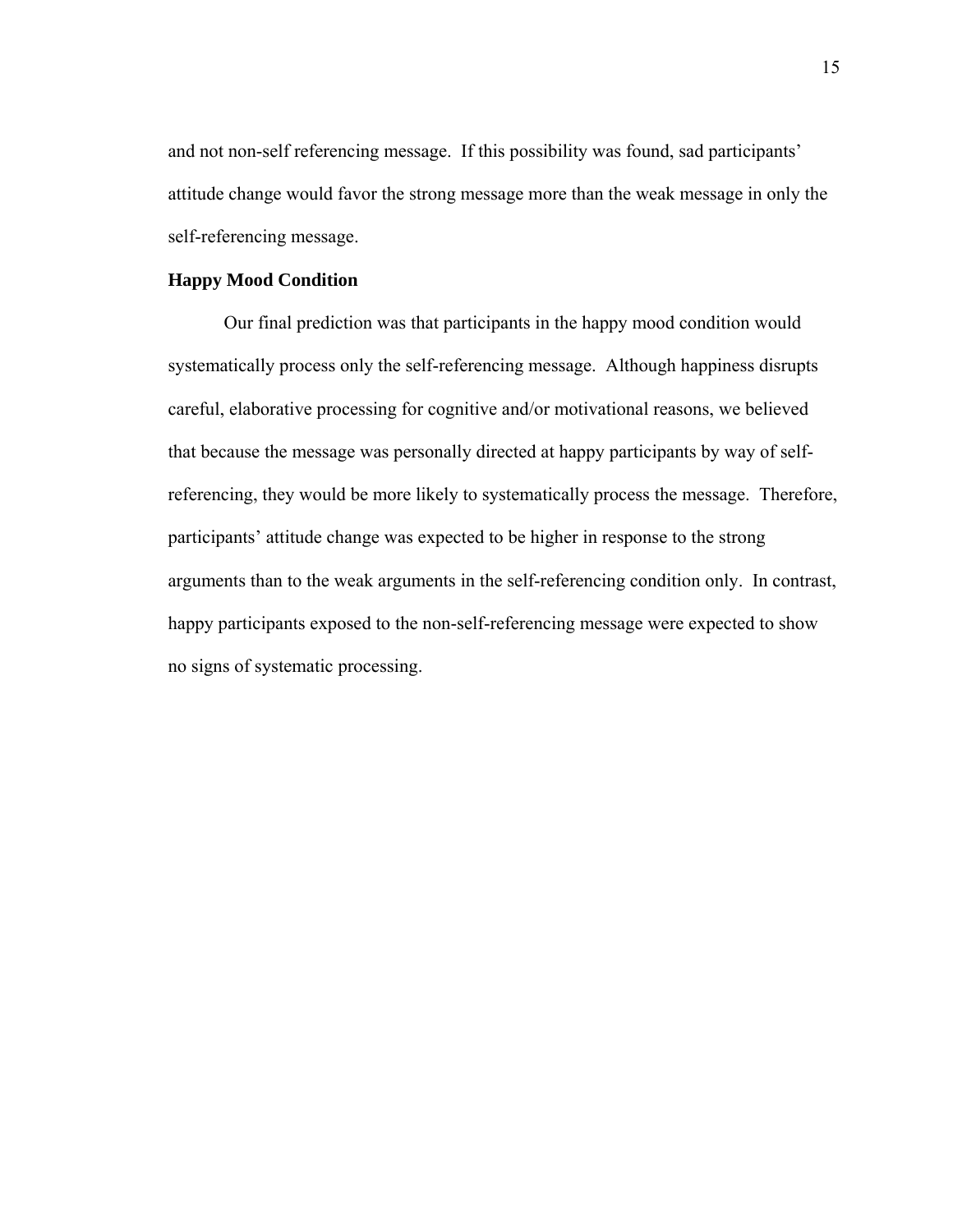# **Methods**

# **Participants and Design**

Three hundred and eight psychology undergraduates were recruited from the experimental pool at San Jose State University. The experiment was described as a student attitude and information processing study. Students voluntarily participated in order to fulfill a course requirement in their introductory psychology course.

Participants were randomly assigned to the cells of a 3 (neutral, happy, or sad mood) x 2 (self-referencing or non-self-referencing) x 2 (strong or weak argument) between-participants factorial design. Participants were run in groups of 5-8 at a time. The main dependent variable was participants' attitude change towards the various messages. Attitude change was a pre and post measure of participants' attitude in regards to the bottled water versus tap water argument.

# **Procedures**

Participants were told they would be taking part in an experiment evaluating college students' attitudes and how they process information about messages. Participants were told that they would be given a survey about their attitudes on public issues, watch a video, rate their opinions on the video, read a message, and then rate their attitude on that message. Demographic sheets were given to each participant. The two persons administering the experiment introduced themselves and explained that they were working on different studies for the same lab, but combining the separate experiments into one hour of research time for economical reasons. This two-experiment ruse was used to separate the mood induction of the study from the information processing part of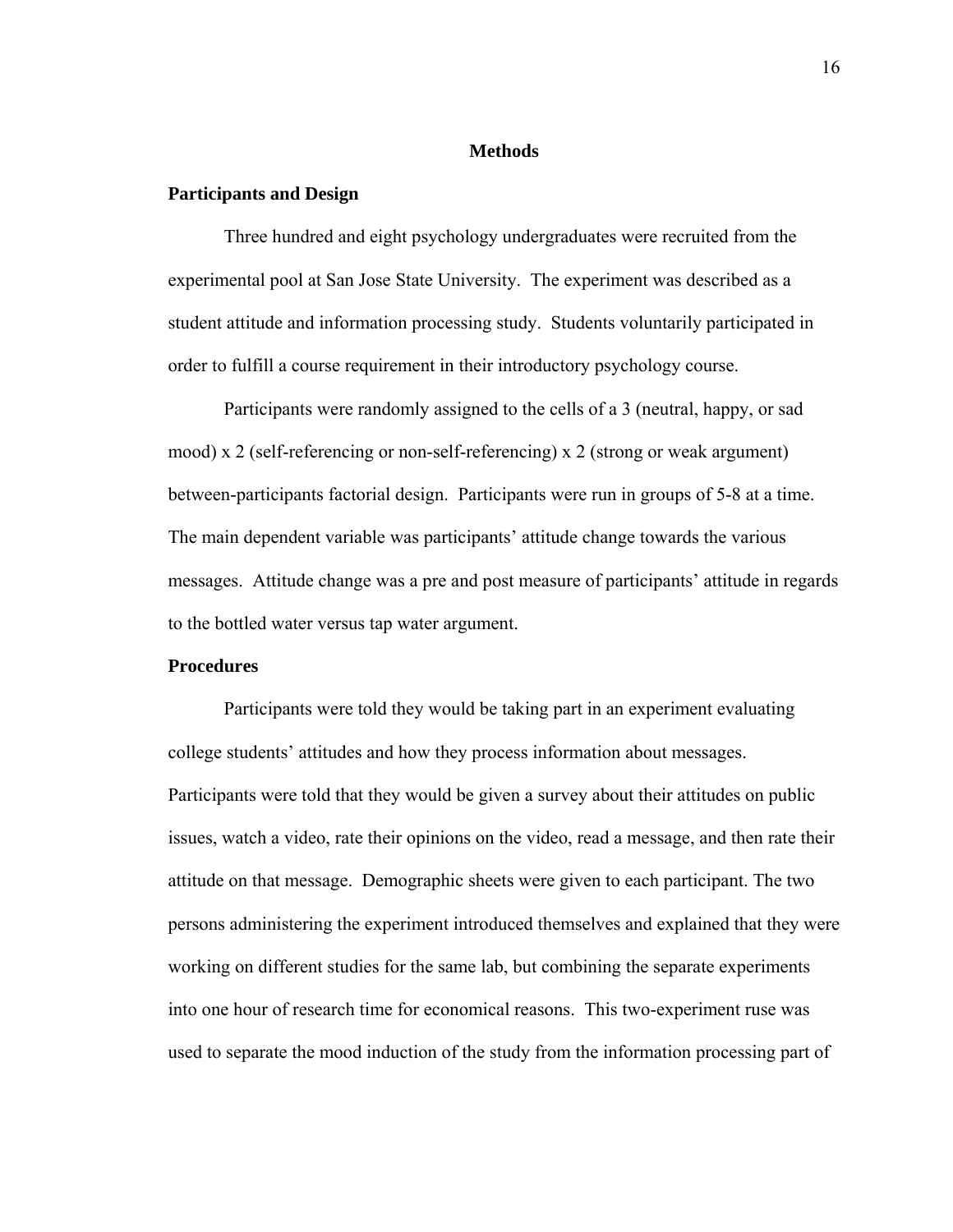the study, ensuring that participants remained unaware that the purpose of the experiment involved examination of their mood state. "Researcher 1" administered the first part of the experiment. Participants were given five minutes to complete the public issues survey (Appendix A). This survey measured participants' attitude on bottled water versus tap water before the mood induction. After participants completed the survey, they were informed that the lab was also pre-testing some videos that would be used in another experiment. After the video, participants were asked to fill out a survey assessing their impressions of the video. This survey served as the mood manipulation check (Appendix B). Once completed, "Researcher 1" left the room, and "Researcher 2" administered the second part of the experiment. "Researcher 2" asked participants to take part in the main research project, which assessed how people process different kinds of messages. Participants were given five minutes to read the message about bottled versus tap water, which was either strong or weak in content with self or non-self-referencing. All messages can be found in Appendix D. After participants read the message, they filled out the post-message survey (Appendix E), assessing their attitude change on bottled water versus tap water issue. To ensure that self-referencing was effective, we included a manipulation check in this questionnaire. This manipulation check consisted of two questions, which assessed how participants perceived the message to relate to them directly. Similarly, an argument quality manipulation check consisting of two questions was included in this questionnaire, which assessed participants view on the strength of the argument.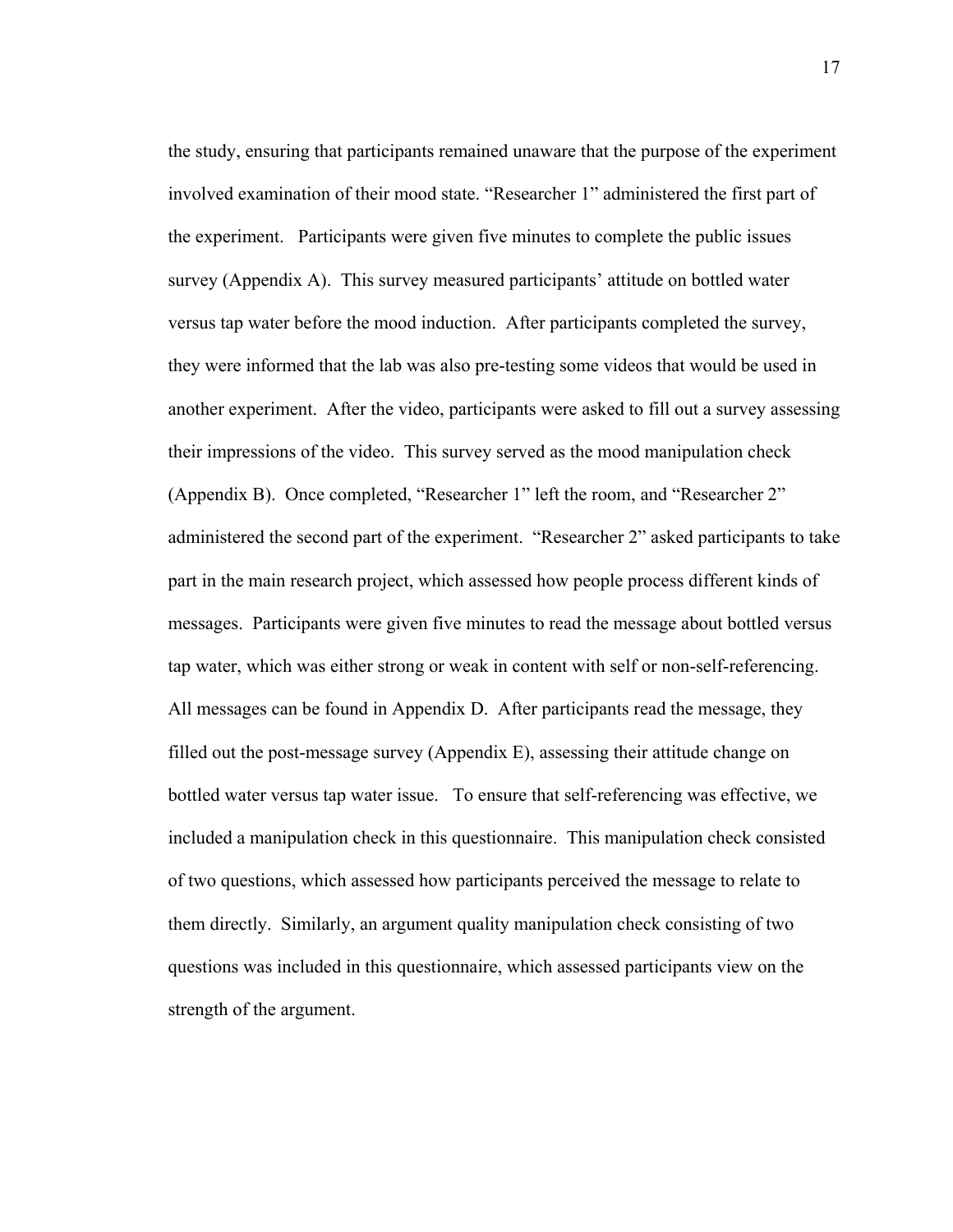### **Mood Manipulation - Pretesting**

The current study induced mood through the use of three 5-minute video clips. Sad mood was induced with a video clip showing events from September 11. The video used for inducing neutral mood explained the Washington Memorial and its history. The video used for inducing positive mood consisted of a clip from "Saturday Night Live." The effectiveness of the mood manipulation was pretested using an additional 35 participants not involved in the actual study. Pretest participants viewed one of three videos inducing either a sad, neutral, or positive mood. Participants' responses to three items assessing their mood after watching the videotape were averaged to form a single index of mood. The index consisted of three items rated on a likert scale ranging from 1 to 7. The three items were: "How did this video clip make you feel?  $(1 = \text{very sad}, 7 =$ *very happy*), "How would you describe your current feelings?" (1 = *very bad*, 7 = *very good*), "What is your present mood?" (1 = *very negative*, 7 = *very positive*). Results of this pretesting indicated that as intended, participants who watched the funny videotape reported feeling happier  $(M = 6.03)$  than participants who watched the neutral videotape  $(M = 4.67)$  and participants who watched the sad videotape  $(M = 2.09)$ , F  $(2, 32) = 66.21$ , *p* < .0001. A tukey post hoc comparison indicated that mood indices of both happy and sad participants differed from those of neutral mood participants ( $p < .0001$ ) as well as from one another  $(p < .0001)$ . Pretest results suggested that presentation of the videotapes was successful in inducing a neutral, happy, or sad mood state.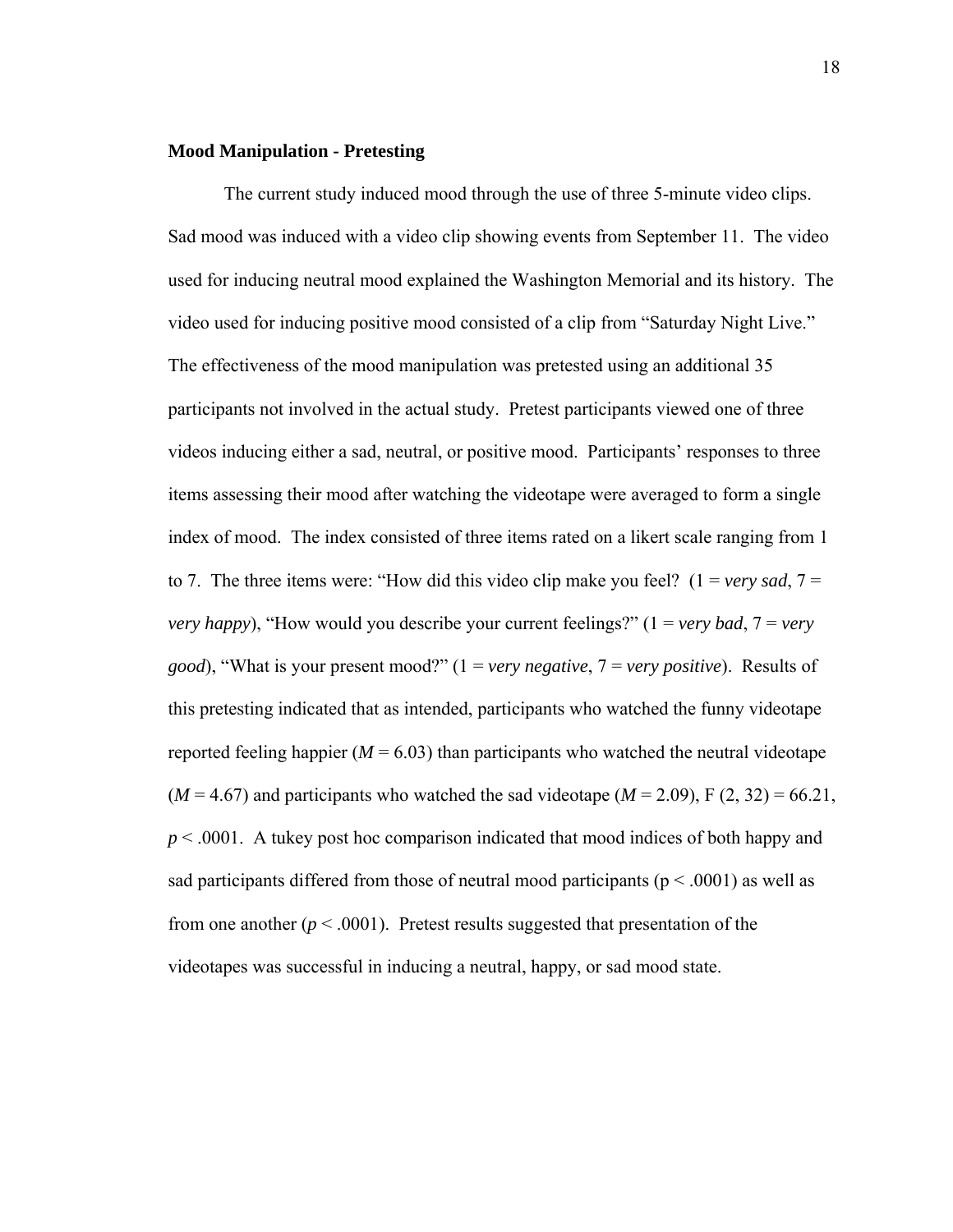# **Dependent Measures**

The main dependent variable was participants' attitude change towards the various messages. To assess attitude change, participants' opinion on bottled versus tap water was measured before and after they read the persuasive message. Participants were asked to rate their opinion towards the following statement before they read the message: "Drinking tap water is healthier than drinking bottled water." Participants rated their opinion on this issue on a 7-point likert scale: "What is your opinion on this issue?"  $(1 =$ *strongly disagree*, 7 = *strongly agree*). The post-message opinion stated, "After reading the paragraph, what is your opinion on the argument that tap water is healthier than bottled water?" (1 = *strongly disagree*, 7 = *strongly agree*). Participants rated their opinion on a 7-point likert scale. All dependent measures can be found in Appendix F.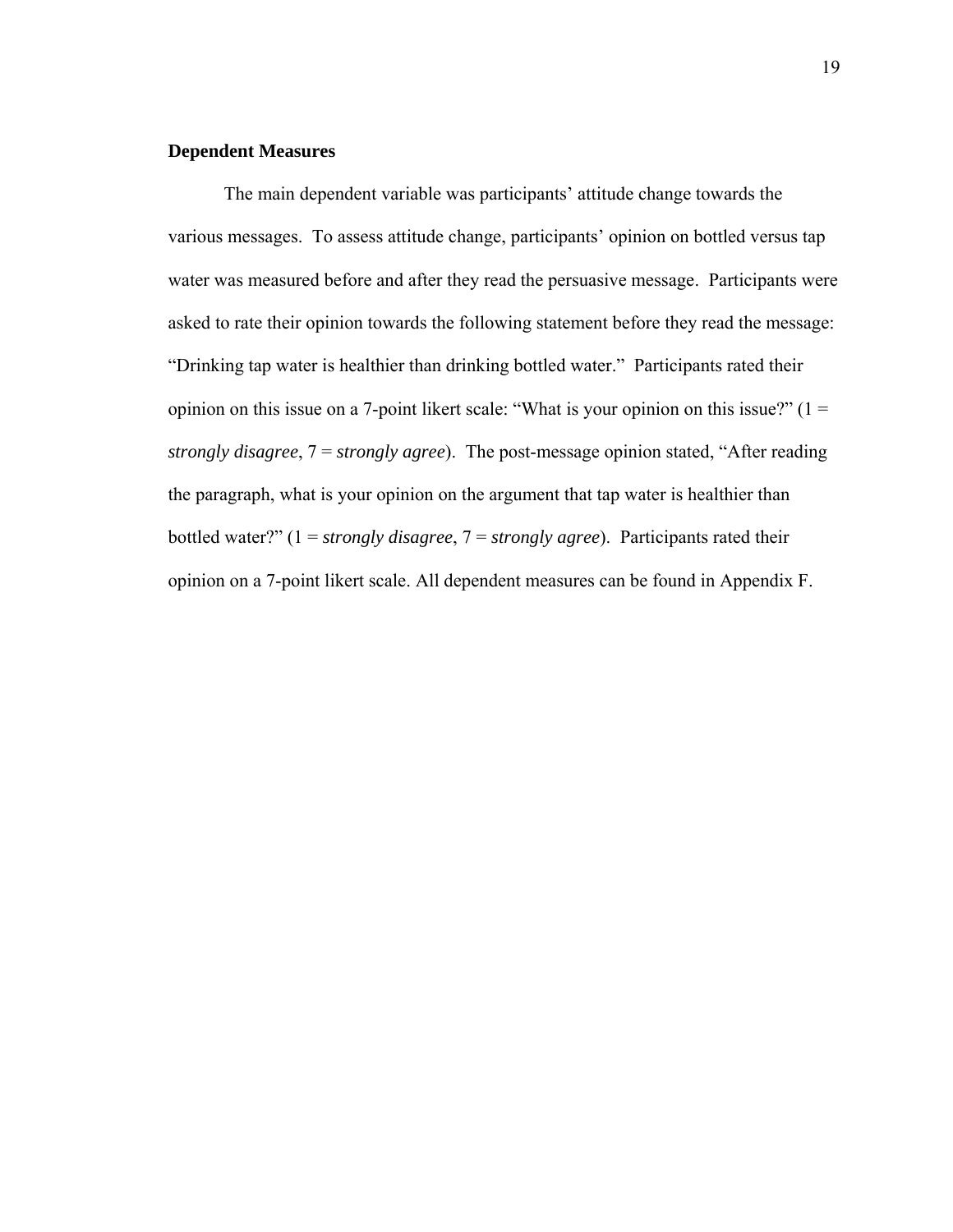### **Results**

### **Mood Manipulation**

Participants' responses to the three items assessing their mood after watching the videotape were averaged to form a single index of mood (Cronbach's  $\alpha$  = .88). The index consisted of three items rated on a likert scale ranging from 1 to 7. The three items were: "How did this video clip make you feel? (1 = *very sad*, 7 = *very happy*), "How would you describe your current feelings?" (1 = *very bad*, 7 = *very good*), "What is your present mood?" (1 = *very negative*, 7 = *very positive*). This index was analyzed in a 3 (neutral, happy, or sad mood) x 2 (self-referencing or non self-referencing) x 2 (strong or weak argument) between-participants analysis of variance (ANOVA). Results indicated that as intended, participants who watched the funny videotape reported feeling happier  $(M =$ 5.26) than participants who watched the neutral videotape  $(M = 4.39)$  and participants who watched the sad videotape ( $M = 2.99$ ), F (2, 296) = 186.22,  $p < .0001$ . A Tukey post hoc comparison indicated that mood indices of both happy and sad participants differed from those of neutral mood participants'  $ps < .0001$  as well as from one another  $p <$ .0001. Presentation of the videotapes was therefore successful in inducing a neutral, happy, or sad mood state.

# **Self-Referencing**

Participants' responses to the two items assessing the use of self-referencing in the message were averaged to form a single index of self-referencing (Cronbach's  $\alpha$  = .72). The index consisted of two items rated in a likert scale ranging from 1 to 7. The items were: "How much does the language in this paragraph refer to you "you" directly?"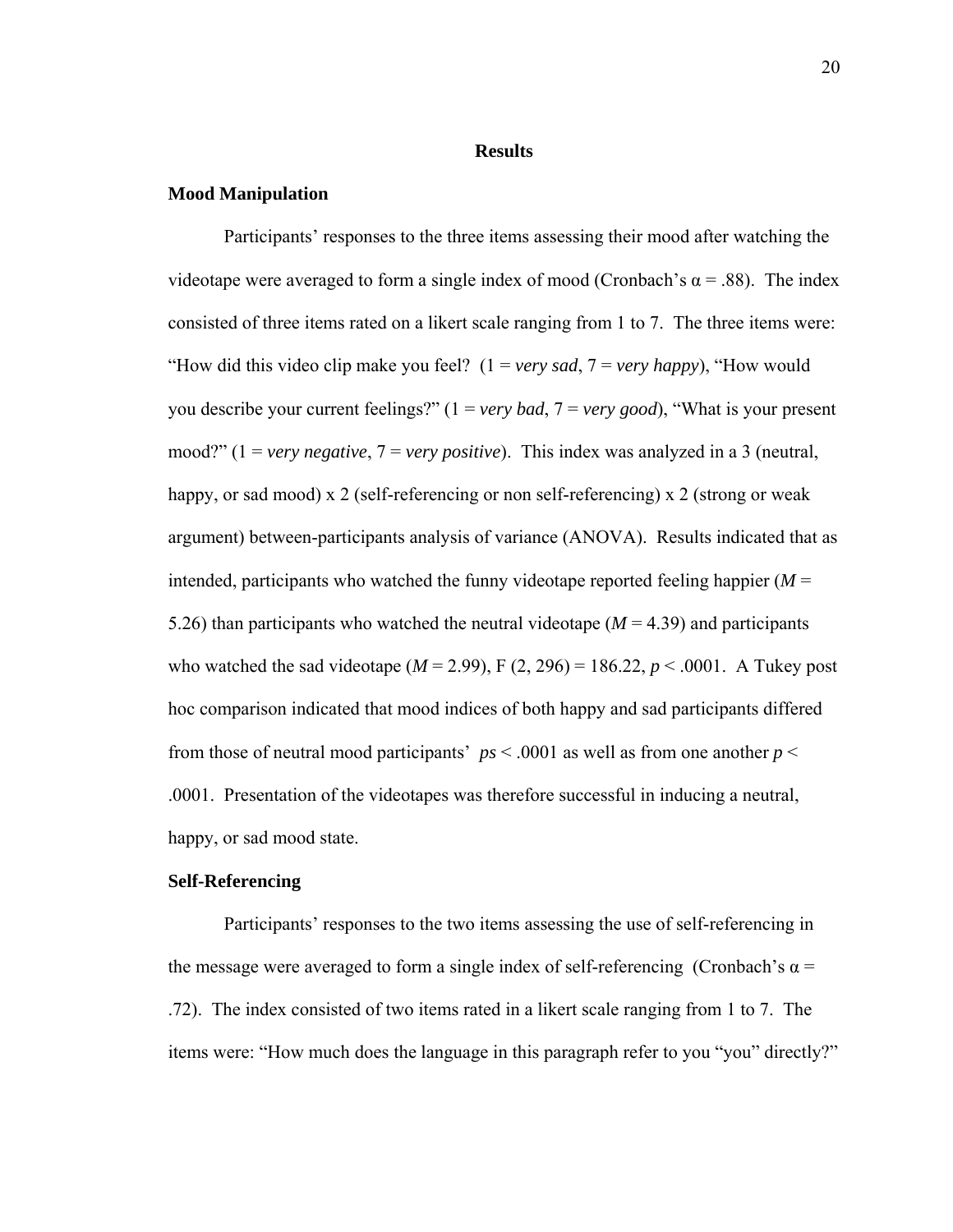(1 = *not very much*, 7 = *very much so*), and "This paragraph seemed to relate to me personally, as a student at San Jose State University" (1 = *strongly disagree*, 7 = *strongly agree*). This index was analyzed in a 3 (neutral, happy, or sad mood) x 2 (selfreferencing or non-self-referencing) x 2 (strong or weak argument) between-participants analysis of variance (ANOVA). Results indicated that as intended, participants perceived the self-referencing message to relate to them more directly  $(M = 4.79)$  than the non-selfreferencing message ( $M = 4.16$ ), F (1, 296) = 17.37,  $p < .0001$ ), confirming the validity of this manipulation.

#### **Argument Quality**

Participants' responses to the two items assessing the strength of the arguments in the message were averaged to form a single index of argument quality (Cronbach's  $\alpha$  = .90). The index consisted of two items rated on a likert scale ranging from 1 to 7. The items were "How would you rate the strength of this paragraph?" (1 = *weak*, 7 = *strong*), and "How convincing is this paragraph?" (1 = *not at all convincing*, 7 = *convincing*). This index was analyzed in a 3 (neutral, happy, or sad mood) x 2 (self-referencing or nonself-referencing) x 2 (strong or weak argument) between-participants analysis of variance (ANOVA). Results indicated that as intended, participants perceived the strong messages to contain stronger arguments ( $M = 5.35$ ) than the weak messages ( $M = 3.76$ ), F (1, 296)  $= 105.57, p \le 0.0001$ , confirming the validity of this manipulation.

# **Attitude Change**

 The analysis of primary interest concerns the attitude change toward the position advocated in the persuasive message from a comparison of each participant's premessage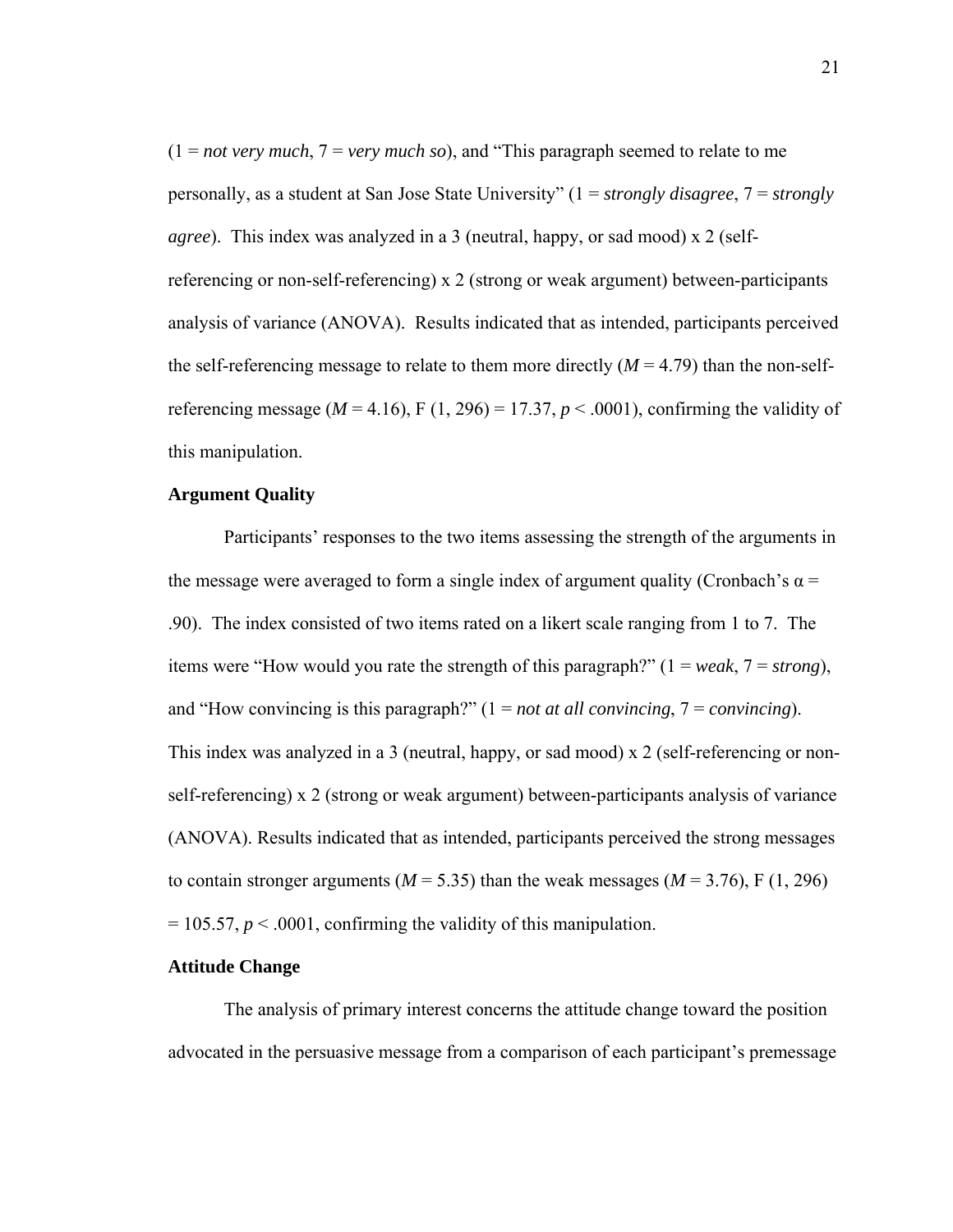and postmessage position on the issue. To directly test the hypotheses, separate 2 (selfreferencing or non-self-referencing) x 2 (strong or weak argument) ANOVAs were conducted within each mood condition.

 **Neutral mood condition.** Participants in a neutral mood were expected to systematically process both the self-referencing and non-self-referencing messages. Thus, we expected to replicate the typical information processing effect in the neutral mood condition. Results indicated that the main effect for argument quality within a neutral mood was significant F  $(1, 115) = 10.09$ ,  $p < .002$ . Participants in a neutral mood showed more attitude change towards strong arguments ( $M = 1.74$ ) than the weak arguments ( $M = 1.74$ ) .67) when the message was self-referencing F  $(1, 59) = 5.03$ ,  $p < 0.03$ . Further, results indicated participants showed more attitude change towards strong arguments  $(M = 1.63)$ than weak arguments ( $M = .61$ ) when the message was non-self-referencing F (1, 56) = 5.09,  $p < 0.03$ . The results from this analysis indicate that as predicted, participants in a neutral mood showed evidence of systematic processing towards both the self-referencing and non-self-referencing messages. These analyses support previous research mentioned earlier as well as our own predictions.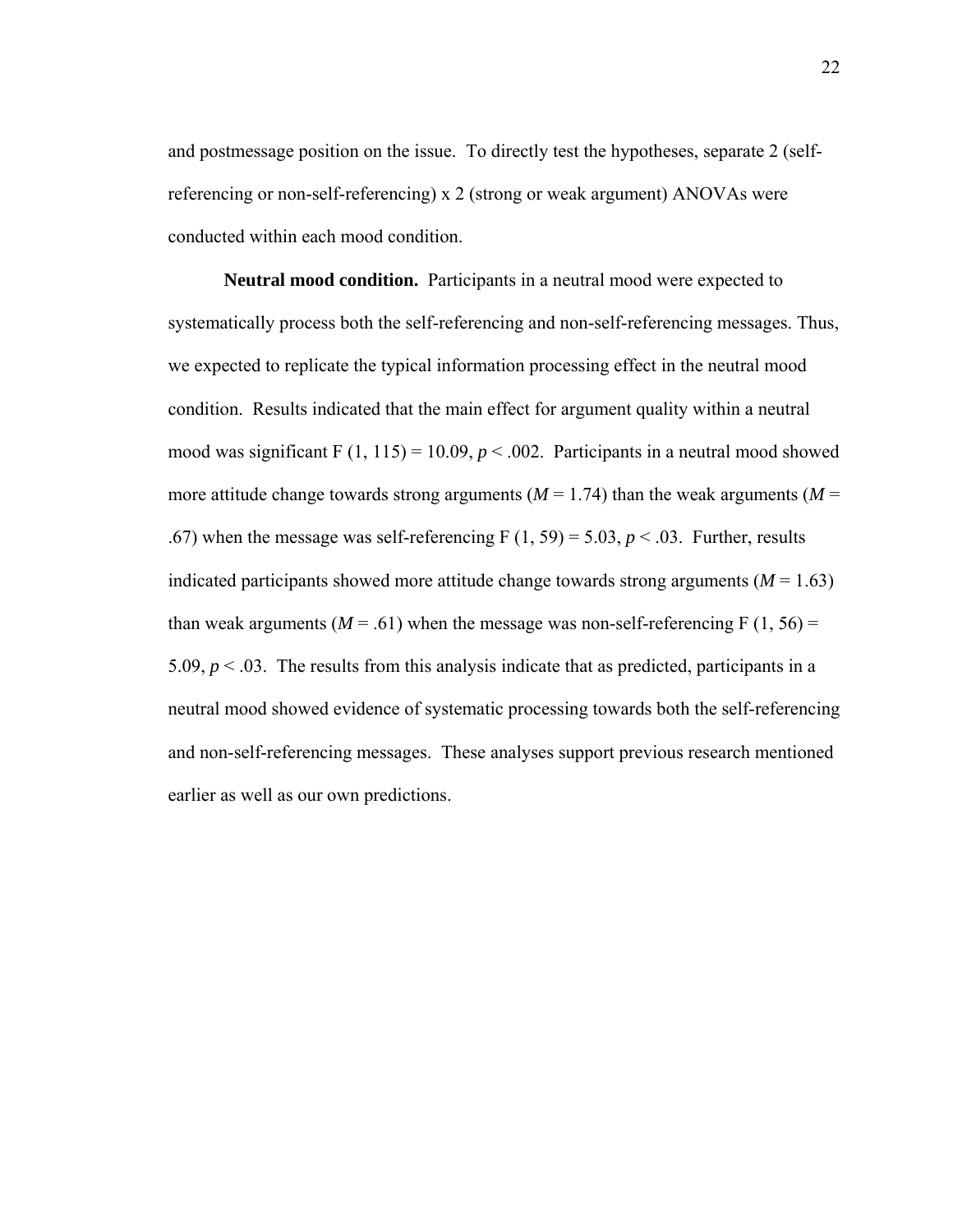

*Figure 1*. Attitude change among participants in the neutral mood condition  **Sad mood condition.** Although we expected participants in the sad mood condition to systematically process both the self-referencing and non-self-referencing messages, our alternate prediction suggested that sad mood could decrease systematic processing, leaving sad participants to only process self-referencing messages. The main effect for argument quality within the sad mood condition was not significant  $F(1, 82) =$ 1.88,  $p < 17$ . Our results indicated a significant two-way interaction between selfreferencing and argument quality,  $F(1, 44) = 5.05$ ,  $p < .03$ . Results from this analysis indicated that participants in a sad mood showed more attitude change towards a strong argument ( $M = 1.44$ ) than a weak argument ( $M = .21$ ) when the message was selfreferencing. However, participants did not show more attitude change towards a strong argument ( $M = 1.26$ ) than a weak argument ( $M = 1.43$ ) when the message was non-selfreferencing F  $(1, 38) = 5.09$ ,  $p < 0.77$ . These results indicated that sad participants processed systematically when the message was self-referencing, but not when the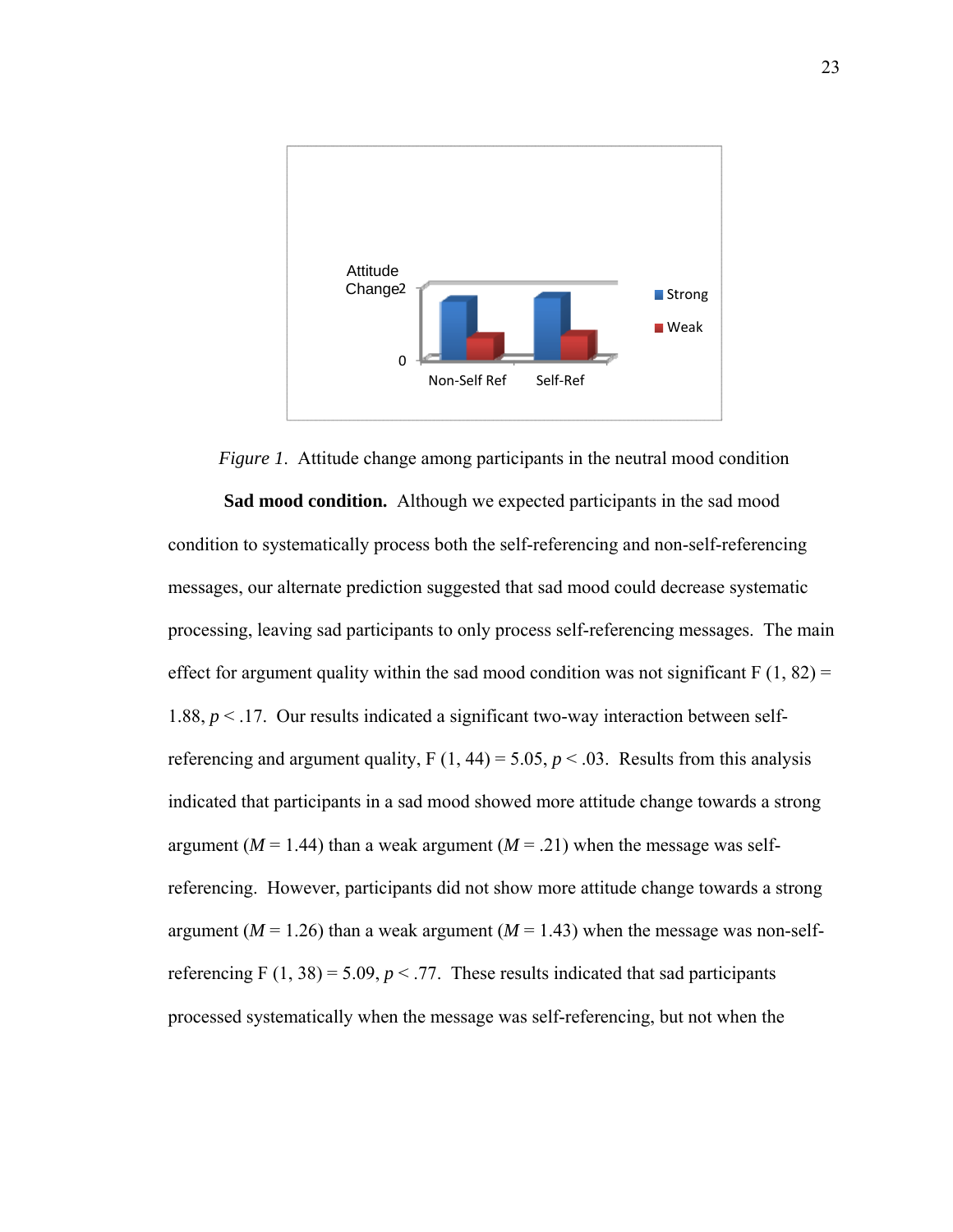

message was non-self-referencing, supporting our alternate prediction and previous



*Figure 2*. Attitude change among participants in the sad mood condition.

 **Happy mood condition.** Participants in the happy mood condition were expected to systematically process only when exposed to the self-referencing message, and not the non-self-referencing message. If happiness decreases systematic processing, we expected happy participants to employ systematic processing only when the message is selfreferencing in context. Where previous research suggests that people in a happy mood do not process information systematically, we expected self-referencing to serve as a means to help participants process information more carefully. Results indicated a significant two-way interaction between self-referencing and argument quality, F (1, 48) = .14.42, *p* < .0001. Results from this analysis indicated that participants showed more attitude change towards a strong argument ( $M = 2.57$ ) than a weak argument ( $M = .70$ ) when the message was self-referencing, indicating systematic processing. Further, and as predicted, happy participants did not show more attitude change towards strong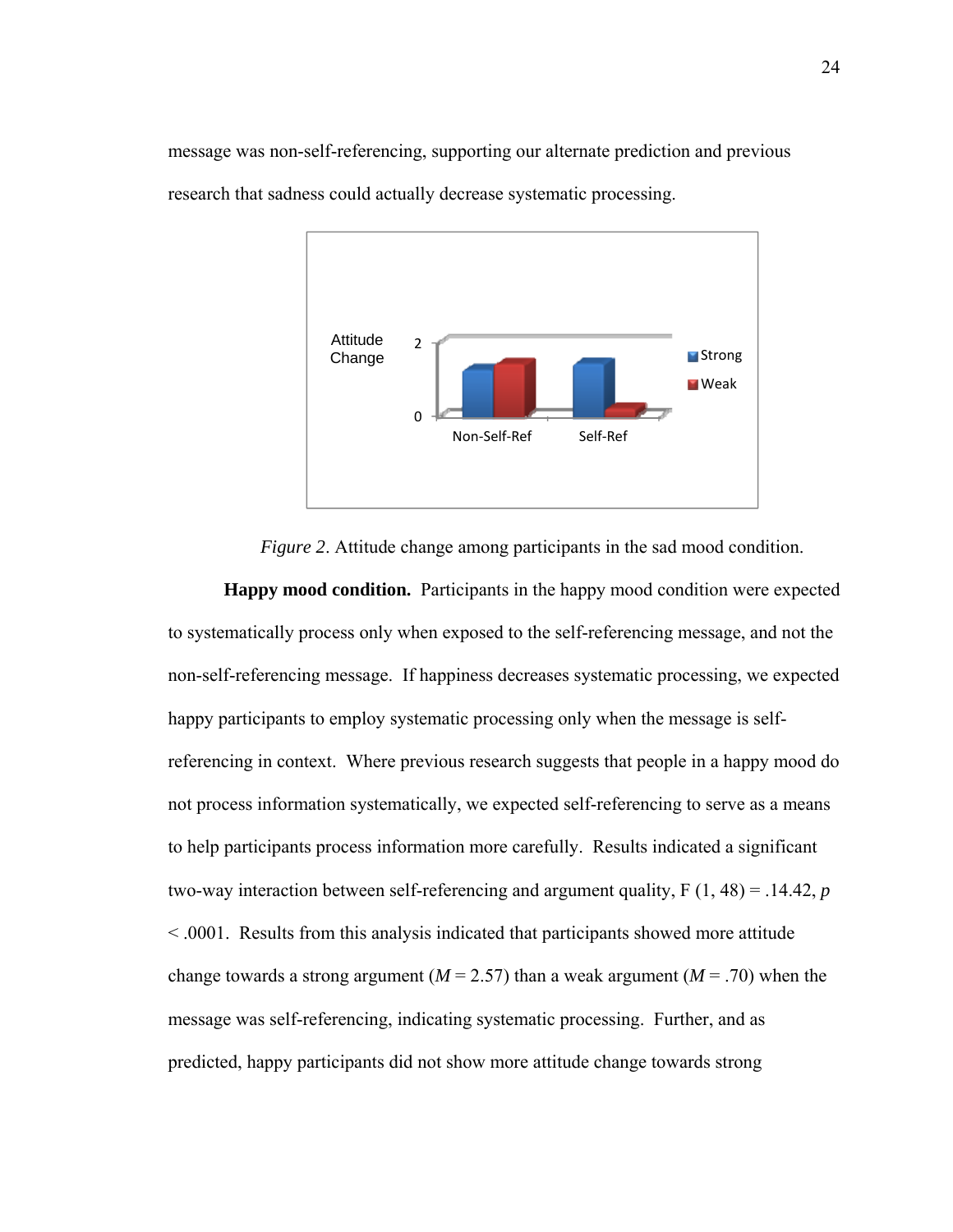arguments ( $M = 2.23$ ) than weak arguments ( $M = 1.33$ ) in the non-self-referencing arguments F  $(1, 51) = 2.66$ ,  $p < 11$ , indicating heuristic processing. These analyses supported our prediction that happy participants would systematically process both the strong and weak argument only when it was self-referencing in context.



*Figure 3.* Attitude change among participants in the happy mood condition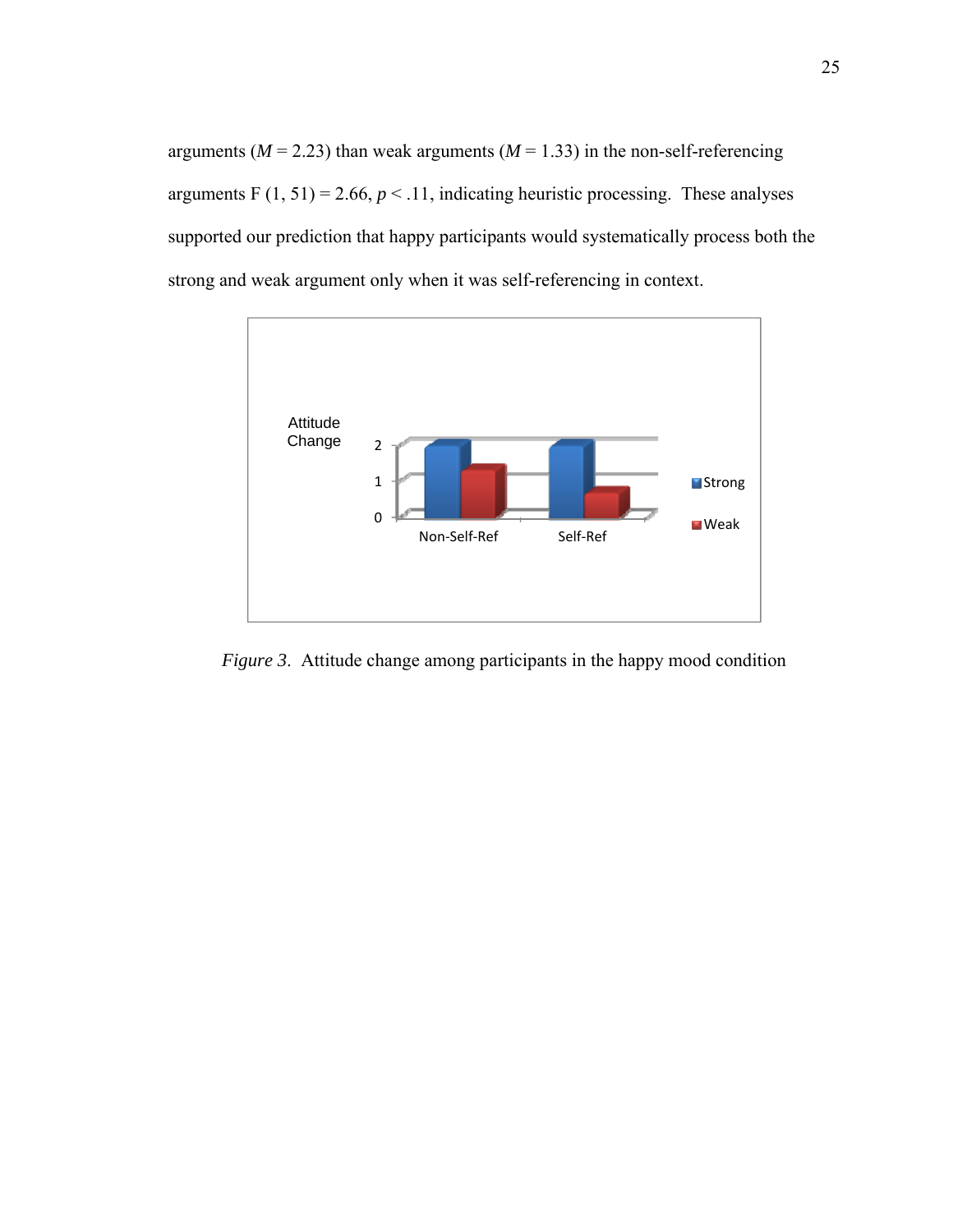### **Discussion**

The purpose of this study was to examine one factor that may lead participants in a positive mood to carefully process a persuasive message: self-referencing. Specifically, we were interested in the impact that positive and sad mood have on the processing of persuasive communications and how to promote systematic processing through the use of self-referencing. We proposed that through the manipulation of mood under different self-reference conditions, more theoretical insight could be obtained regarding mechanisms responsible for observed mood effects in the persuasion literature.

The results of this study provided evidence that self-referencing has the ability to guide participants in a positive mood to systematically process a persuasive message. The critical measure of systematic processing was whether message recipients were differentially persuaded by strong and weak arguments. Happy participants showed more attitude change towards a strong argument than a weak argument when the message was self-referencing, but did not show more attitude change towards strong arguments than weak arguments when the message was non-self-referencing. These results indicated that happy participants were able to distinguish between strong and weak arguments when the message was directed at them personally, via self-referencing, but not when the message was non-self-referencing. Because happy participants were able to make the distinction between strong and weak arguments only when the message was self-referencing indicated systematic processing and suggests that self-referencing has a considerable influence on mood and information processing.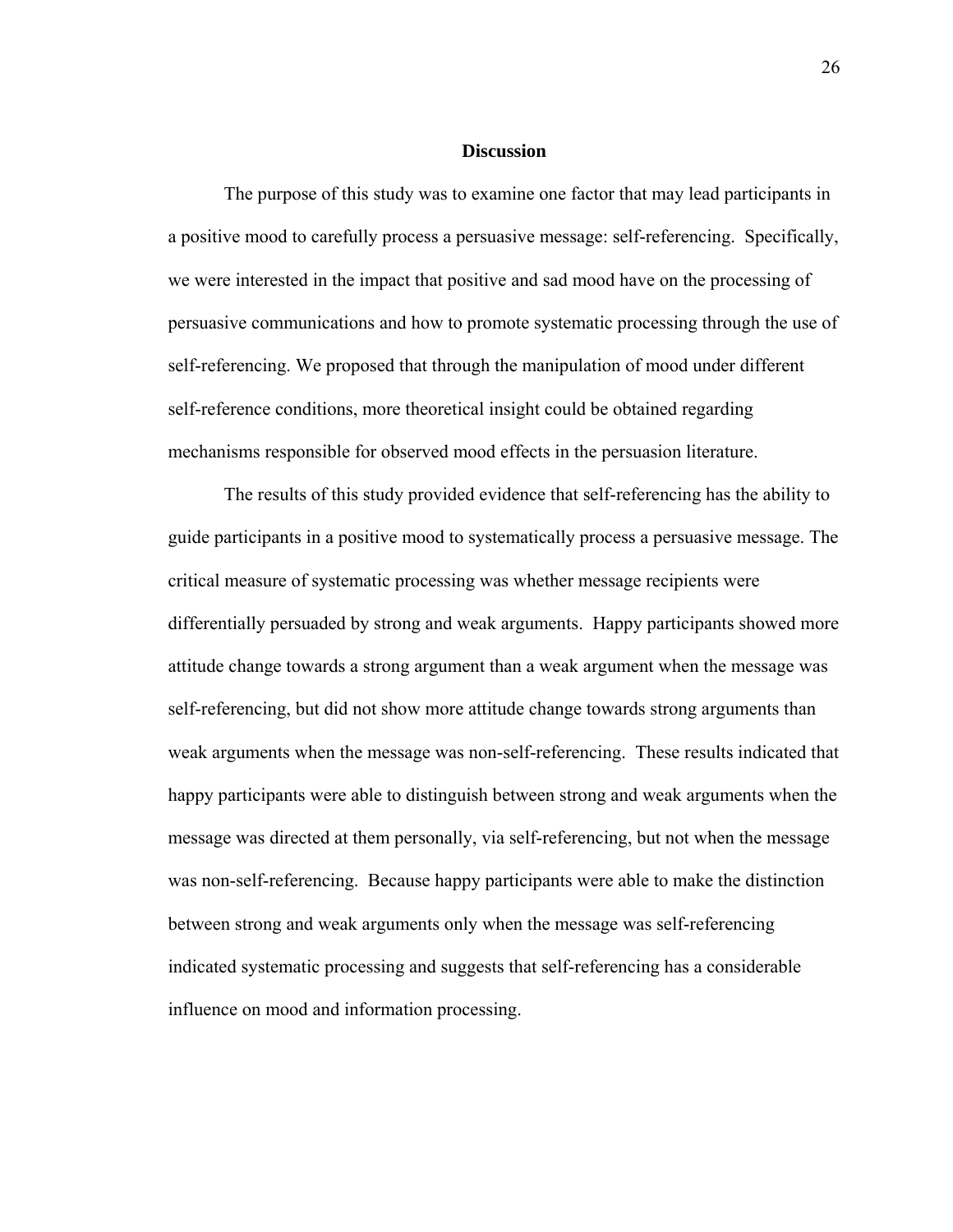The effectiveness of happy people to distinguish between strong and weak arguments supports our hypothesis that self-referencing can serve as a motivational factor that increases happy people's desire to systematically process a persuasive message. Where previous research shows that people experiencing a happy mood cannot carefully process information, we found that by relating the message personally, happy participants were able to avoid heuristic processing and apply significant cognitive effort to systematically process the message. Our results suggest that it was the use of selfreferencing in the message that motivated happy participants to systematically process.

To provide support for our predictions, it was necessary to replicate previous research regarding how people in different mood states process information. Participants in a neutral mood demonstrated evidence of systematic processing by showing more attitude change towards strong arguments than weak arguments when the message was self-referencing, as well as non-self-referencing. The results from this analysis indicate that as predicted, participants in a neutral mood systematically processed both the selfreferencing and non-self-referencing messages. This result supports previous findings that people in a neutral mood engage in systematic processing when processing persuasive messages (Worth & Mackie, 1987, Isen & Daubman, 1984).

As predicted in our alternate prediction, sad participants systematically processed when the message was self-referencing, but not when the message was non-selfreferencing. This is an indication that sadness decreased participants' ability to systematically process information. Previous research suggests that sadness may decrease careful processing because being sad leads individuals to think more about their

27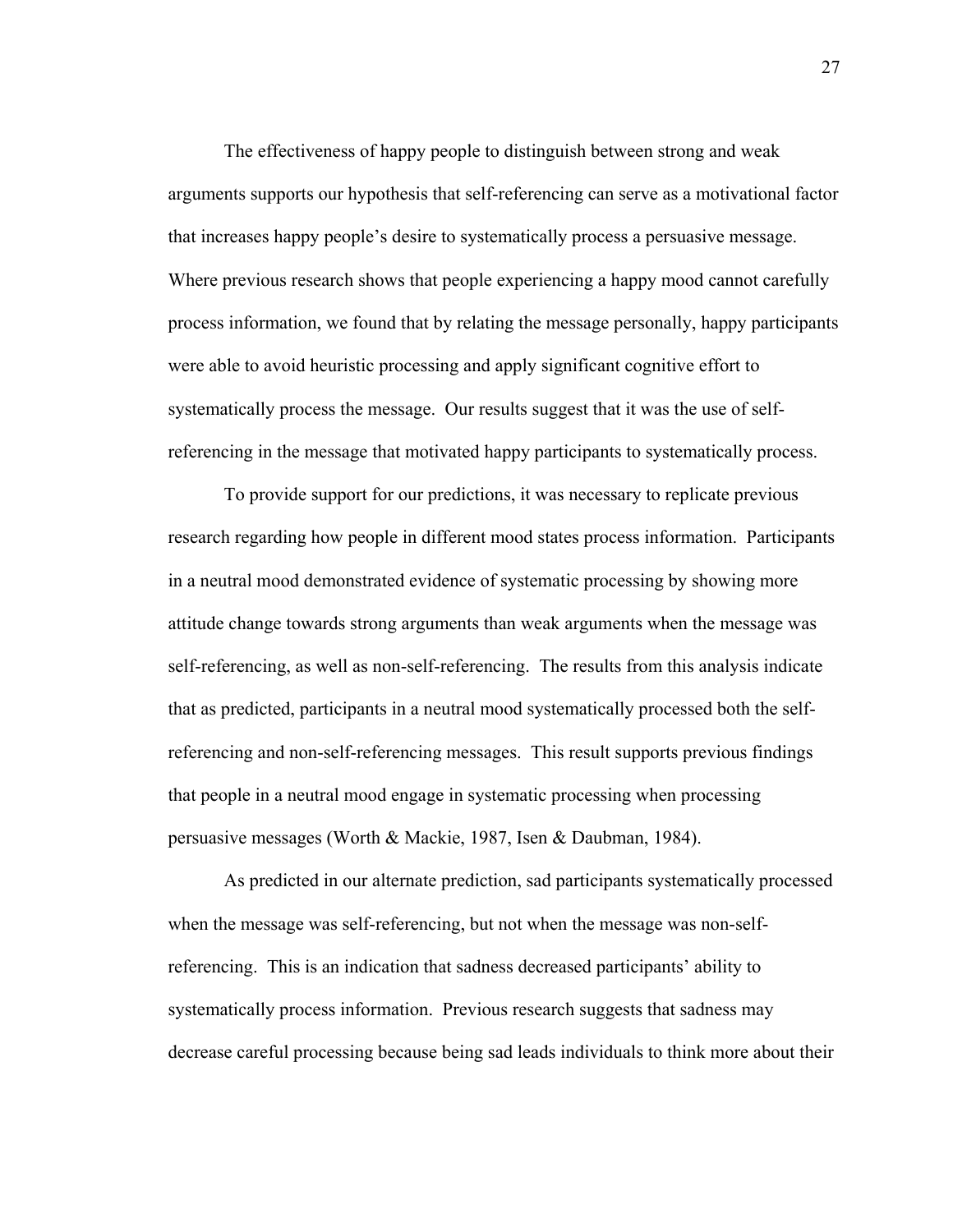mood, which in turn may result in less available capacity allocated to the processing task (Ellis & Ashbrook, 1988). Therefore, sad participants in our study may not have had the cognitive ability or capacity to concentrate on processing the persuasive message because they were instead evaluating why they felt sad, or how to alleviate their feelings of sadness. Although the results do not support our predictions entirely, previous research provides a potential explanation.

Although it is not possible to identify precisely why sad participants may or may not process persuasive messages carefully, the important finding was that sad participants processed the self-referencing argument systematically. This result indicated that selfreferencing was as effective for sad participants as for happy participants. Although we predicted sad participants would systematically process both strong and weak selfreferencing and non-self-referencing messages, we have indirectly found additional support for the effectiveness of self-referencing. Because sad participants in our study appeared to have experienced the same processing capabilities as happy participants and systematically processed the message only when it was self-referencing, we believe this provides additional evidence that self-referencing increased careful message processing.

Where previous research has shown that happiness disrupts careful processing, we have found an effective tool in self-referencing that can promote systematic processing of persuasive information in people experiencing a happy mood. Because happy participants were able to systematically process when the message was directed at them personally, we are more likely to believe that the inability of people in a happy mood to systematically process information is motivational in nature rather than a cognitive

28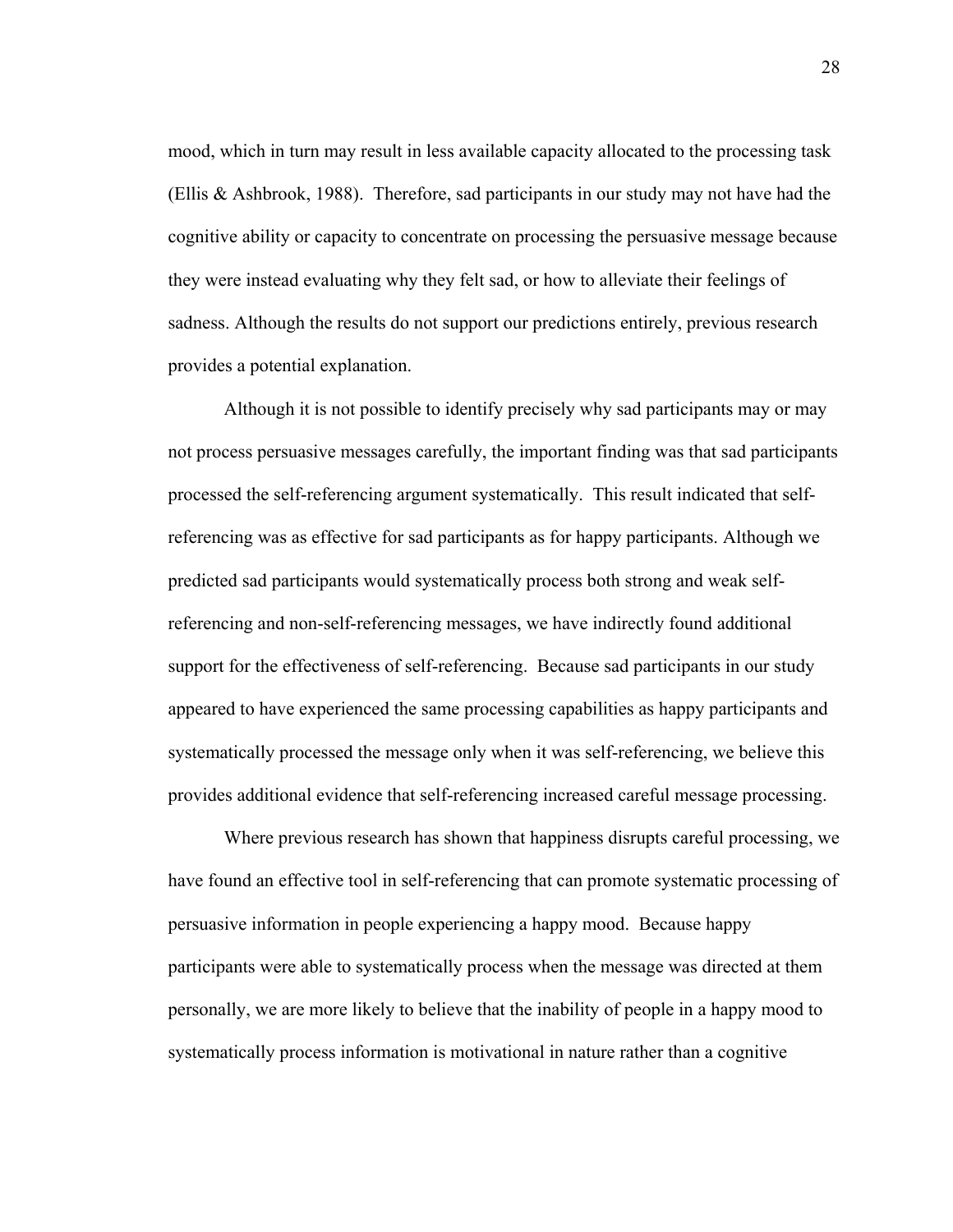deficit. Extensive thinking about a problem has been found to be stressful and effortful and people in positive moods are thought of as motivated to avoid this kind of cognitive effort in order to maintain their good mood (Janis & Mann, 1977). However, our results indicate that self-referencing may be the motivational factor that prompts people to engage in the cognitive effort required when processing a persuasive message. It appears that when the audience is highly involved or motivated, they will use a direct route to systematically process the message, provoking and relying primarily on their cognitive evaluations of the message. In contrast, the happy participants exposed to the non-selfreferencing condition did not perceive the messages as being directly targeted at them and were therefore relatively less motivated, most likely leading to the heuristic route of message processing.

# **Practical Implications**

 The use of self-referencing in persuasive message processing can serve as an essential instrument in practical settings. Our findings that self-referencing may be the motivational factor that prompts systematic processing can be of significance in many areas where persuasive communications are applied. Particularly, in the health domain, where persuasive messages may be designed to prevent illness, strategies that make individuals more capable of processing information could be exceptionally beneficial. For example, recent findings suggest that a positive mood promotes systematic processing of negative information when the information is relevant to the self (Raghunathan & Trope, 2002). Raghunathan & Trope (2002) found that the induction of a positive mood in high caffeine consumers enhanced recall of negative information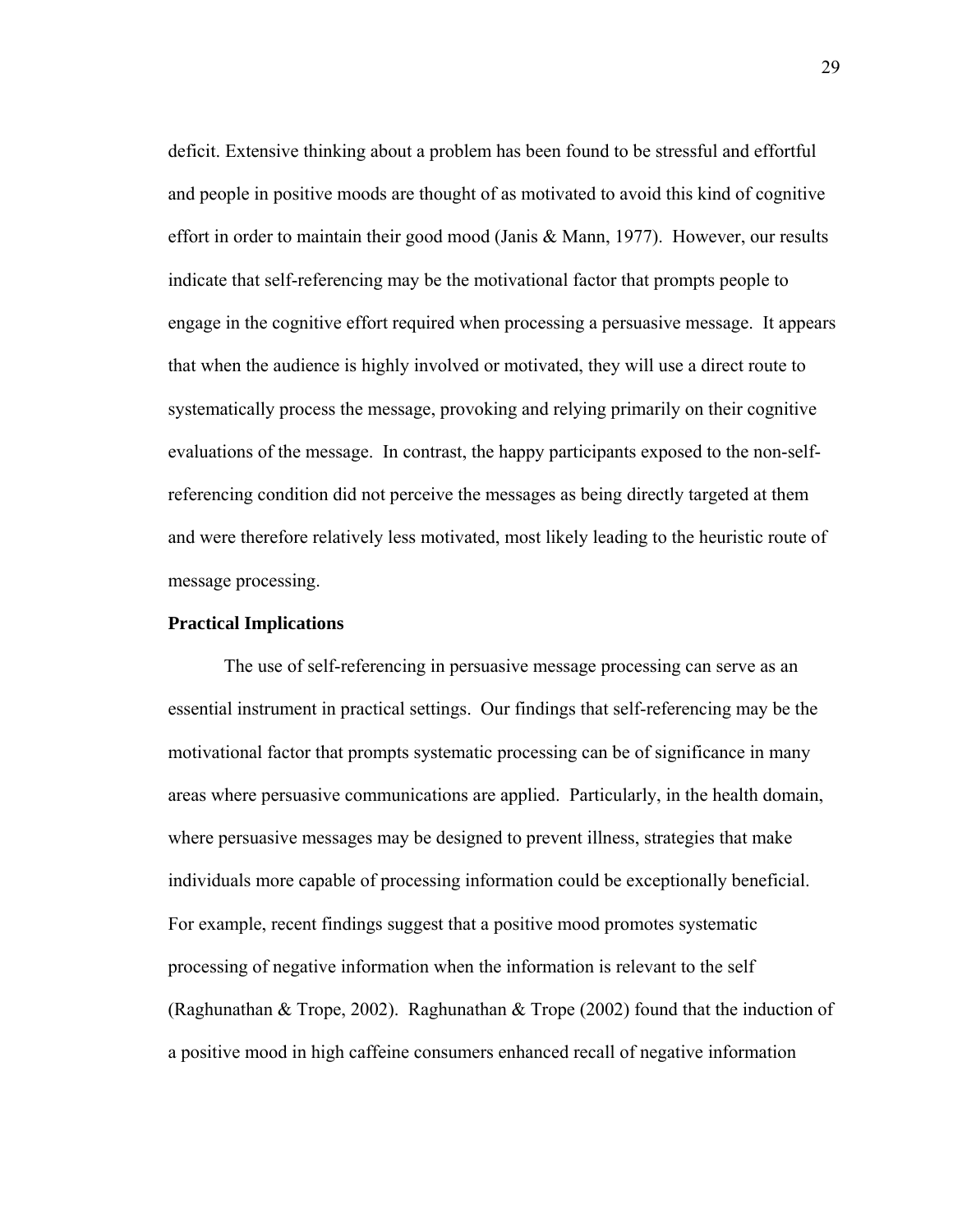about caffeine consumption. This finding demonstrated that a positive mood could promote systematic processing of self-threatening health facts and that positive mood acted as a resource, enabling people to elaborate more on negative but useful information.

 Another set of recent findings showed that a positive mood increased systematic processing of unpleasant information only when the information pertained to the self. These results suggested that systematic processing was prompted by a heightened vigilance toward self-relevant, aversive stimuli. Therefore, a positive mood may provide individuals with the resources to deal with the psychological costs associated with the systematic processing of self-threatening information (Das & Fennis, 2008).

 These recent findings raise an interesting and relevant point in relation to the present study. It is important to note that we did not assess how often participants drank bottled or tap water. Because our main interest was self-referencing and its ability to prompt systematic processing, we were more interested in whether or not the message was self-referencing and less concerned with whether or not the information in the message was perceived as negative or positive. However, the message in the current study was balanced to include both positive and negative health information. For example, the message states that "DEHP is a cancer-causing agent found in plastic water bottles" but also states that "you are protected from this dangerous chemical when you drink tap water because the U.S. government regulates DEHP in all public water." Therefore, participants' perception of the message being "self-threatening" is dependent on whether or not, or how often, they consume bottled or tap water. Although we measured if the messages were perceived as self-referencing, we did not assess whether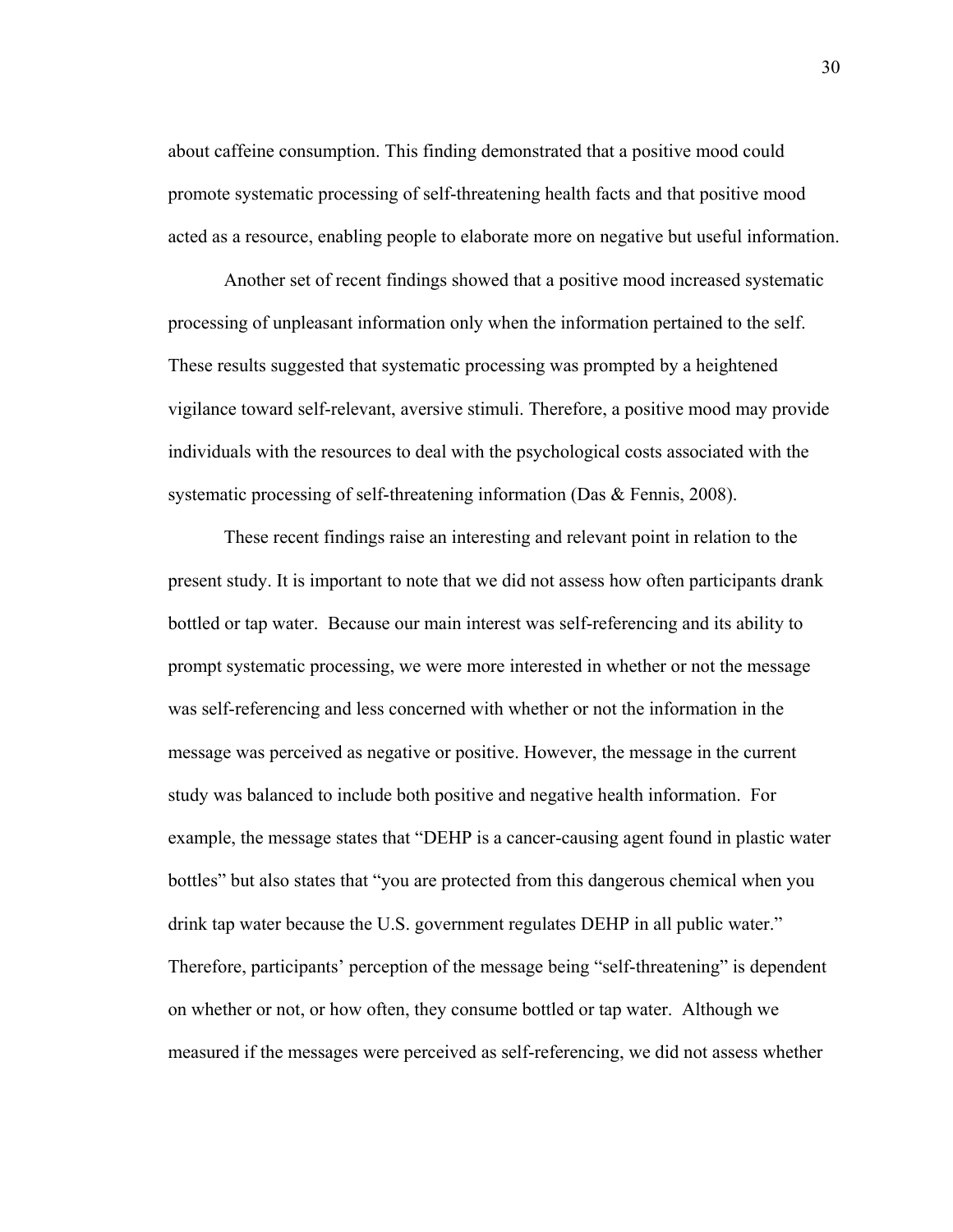or not these facts were perceived as "self-threatening," which appears to provide additional motivation to happy participants when processing persuasive messages. Nonetheless, it is possible that the participants in our study perceived the information in the message to be threatening health facts, resulting in a heightened awareness, which prompted systematic processing.

 In conclusion, it appears that when self-referencing information is made available, individuals face a motivational dilemma. How individuals respond to this dilemma seems to be contingent upon whether the message being processed has positive or negative connotation. Specifically, it appears that when the information is negative and self-relevant, individuals experiencing a happy mood are motivated to systematically process the message.

 Significant evidence regarding the interactive effects of self-referencing and mood on information processing has remained lacking. The current study provides support that it is a motivational deficit that prevents happy people from systematic processing, and not one cognitive in nature. Additionally, the results from our study provide significant evidence that self-referencing can serve as a valuable tool for persuasive message processing.

# **Limitations and Future Directions**

The results of the current study provided evidence that self-referencing may be the motivational factor that prompts people experiencing a happy mood to systematically process persuasive messages. However, previous information processing studies measuring attitude change have used free recall of information as an additional dependent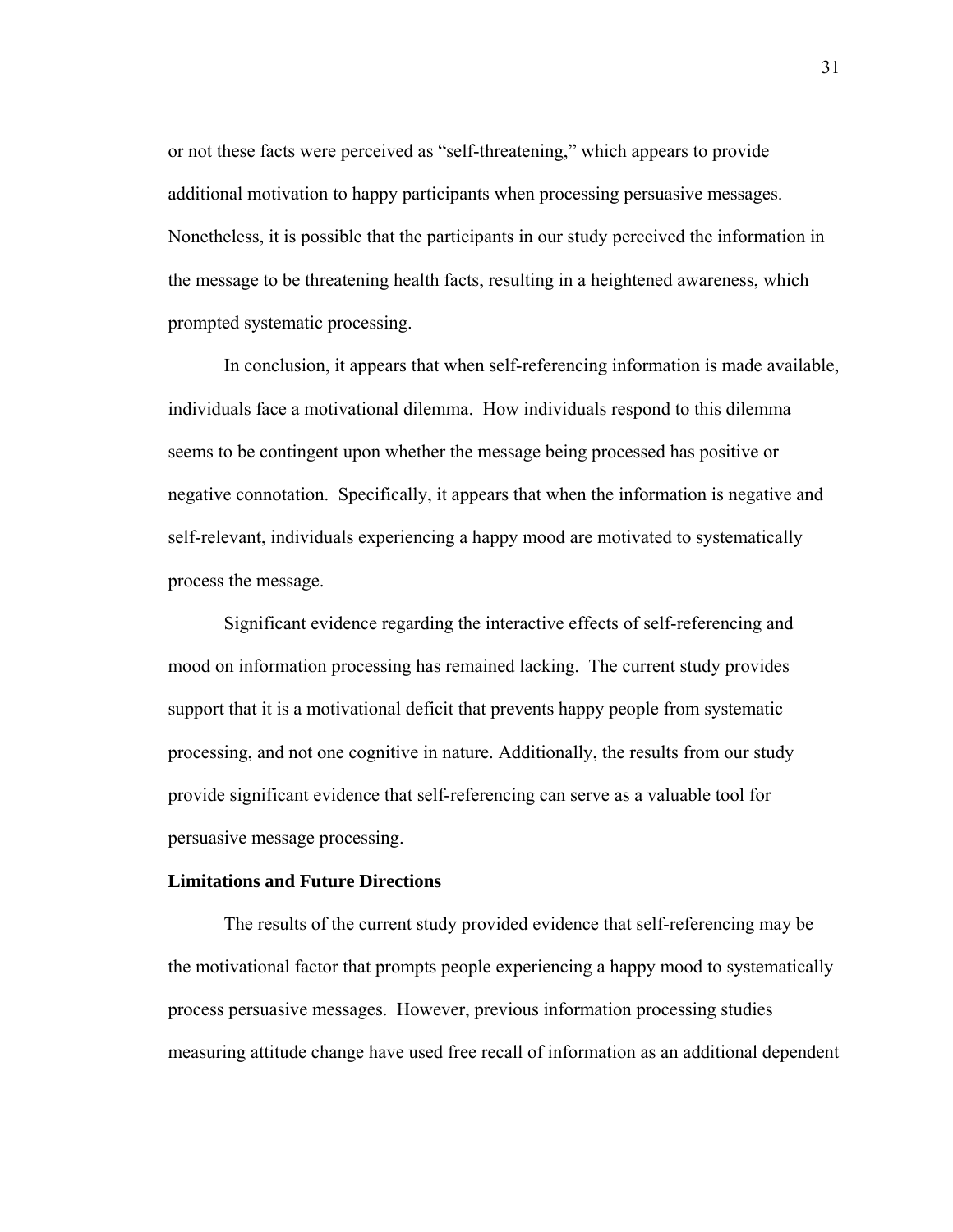variable. Asking participants to write down any thoughts that come to mind related to the message serves as another measure when assessing systematic or heuristic processing. We used only attitude change as our dependent variable in the current study. By requesting that participants recall as much information about the message as possible, we could have offered further evidence that participants systematically processed the message.

Additionally, because of recent findings, future research would benefit by assessing whether the message is perceived as self-threatening or negative. By assessing whether participants perceive the information as damaging and/or self-threatening, we can identify more accurately the various sub-factors that influence individual's ability to process persuasive messages in different mood states.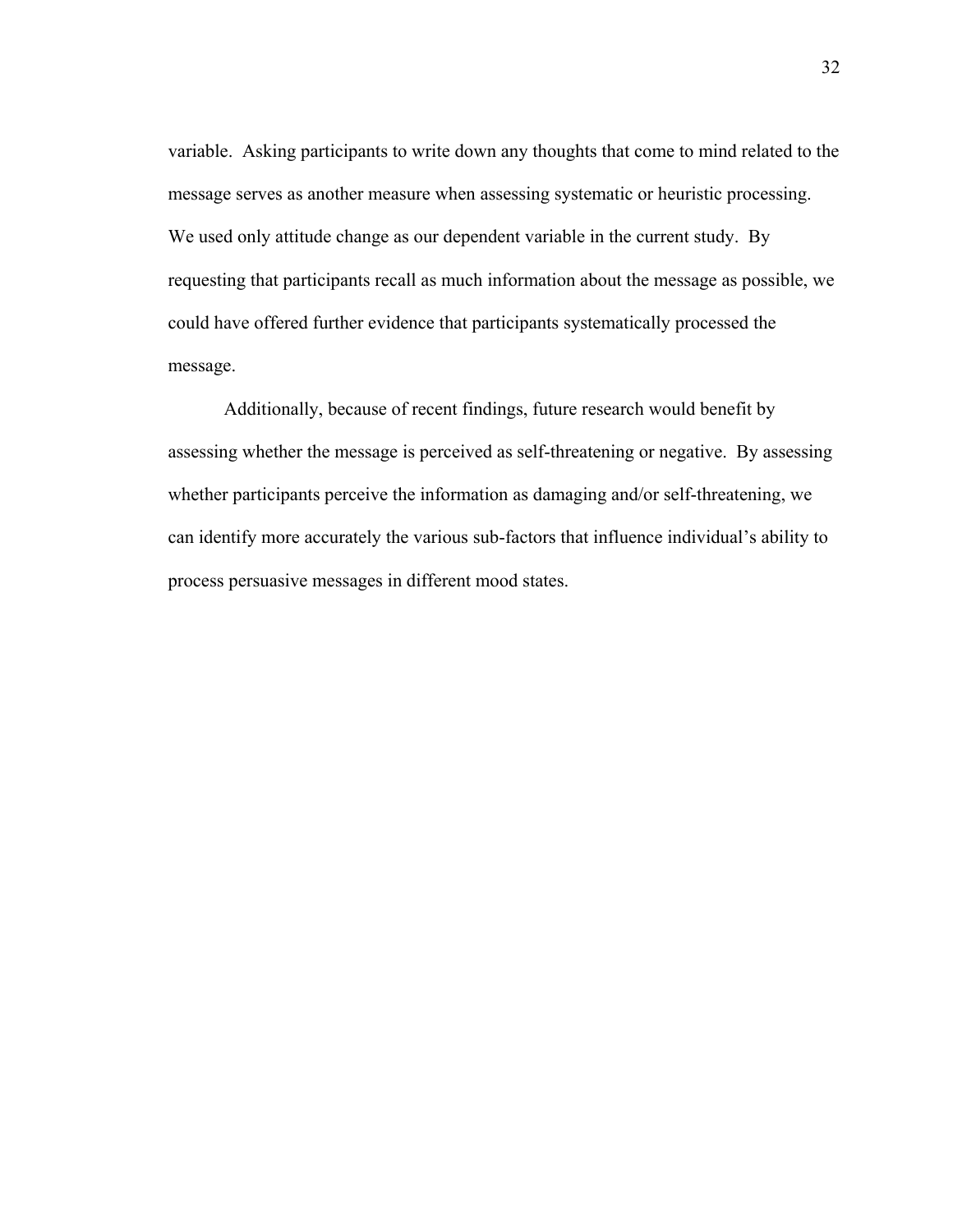### References

Asuncion, A.G. & Lam, W.F. (1995). Affect and impression formation: Influence of mood on person memory. *Journal of Experimental Social Psychology, 31*, 437- 464.

Bargh, J (Ed.), *Unintended Thought* (pp. 212-252). New York: Guilford Press.

- Bellezza, F.S. (1984). The self as a mnemonic device: The role of internal cues. *Journal of Personality and Social Psychology, 47*, 506-516.
- Brown, P., Keenan, J.M., Potts, G.R. (1986). The self-reference effect with imagery encoding. *Journal of Personality and Social Psychology, 51*, 897-906.
- Burnkrant, R.E. & Unnava, H.R. (1989). Self-referencing: A strategy for increasing processing of message content. *Personality and Social Psychology Bulletin, 15*, 628-638.
- Burnkrant, R.E. & Unnava, H.R. (1995). Effects of self-referencing on persuasion. *Journal of Consumer Research, 22*, 17-26.
- Bless, H., Bohner, G., Schwarz, N. & Strack, F. (1990). Mood and persuasion: A cognitive response analysis. *Personality and Social Psychology Bulletin, 16*, 331- 345.
- Chaiken, S. (1980). Heuristic versus systematic information processing and the use of source versus message cues in persuasion. *Journal of Personality and Social Psychology, 39*, 752-756.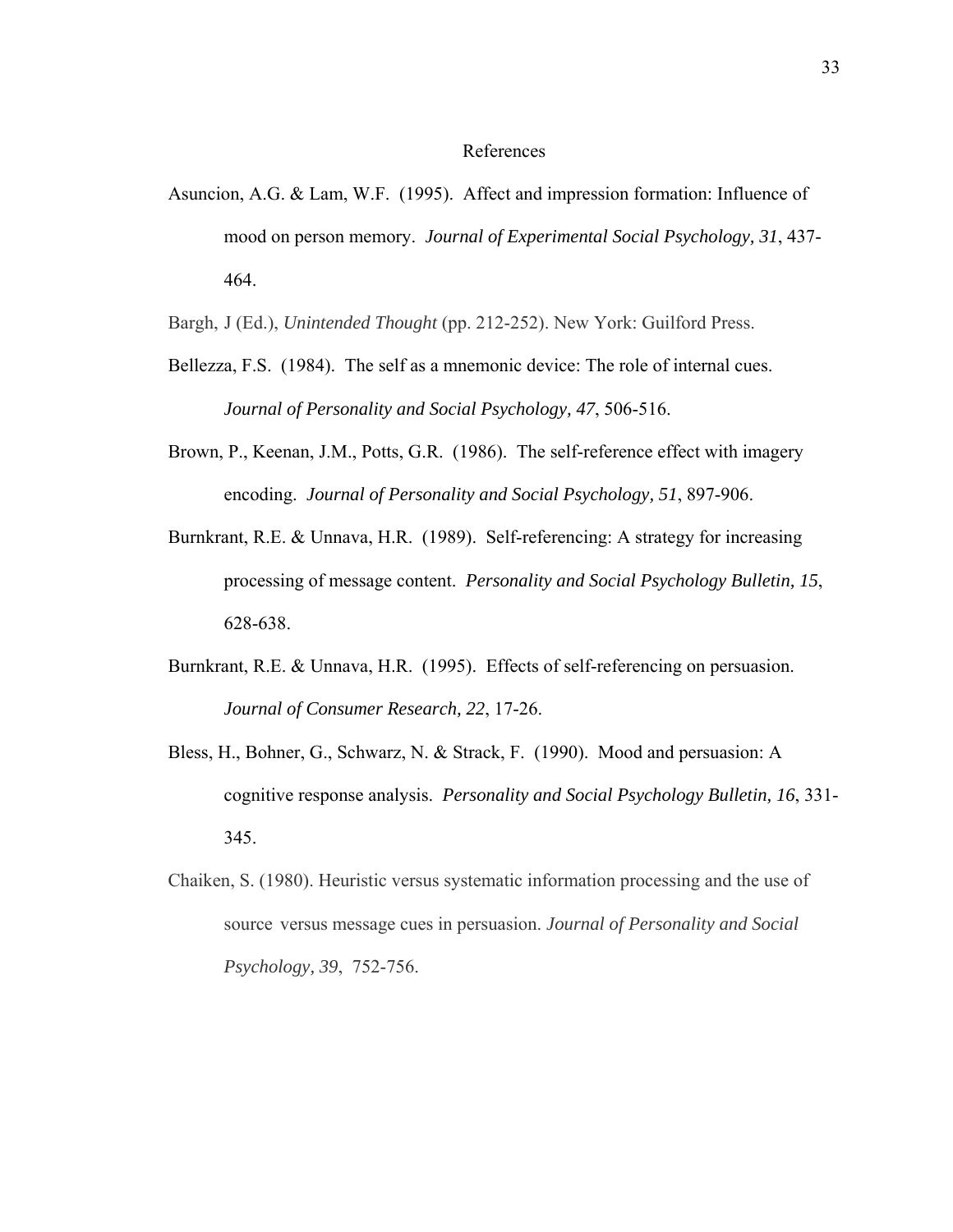- Chaiken, S. (1987). The heuristic model of persuasion. In M. P. Zanna, J. M. Olson and C. P. Herman (Eds.), *Social influence: The Ontario symposium* (Volume 5, pp. 3-39). Hillsdale, NJ: Erlbaum.
- Chaiken, S., Liberman, A., & Eagly, A.H. (1989). Heuristic and systematic information processing within and beyond the persuasion context. In J.S. Uleman & J.A.
- Chaiken, S., Wood, W., & Eagly, A. H. (1996). Principles of persuasion. In E.T. Higgins and A. Kruglanski (Eds.), S*ocial psychology: Handbook of basic mechanisms and processes.* New York: Guilford Press.
- Chen, S., Duckworth, K. & Chaiken, K. (1999). Motivated heuristic and systematic processing. *Psychological Inquiry, 10*, 44-50.
- Das, E. & Fennis, B. (2008). In the mood to face the facts: When a positive mood promotes systematic processing of self-threatening information. *Motivation and Emotion, 32, 221-230.*
- Debevec, K. & Romeo, J.B. (1988). Self-referencing as a mediator of the effectiveness of sex-role portrayals in advertising. *Psychology & Marketing, 5*, 71-84.
- Debevec, K. & Romeo, J.B. (1992). Self-referent processing in perceptions of verbal and visual commercial information. *Journal of Consumer Psychology, 1*, 83-102.
- Ellis, H.C. & Ashbrook, P.W. (1988). Resource allocation model of the effects of depressed mood states on memory. In K. Fiedler & J. Forgas (Eds.), *Affect, cognition, and social behaviour* (pp.25-43). Toronto: Hogrefe.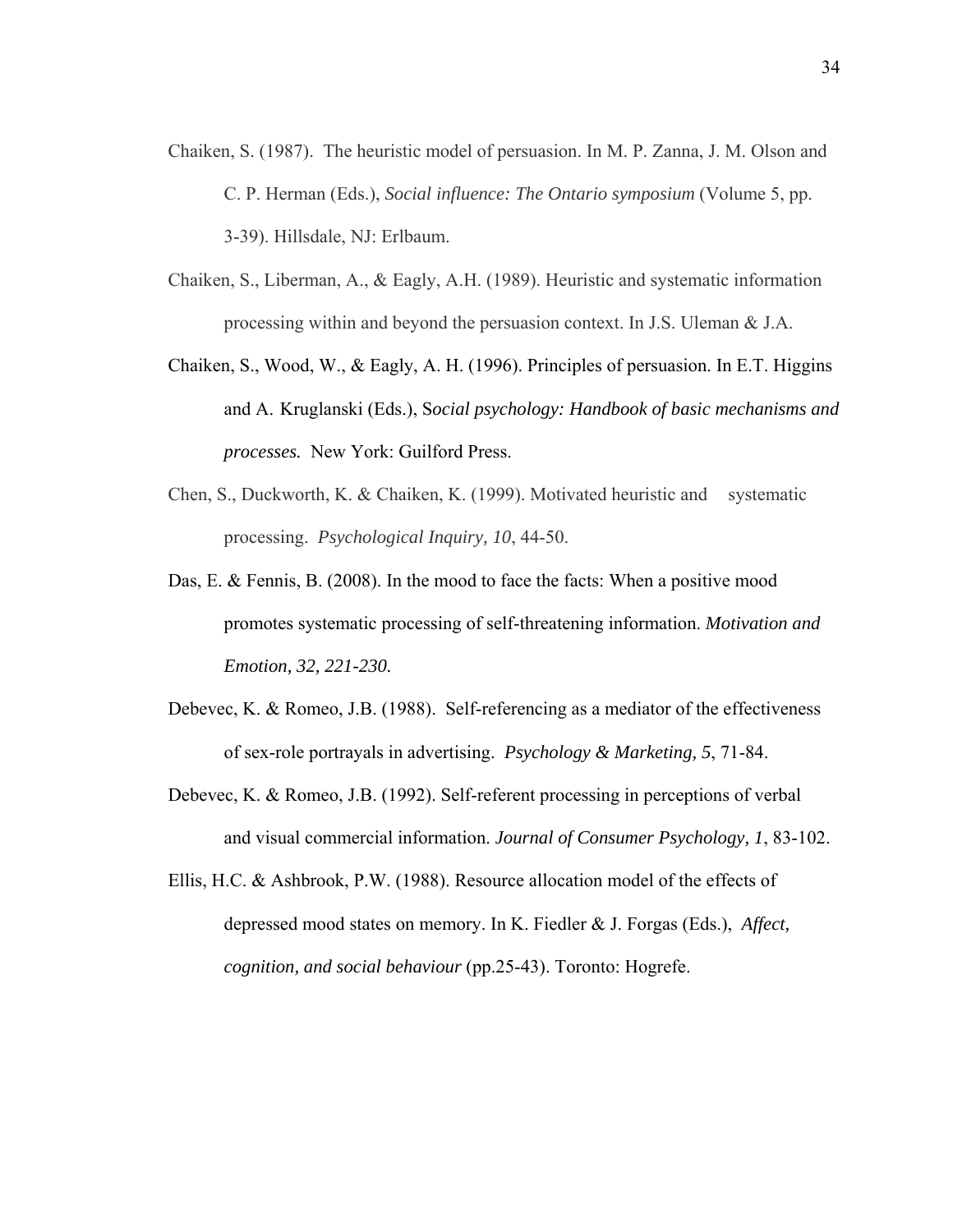- Hutton, D.G. & Baumeister, R.F. (1992). Self-awareness and attitude change: Seeing oneself on the central route to persuasion. *Personality and Social Psychology Bulletin, 18,* 68-75.
- Isbell, L.M. (2004). Not all happy people are lazy or stupid: Evidence of systematic processing in happy moods. *Journal of Experimental Social Psychology, 40*, 341- 350.
- Isen, A.M. & Simmonds, S. (1978). The effect of feeling good on a helping task that is incompatible with good mood. *Social Psychology Quarterly, 41*, 346-349.
- Isen, A.M. (1984). Toward understanding the role of affect in cognition. In R. Wyer & T. Srull (Ed.), *Handbook of social cognition* (pp. 179-236). Hillsdale NJ: Erlbaum.
- Isen, A.M. & Daubman, K.A. (1984). The Influence of affect on categorization. *Journal of Personality and Social Psychology, 47*, 1206-1217.
- Isen, A.M., Ashby, G.F., Turken, A.U. (1999). A Neuropsychological theory of positive affect and its influence on cognition. *Psychological Review, 106*, 529-550.
- Isen, A.M., Labroo, A.A., Durlach, P. (2004). An Influence of product and brand name on positive affect: Implicit and explicit measures. *Motivation and Emotion, 28*, 43-63.
- Janis, I. & Mann, L. (1977). *Decision making: A psychological analysis of conflict, choice, and commitment.* New York: The Free Press.
- Liberman, A. & Chaiken, S. (1992). Defensive processing of personally relevant health messages. *Personality and Social Psychology Bulletin, 18*, 669-679.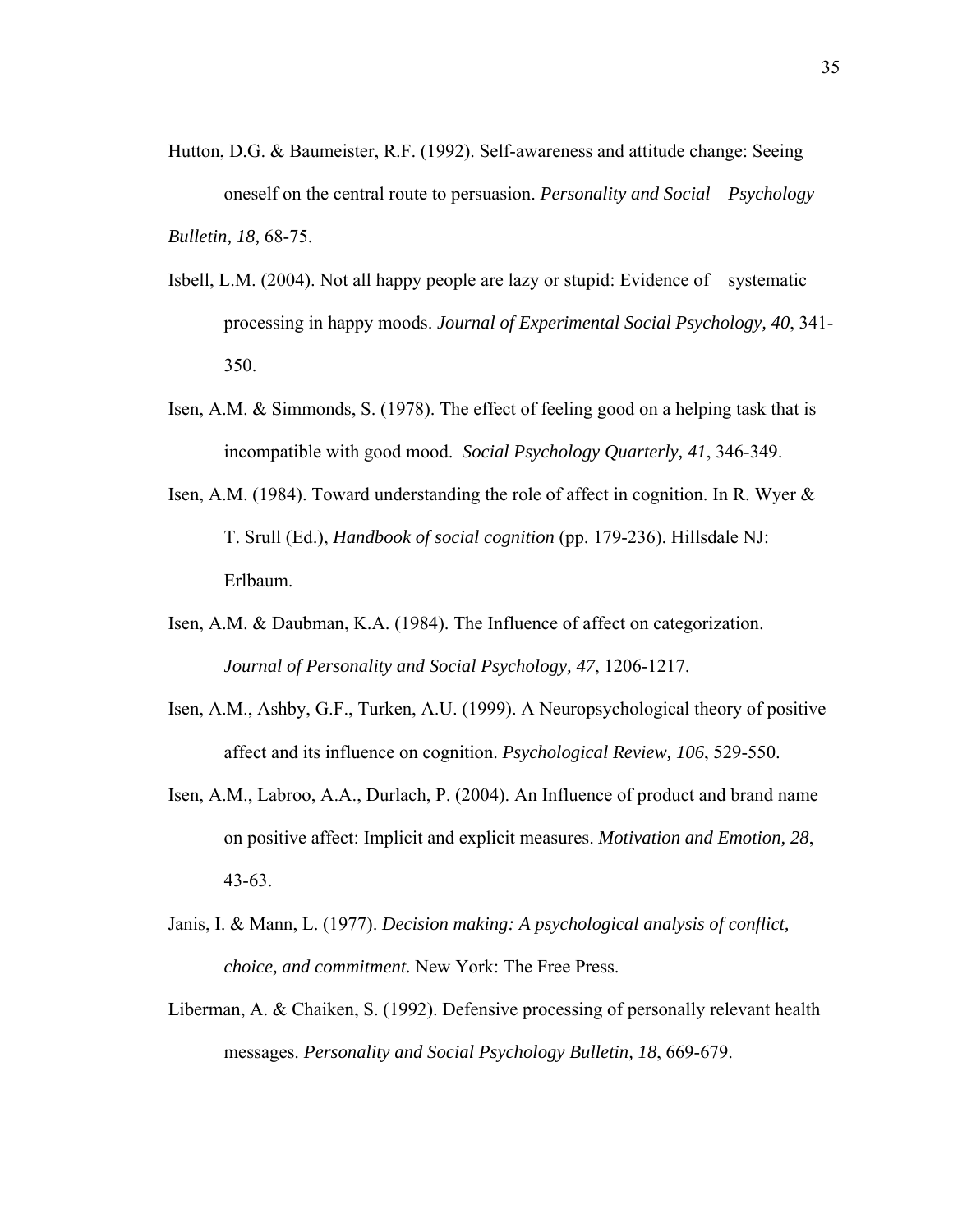- Mackie, D.M., & Worth, L.T. (1989). Processing deficits and the mediation of positive affect in persuasion. *Journal of Personality and Social Psychology, 57*, 27-40.
- Mackie, D. M., Worth, L.T., Asuncion, A.G. (1990). Processing of persuasive in-group messages. *Journal of Personality and Social Psychology, 58*, 812-822.
- Petty, R. E., & Cacioppo, J. T. (1979). Issue involvement can increase or decrease persuasion by enhancing message-relevant cognitive processes. *Journal of Personality and Social Psychology, 37*, 1915-1926.
- Petty, R. E. & Brock, T.C. (1981). Thought disruption and persuasion. In R. E. Petty, T. M. Ostrorn, & T. C. Brock (Ed.), *Cognitive responsrs in Persuasion* (pp. 55-79). Hillsdale, NJ: Lawrence Erlhaum.
- Petty, R.E., & Cacioppo, J.T. (1986). The elaboration likelihood model of persuasion. *Advances in Experimental Social Psychology, 19*, 123-205.
- Petty, R.E., Wegener, D.T., Fabrigar, L.R. (1997). Attitudes and attitude change. *Annual Review of Psychology, 48*, 609-647.
- Petty, R.E., Fleming, M.A., Priester, J.R., Feinstein, A.H. (2001). Individual versus group interest violation: Surprise as a determinant of argument scrutiny and persuasion. *Social Cognition, 19*, 418-442.
- Raghunathan, R. & Trope, Y. (2002). Walking the tightrope between feeling good and being accurate: mood as a resource in processing persuasive messages. *Journal of Personality & Social Psychology, 83,* 510-525.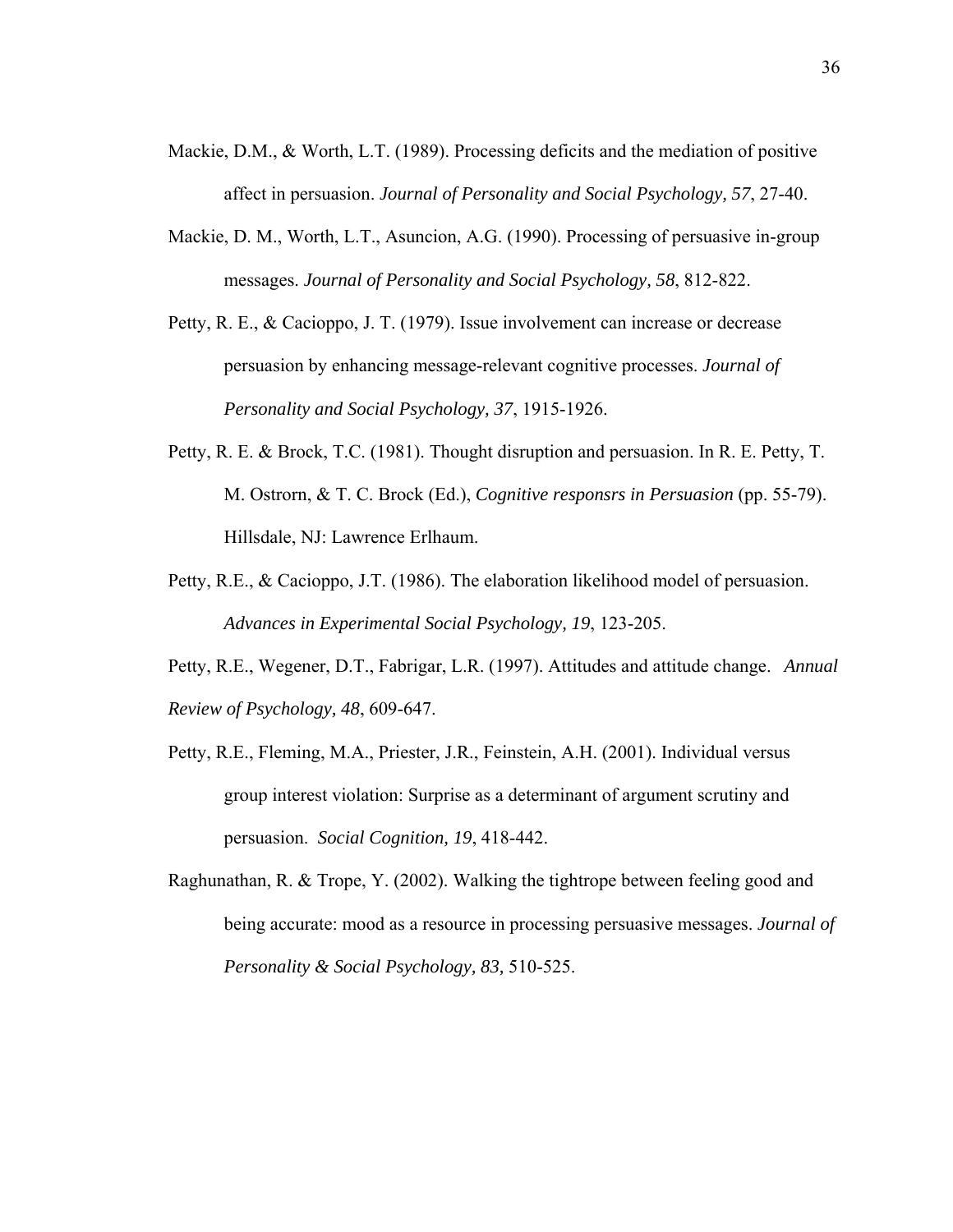- Rogers, T.B., Kuiper, N.A. & Kirker, W.S. (1977). Self-reference and the encoding of personal information. *Journal of Personality and Social Psychology, 35*, 677- 688.
- Schwarz, N. & Clore, G. L. (1983). Mood, misattribution, and judgments of well-being: informative and directive functions of affective states. *Journal of Personality and Social Psychology, 45*, 513-523.
- Schwarz, N. & Clore, G.L. (1988). How do I feel about it? Informative functions of affective states. In K. Fiedler & J. Forgas (Ed.), *Affect, cognition, and social behavior* (pp. 44-62). Toronto: Hogrefe.
- Schwarz, N. (1990). Feelings as information: Informational and motivational functions of affective states. In E. T. Higgins & R. M. Sorrentino (Ed.), *Handbook of motivation and cognition: Foundations of social behavior* (Vol. 2; pp. 527-561). New York, NY: Guilford Press.
- Schwarz, N. & Bless, B. (1991). Happy and mindless, but sad and smart? The impact of affective states on analytic reasoning. In J.P. Forgas (Ed.), *Emotion and social Judgments* (pp. 55-71). London: Pergamon.
- Schwarz, N., & Clore, G.L. (1996). Feelings and phenomenal experiences. In E.T. Higgins & A. Kruglanski (Ed.), *Social psychology: Handbook of basic principles*  (pp. 433–465). New York: Guilford.
- Sinclair, R.C, & Mark, M.M. (1992). The influence of mood state on judgment and action: Effects on persuasion, categorization, social justice, person perception,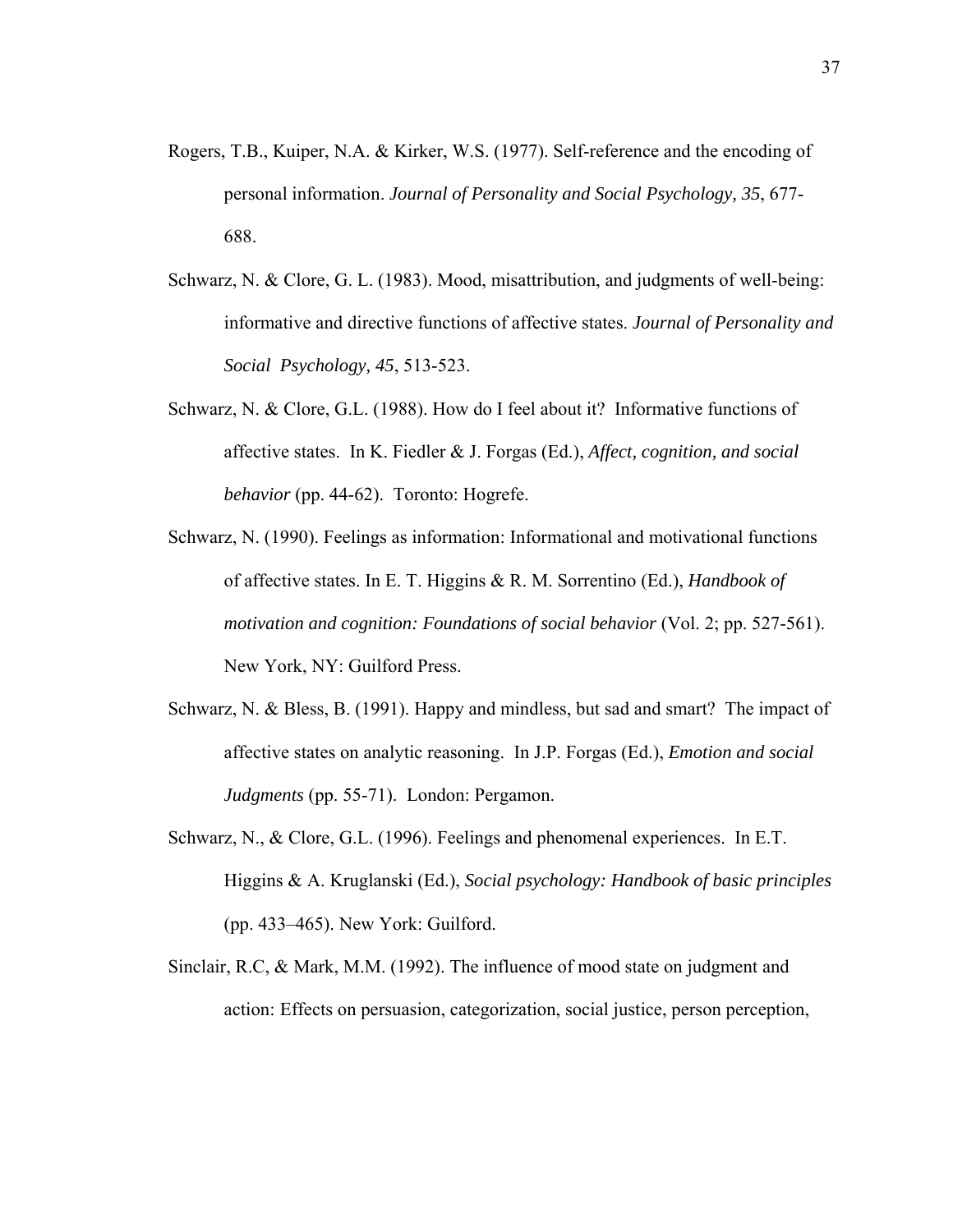and judgmental accuracy. In L. L. Martin & A. Tesser (Ed.), *The construction of social judgments* (pp.165-193). Hillsdale, NJ: Erlbaum.

- Sinclair, R.C., Mark, M.M., & Clore, G. L. (1994). Mood-related persuasion depends on (mis)attributions. *Social Cognition, 12*, 309-326
- Sinclair, R.C., Moore, S.E., Melvin, M.M., Soldat, A.S., Lavis, C.A. (2010). Incidental moods, source likeability, and persuasion: Liking motivates message elaboration in happy people. *Cognition and Emotion, 24*, 940-961.
- Wegener, D.T., & R.E. (1994). Mood management across affective states: The hedonic contingency hypothesis. *Journal of Personality and Social Psychology* 66 (1994), pp. 1034–1048
- Worth, L.T., & Mackie, D.M. (1987). Cognitive mediation of positive affect in persuasion. *Social Cognition, 5*, 76-94.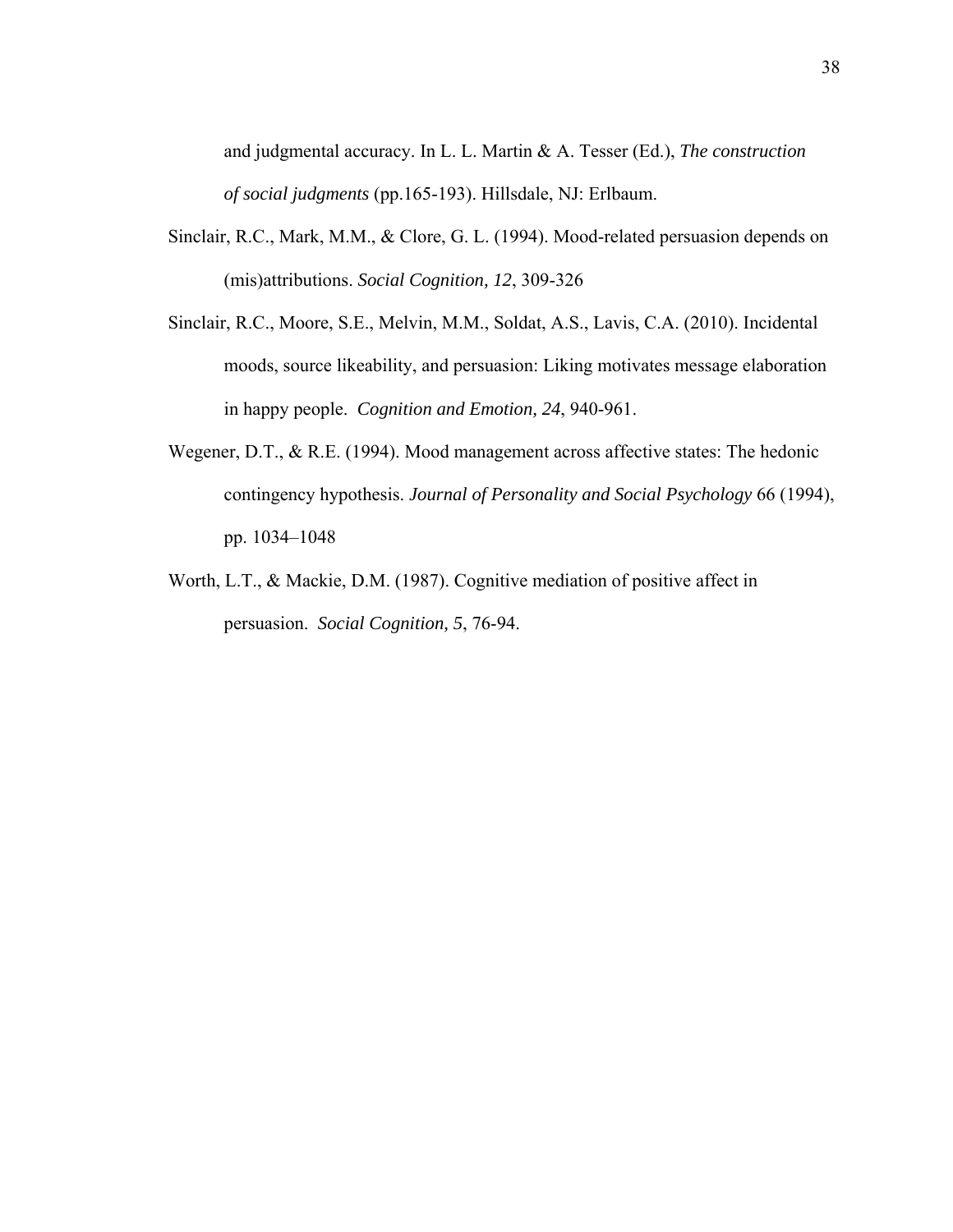# Appendix A

# Pre-Attitude Scale

**The following survey is being administered by another SJSU research lab and has been combined with the current research experiment. The aim of this study is to understand college students' perspectives on various public issues. This survey will ask you to rate your opinions on a list of topics. Please stop when you have completed this survey and wait for instructions about continuing on to the next experiment.** 

| <b>Gender:</b>    | Male      |       | Female           |       |                |
|-------------------|-----------|-------|------------------|-------|----------------|
| Age:<br>$26+$     | under 18  | 18-19 | 20-21            | 22-23 | 24-25          |
| <b>Ethnicity:</b> | Caucasian | Asian | African American | Other | Latino/Chicano |
|                   |           |       |                  |       |                |

# **Please first answer the following questions about yourself.**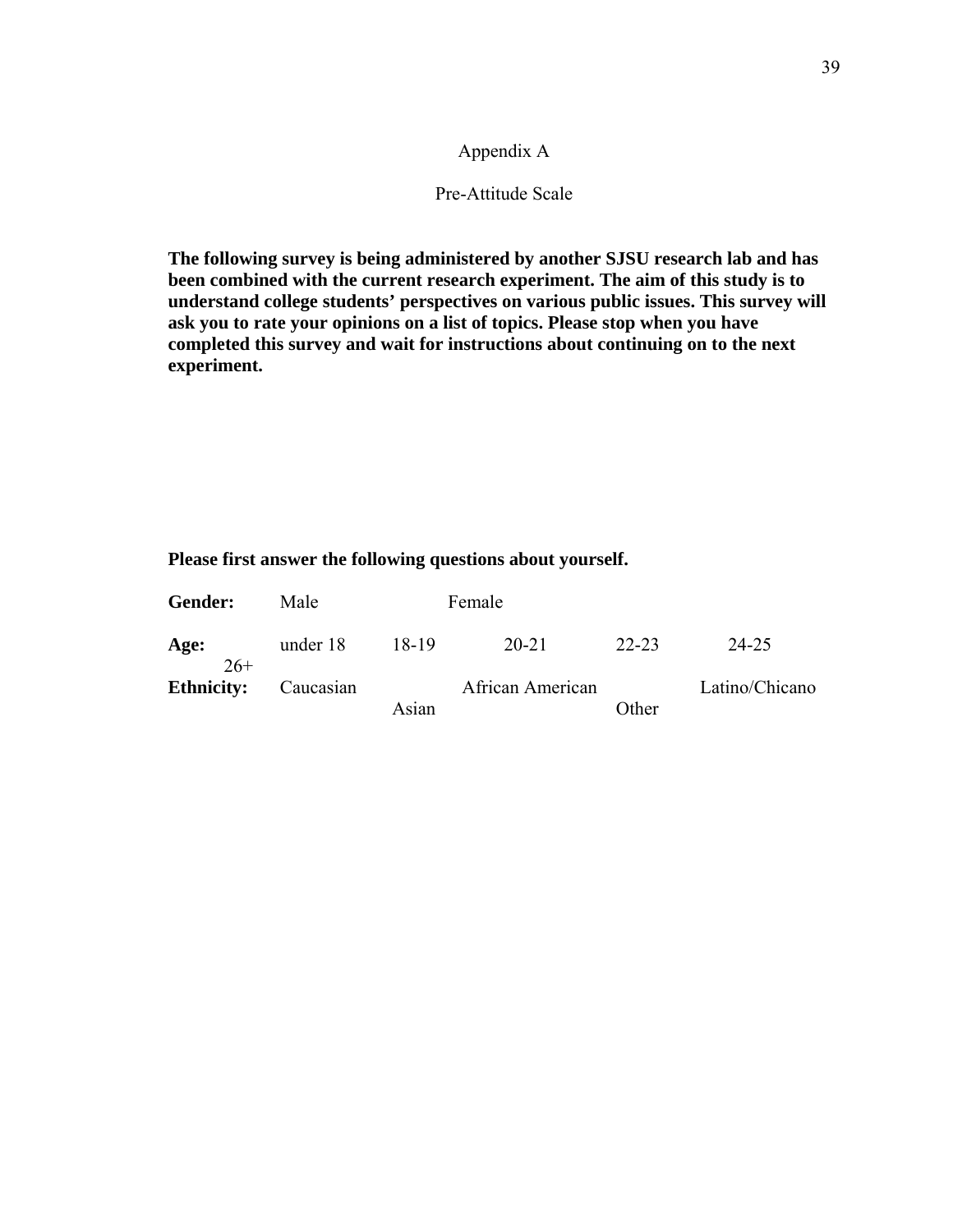#### **Please rate your level of agreement with each of the sentences as accurately as possible.**

#### **Being a vegetarian/vegan leads to better health than eating meat/animal products.**

What is your opinion on this issue?

| $\mathbf{1}$                                                 | 2              | $\mathfrak{Z}$ | 4                                                                                                                    | 5                   | 6                       | 7                       |
|--------------------------------------------------------------|----------------|----------------|----------------------------------------------------------------------------------------------------------------------|---------------------|-------------------------|-------------------------|
| strongly<br>disagree                                         |                |                | neutral                                                                                                              |                     | strongly agree          |                         |
| How much do you know about this issue?                       |                |                |                                                                                                                      |                     |                         |                         |
| 1<br>not at all knowledgeable                                | 2              | 3              | 4<br>neutral                                                                                                         | 5                   | 6<br>very knowledgeable | 7                       |
| How important is this issue to you?                          |                |                |                                                                                                                      |                     |                         |                         |
| 1<br>not at all important                                    | 2              | 3<br>neutral   | 4                                                                                                                    | 5<br>very important | 6                       | 7                       |
|                                                              |                |                | Eating a low carbohydrate diet leads to better health than eating a diet where carbohydrate intake is not regulated. |                     |                         |                         |
| What is your opinion on this issue?                          |                |                |                                                                                                                      |                     |                         |                         |
| 1<br>strongly disagree                                       | 2              | 3              | 4<br>neutral                                                                                                         | 5                   | 6                       | 7<br>strongly agree     |
| How much do you know about this issue?                       |                |                |                                                                                                                      |                     |                         |                         |
| $\mathbf{1}$<br>not at all knowledgeable                     | 2              | 3              | 4<br>neutral                                                                                                         | 5                   | 6<br>very knowledgeable | 7                       |
| How important is this issue to you?                          |                |                |                                                                                                                      |                     |                         |                         |
| 1<br>not at all important                                    | 2              | 3              | 4<br>neutral                                                                                                         | 5                   | 6<br>very important     | 7                       |
| Drinking tap water is healthier than drinking bottled water. |                |                |                                                                                                                      |                     |                         |                         |
| What is your opinion on this issue?                          |                |                |                                                                                                                      |                     |                         |                         |
| 1<br>strongly<br>disagree                                    | 2              | 3<br>neutral   | 4                                                                                                                    | 5                   | 6                       | 7<br>strongly agree     |
| How much do you know about this issue?                       |                |                |                                                                                                                      |                     |                         |                         |
| $\overline{1}$<br>not at all<br>knowledgeable                | 2              | 3              | neutral                                                                                                              | 5                   | 6<br>knowledgeable      | $7\phantom{.0}$<br>very |
| How important is this issue to you?                          |                |                |                                                                                                                      |                     |                         |                         |
| $\mathbf{1}$<br>not at all                                   | $\overline{c}$ | $\mathfrak{Z}$ | 4<br>neutral                                                                                                         | $\sqrt{5}$          | 6<br>very important     | 7                       |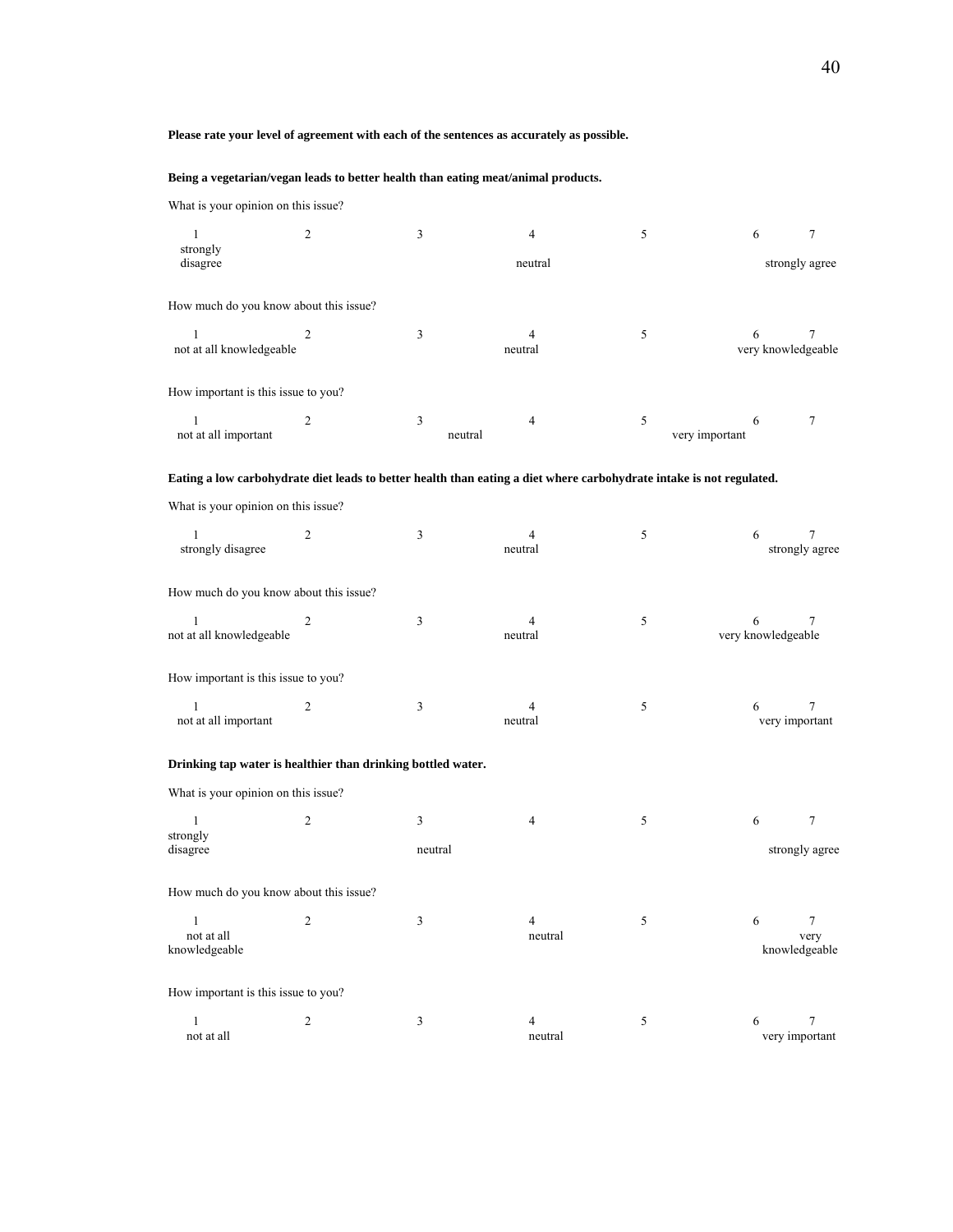#### **Taking herbal supplements is healthier than taking prescription medications.**

What is your opinion on this issue?

| strongly disagree                   | 2                                      | 3 | 4<br>neutral | 5 | 6<br>strongly<br>agree     |
|-------------------------------------|----------------------------------------|---|--------------|---|----------------------------|
|                                     | How much do you know about this issue? |   |              |   |                            |
| not at all                          |                                        | 3 | neutral      | 5 | 6<br>very<br>knowledgeable |
| How important is this issue to you? |                                        |   |              |   |                            |
| not at all                          |                                        | 3 | 4<br>neutral | 5 | 6<br>very important        |

# **Eating organic food is healthier than eating food not grown/raised using organic farming.**

What is your opinion on this issue?

|                                     | $\overline{c}$                         | 3 | 4              | 5 | 6 |                       |
|-------------------------------------|----------------------------------------|---|----------------|---|---|-----------------------|
| strongly<br>disagree                |                                        |   | strongly agree |   |   |                       |
|                                     | How much do you know about this issue? |   |                |   |   |                       |
| 1<br>not at all                     | $\overline{c}$                         | 3 | $\overline{4}$ | 5 | 6 | 7                     |
| knowledgeable                       |                                        |   | neutral        |   |   | very<br>knowledgeable |
| How important is this issue to you? |                                        |   |                |   |   |                       |
| not at all<br>important             | $\overline{2}$                         | 3 | 4<br>neutral   | 5 | 6 | very<br>important     |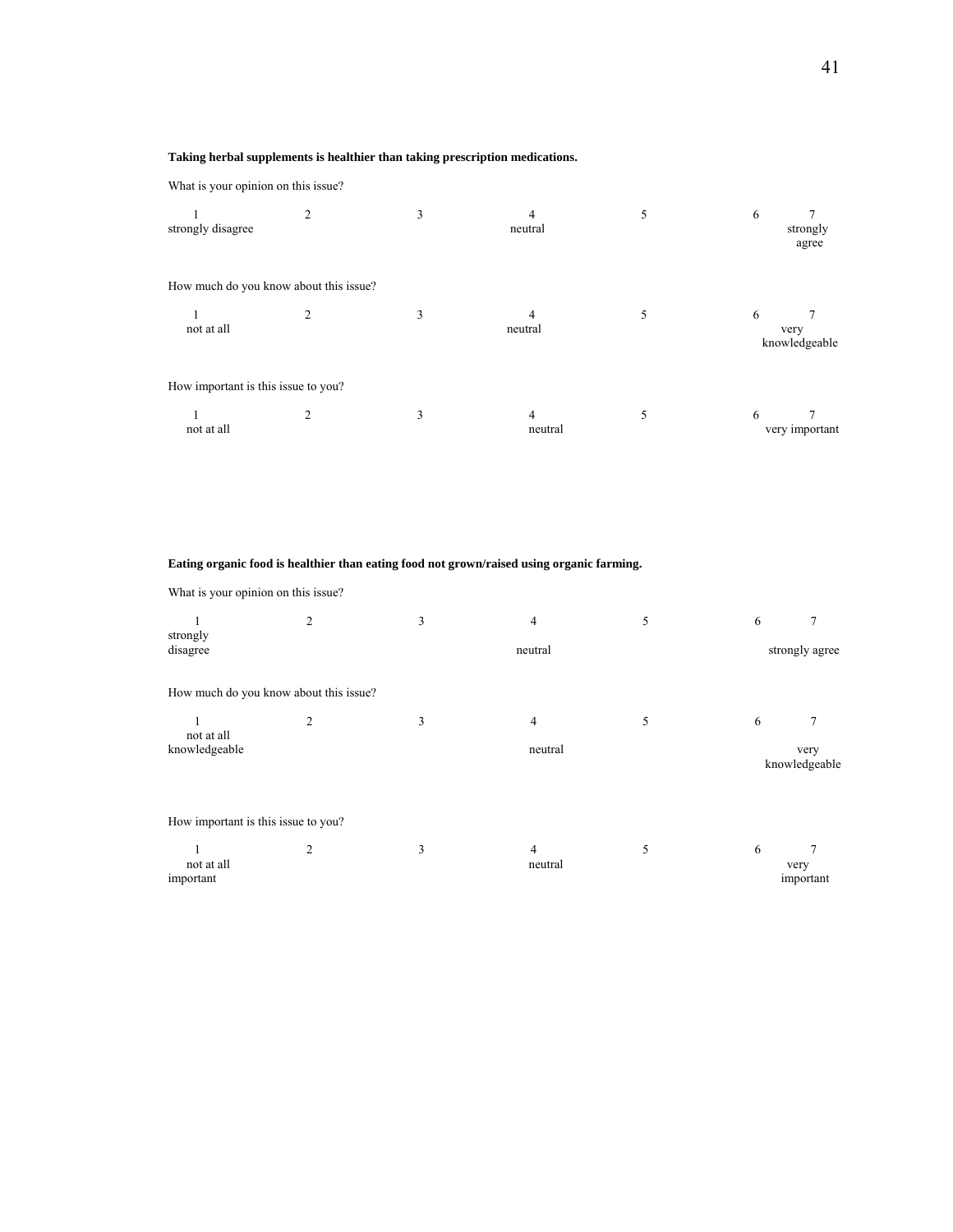# **Getting a yearly flu shot is healthier than not getting a yearly flu shot.**

What is your opinion on this issue?

|                                        | $\overline{c}$ | 3 | 4                         | 5 | 6         |                       |
|----------------------------------------|----------------|---|---------------------------|---|-----------|-----------------------|
| strongly<br>disagree                   |                |   | strongly agree            |   |           |                       |
| How much do you know about this issue? |                |   |                           |   |           |                       |
| not at all                             | $\overline{c}$ | 3 | 4                         | 5 | 6         |                       |
| knowledgeable                          |                |   | neutral                   |   |           | very<br>knowledgeable |
| How important is this issue to you?    |                |   |                           |   |           |                       |
| not at all<br>important                | 2              | 3 | $\overline{4}$<br>neutral | 5 | 6<br>very | important             |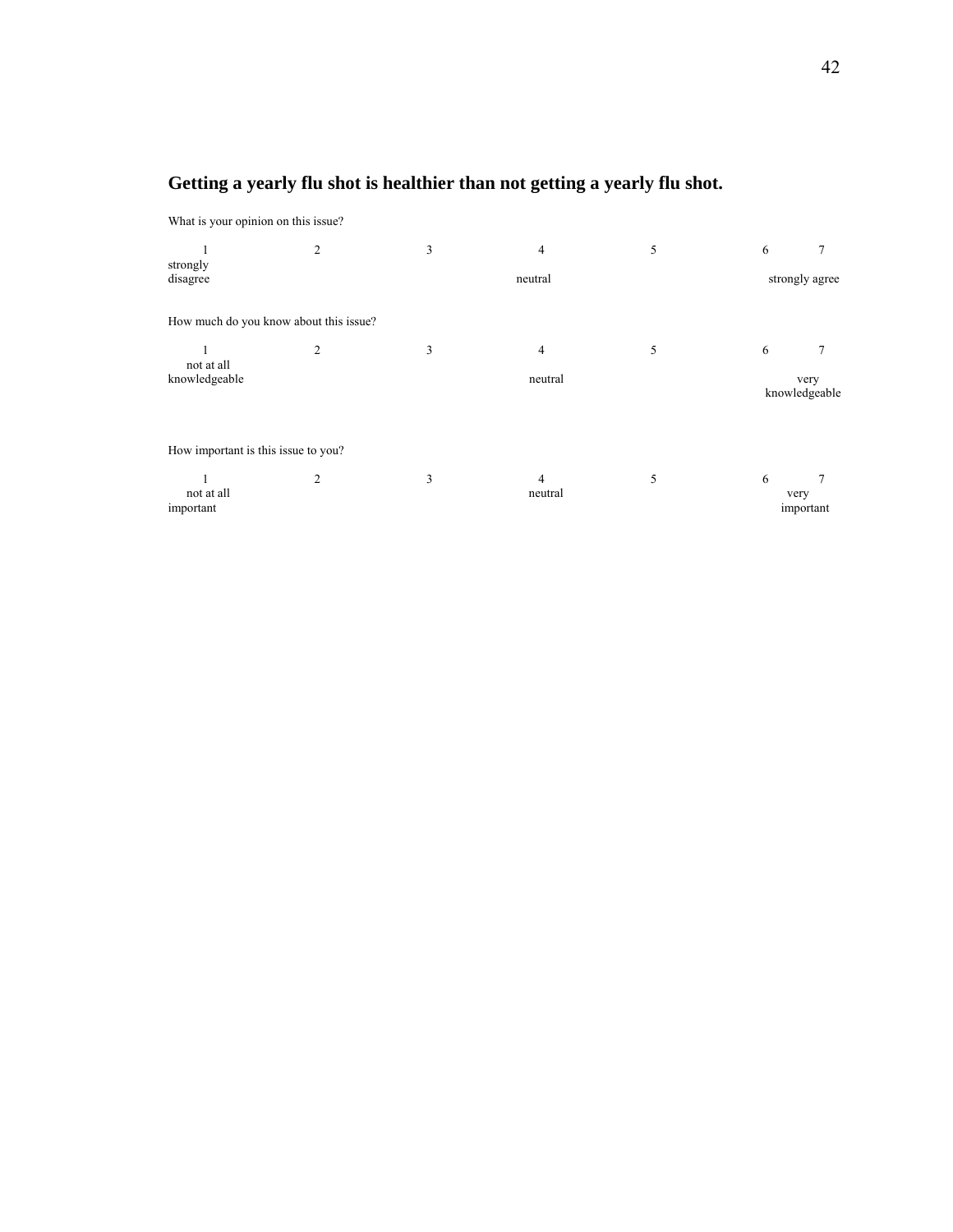# Appendix B

**This lab is also pretesting some videos that will be used for another experiment next semester, which will be studying college students' opinions about the mass media. Please pay attention to the video shown and be prepared to rate your opinions on the video. Wait until the video is finished before turning the page.**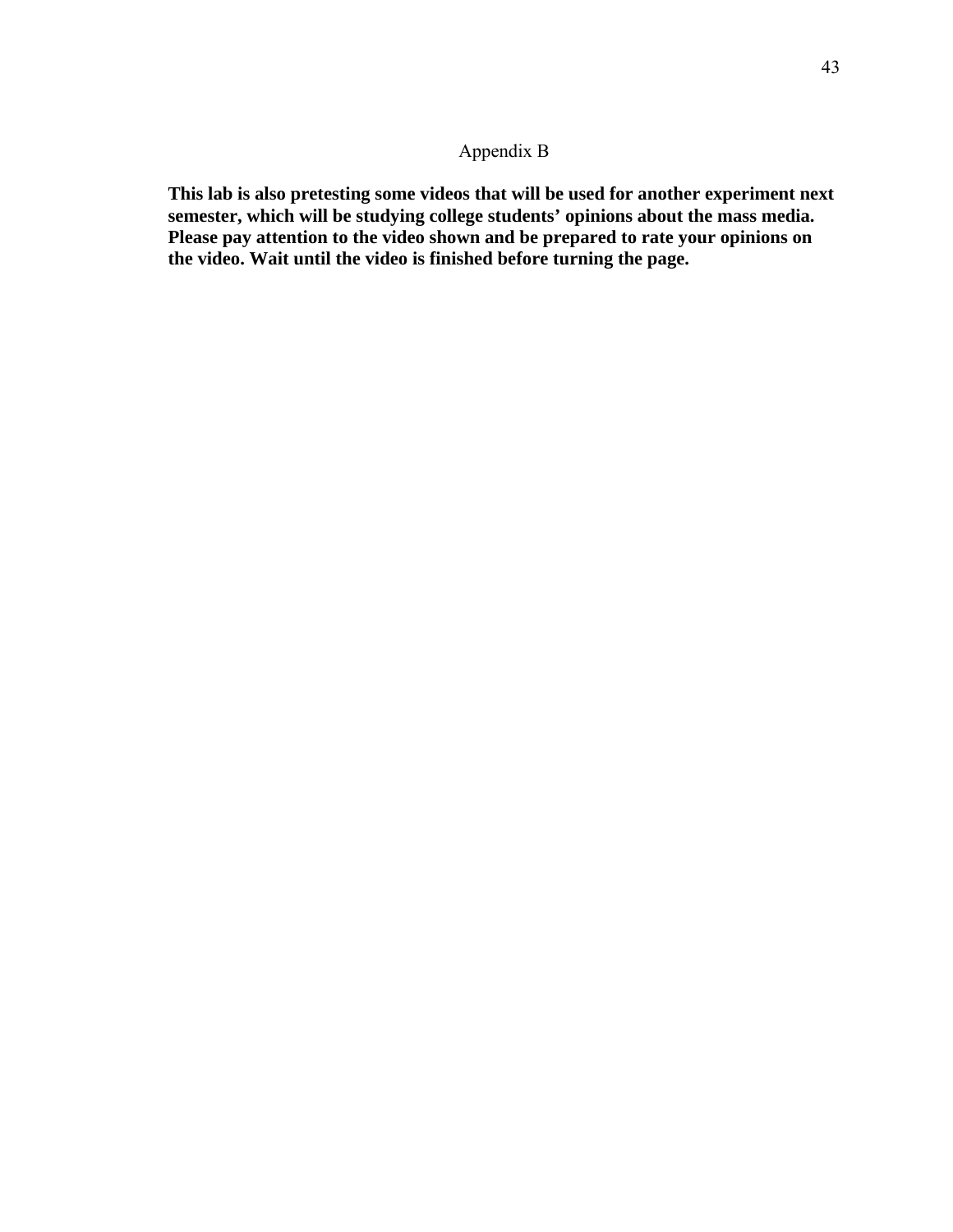**Please rate what you thought about the video and how appropriate this video would be for college students.**  How did this video clip make you feel?

| $\mathbf{1}$              | $\overline{2}$ | 3              | $\overline{4}$                                | 5 | 6 | $\tau$                                                                               |  |
|---------------------------|----------------|----------------|-----------------------------------------------|---|---|--------------------------------------------------------------------------------------|--|
| very sad                  |                |                | neutral                                       |   |   | very                                                                                 |  |
|                           |                |                |                                               |   |   | happy                                                                                |  |
|                           |                |                | How interesting was this video clip?          |   |   |                                                                                      |  |
| 1                         | $\overline{2}$ | 3              | $\overline{4}$                                | 5 | 6 | 7                                                                                    |  |
| not at all<br>interesting |                |                | neutral                                       |   |   | very<br>interesting                                                                  |  |
|                           |                |                | How would you describe your current feelings? |   |   |                                                                                      |  |
| 1                         | $\overline{2}$ | 3              | $\overline{4}$                                | 5 | 6 | $\tau$                                                                               |  |
| very bad                  |                |                | neutral                                       |   |   | very                                                                                 |  |
|                           |                |                |                                               |   |   | good                                                                                 |  |
|                           |                |                | How engaging was the video clip?              |   |   |                                                                                      |  |
| 1                         | $\overline{2}$ | 3              | $\overline{4}$                                | 5 | 6 | 7                                                                                    |  |
| not at all                |                |                | neutral                                       |   |   | very                                                                                 |  |
| engaging                  |                |                |                                               |   |   | engaging                                                                             |  |
|                           |                |                |                                               |   |   | How suitable do you think this video clip is for use in a study with undergraduates? |  |
| $\mathbf{1}$              | $\overline{2}$ | 3              | $\overline{4}$                                | 5 | 6 | 7                                                                                    |  |
| not at all                |                |                | neutral                                       |   |   | very                                                                                 |  |
| suitable                  |                |                |                                               |   |   | suitable                                                                             |  |
|                           |                |                | What is your present mood?                    |   |   |                                                                                      |  |
| $\mathbf{1}$              | $\overline{2}$ | $\overline{3}$ | $\overline{4}$                                | 5 | 6 | 7                                                                                    |  |
| very                      |                |                | neutral                                       |   |   | very                                                                                 |  |
| negative                  |                |                |                                               |   |   | positive                                                                             |  |
|                           |                |                | How compelling was this video?                |   |   |                                                                                      |  |
|                           | $\overline{2}$ | $\mathfrak{Z}$ | 4                                             | 5 | 6 | 7                                                                                    |  |
| not at all                |                |                | neutral                                       |   |   | very                                                                                 |  |

**You have completed the video pretesting section. Please stop here and wait for further instructions.** 

much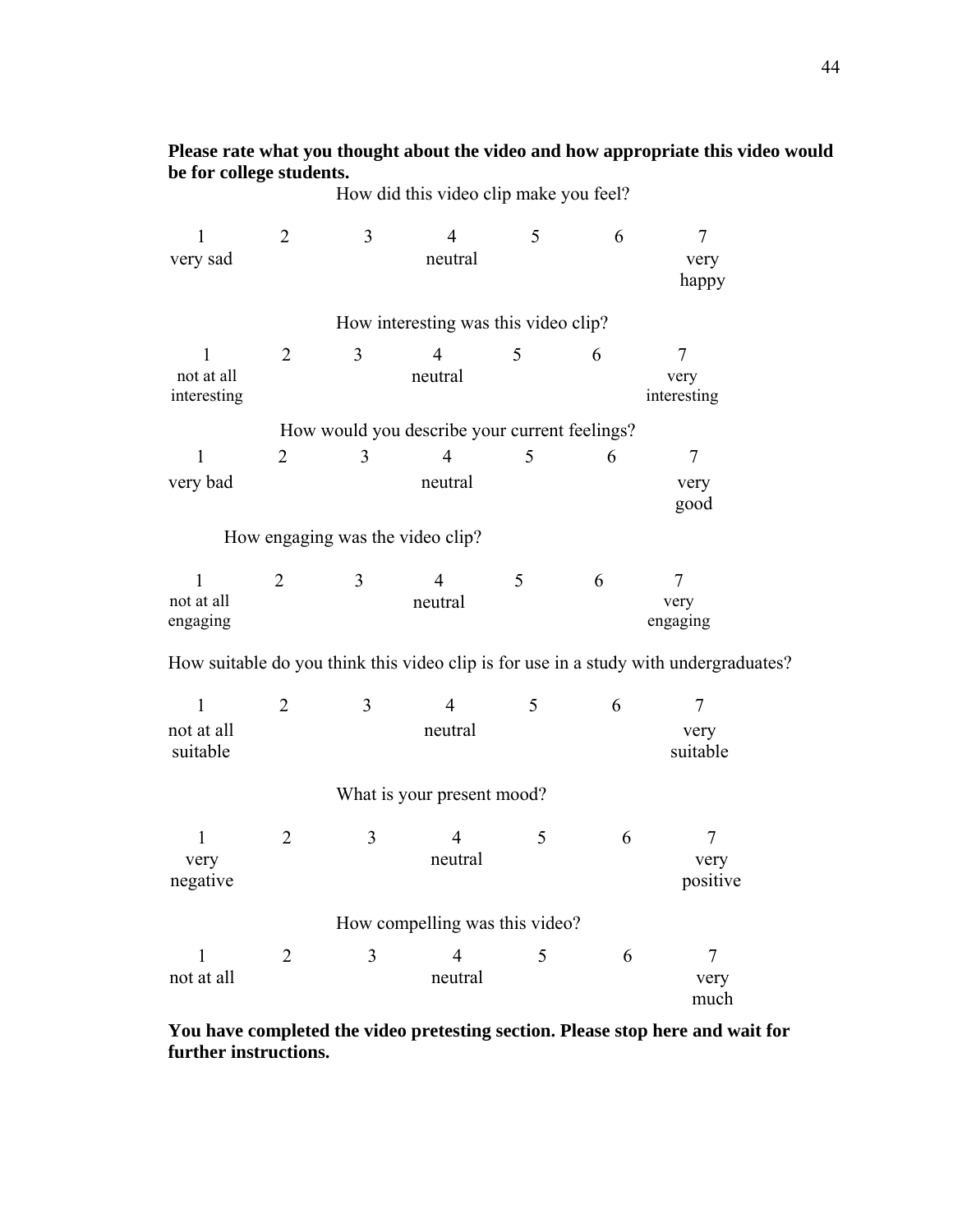# Appendix C

**Now you are ready to begin the main experiment. On the following page will be a paragraph on a topic concerning drinking water. First, answer the following questions on this page concerning your readiness for the experiment. Do not continue on to the next page until the researcher instructs you to do so.** 

How ready are you to read and answer questions about this paragraph?

**Instructions: Please rate your agreement for each statement regarding the preceding paragraph.**

| 1<br>Not very<br>much            | $\overline{2}$                                     | 3                              | $\overline{4}$<br>neutral            | 5 |   | 6<br>$\overline{7}$<br>Very<br>much so |  |  |
|----------------------------------|----------------------------------------------------|--------------------------------|--------------------------------------|---|---|----------------------------------------|--|--|
|                                  |                                                    |                                | Please rate your feelings right now. |   |   |                                        |  |  |
| $\mathbf{1}$                     | $\overline{2}$                                     | 3                              | $\overline{4}$                       | 5 | 6 | $\overline{7}$                         |  |  |
| Very sad                         |                                                    | neutral<br>Very<br>happy       |                                      |   |   |                                        |  |  |
|                                  | What kind of mood are you in right at this moment? |                                |                                      |   |   |                                        |  |  |
| $\mathbf{1}$<br>Very<br>negative | 2                                                  | 3                              | $\overline{4}$<br>neutral            | 5 | 6 | 7<br>Very<br>positive                  |  |  |
|                                  |                                                    | How relaxed are you right now? |                                      |   |   |                                        |  |  |
| 1<br>Not very<br>much            | $\overline{2}$                                     | 3                              | $\overline{4}$<br>neutral            | 5 | 6 | 7<br>Very<br>much so                   |  |  |

# *---STOP--- DO NOT CONTINUE UNTIL THE RESEARCHER INSTRUCTS YOU TO DO SO*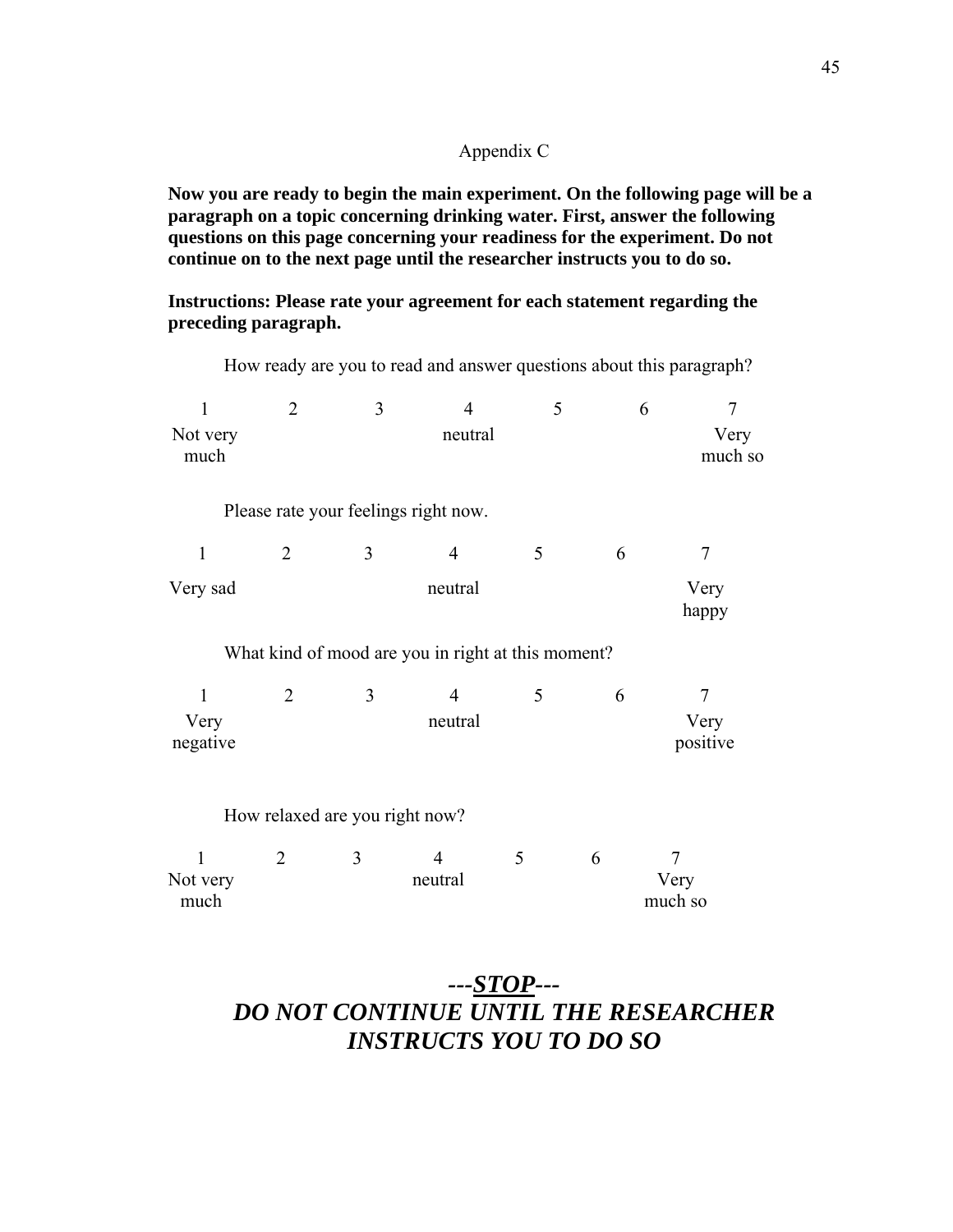# Appendix D

# Strong Self-Referencing

# **Instructions: Please read the following paragraph.**

Drinking Tap Water Is Healthier Than Drinking Bottled Water Remember the last time you bought bottled water on SJSU's campus instead of bringing tap water from your home because you thought bottled water was more pure? Before you spend your hard-earned money at SJSU's cafeteria or any other store in San Jose, you should know about research that shows tap water is actually a healthier option for you. First, the federal government does not regulate our in-state California sales, so, the FDA is prevented from ensuring the safety of 65% of bottled water you buy here in San Jose. As a result, a four-year U.S. scientific study shows that one-third of bottled water you are drinking is consistently contaminated with dangerous levels of chemicals, bacteria, and even arsenic. We have no regulations that the bottled water you buy be tested for parasites such as cryptosporidium or giardia. So, as you sit in class with your bottled water, you could be unknowingly ingesting these parasites that have been shown to damage your digestive tract. You may think you are drinking bottled water as a healthy alternative to soda, but your bottle is a source of DEHP, a cancer-causing agent. DEHP is produced in plastic bottle manufacturing and it leaks from the container into your water that you then digest. Unbelievably, the government does not require companies to minimize the amounts of DEHP in their products.

On the other hand, you are protected from this dangerous chemical when you drink tap water because the U.S. government regulates DEHP in all public water. You see, tap water is a public utility, so the city of San Jose is responsible to regulate it; thus, our San Jose health board stringently tests the water coming out of your tap at home hundreds of times per month while consumer safety boards test your bottled water only once a week. Furthermore, the government does not require bottled water companies to report many kinds of contamination that can cause you serious health threats. In contrast, the government requires serious tap water violations to be reported to you and your San Jose community within 48 hours. Finally, to ensure quality and control, the Federal EPA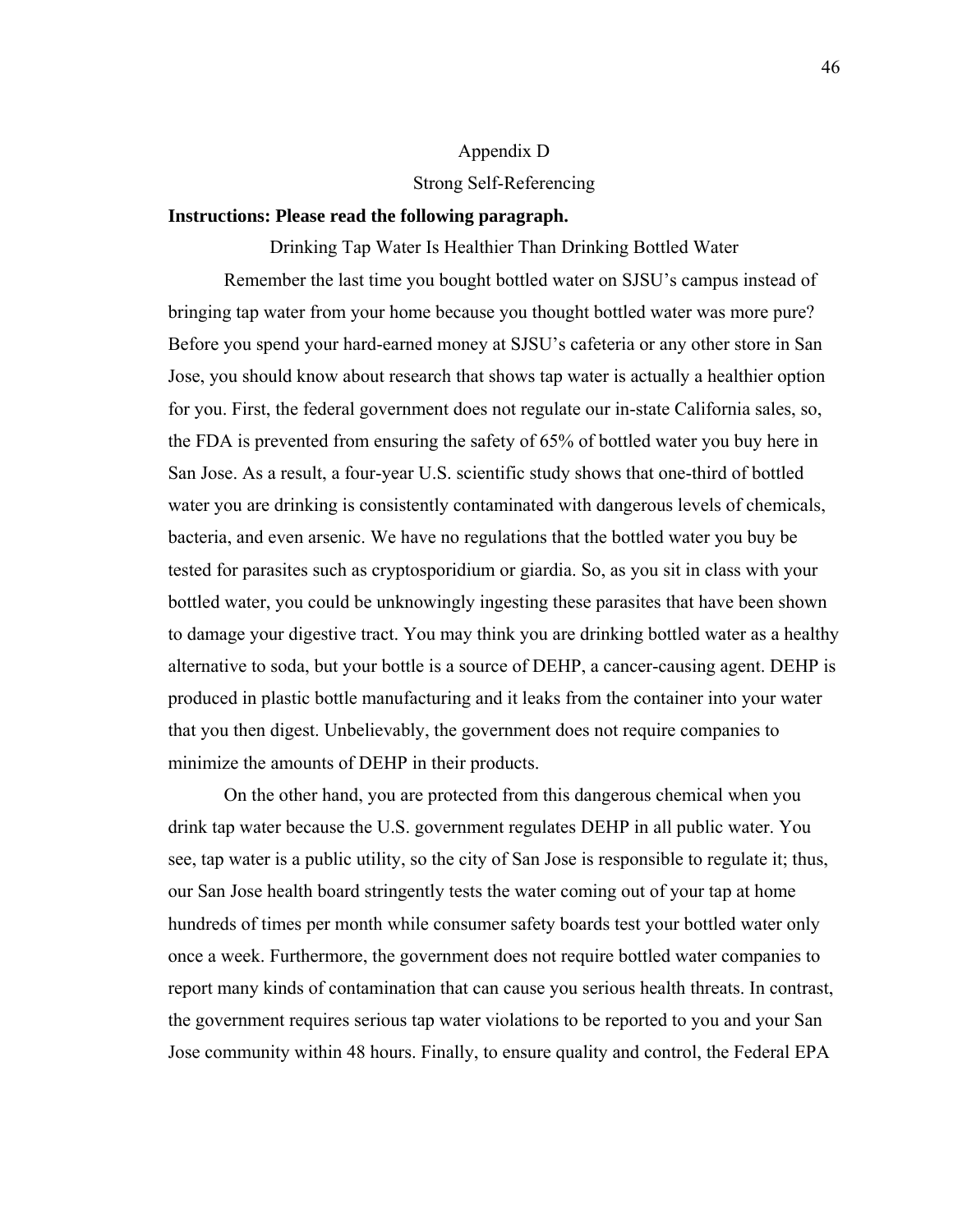requires tap water that you drink to be tested by objective and certified laboratories while the FDA allows potentially biased private laboratories -- employed by the bottled water manufactures themselves -- to test bottled water you are drinking everyday at your home, at your school and at your work.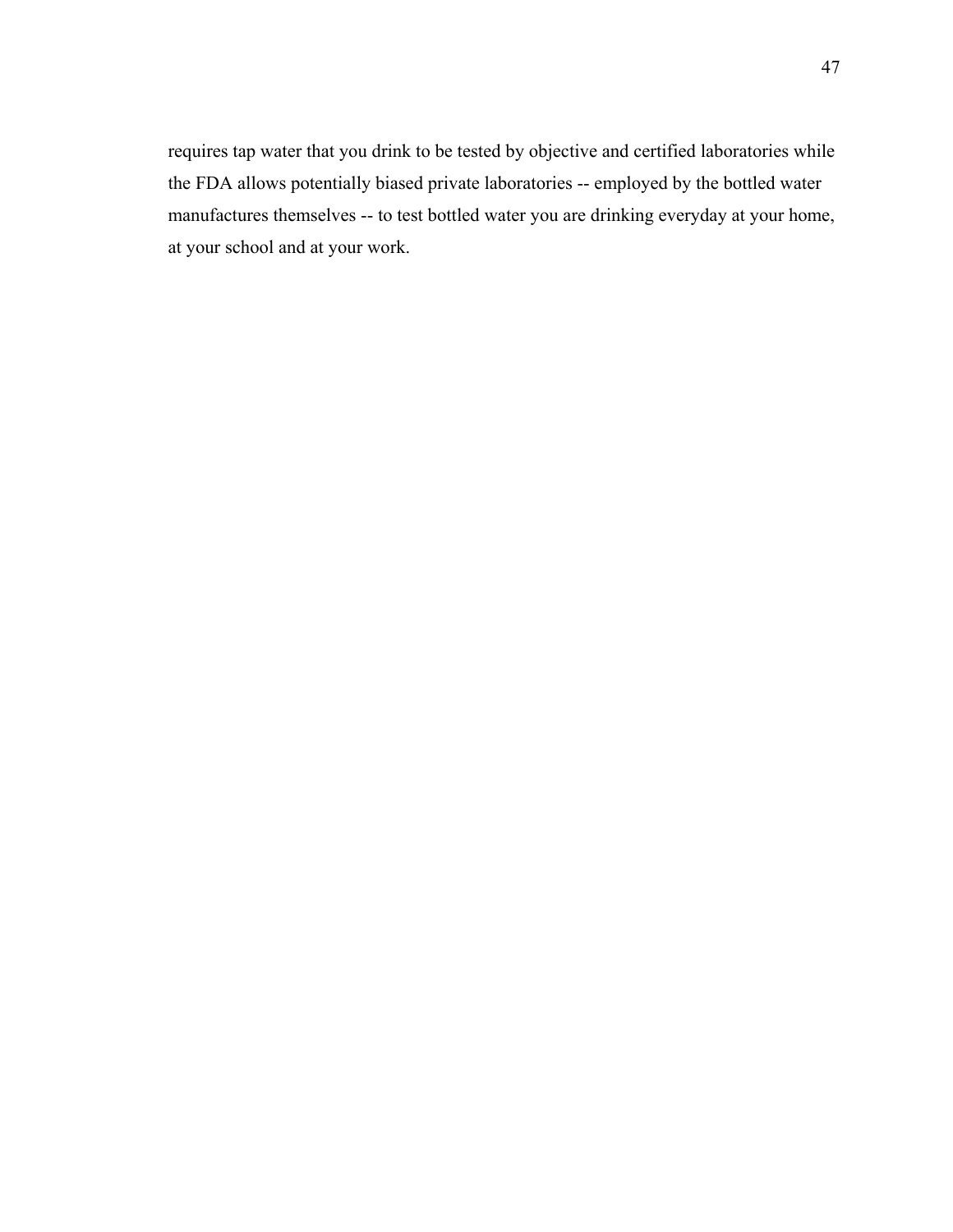#### Weak Self-Referencing

# **Instructions: Please read the following paragraph.**

Drinking Tap Water Is Healthier Than Drinking Bottled Water Remember the last time you bought bottled water on SJSU's campus instead of drinking tap water because you thought bottled water was cleaner? According to a government research project, sometimes tap water may be better for you than that bottled water you pay for at SJSU's cafeteria. As you sit in class drinking that bottled water, you may think that it can't be contaminated with anything because it tastes fresher to you. Also, you may think that since bottled water comes from a fresh mountain spring, and then is sealed and delivered to your local San Jose store, it must be automatically better for you than drinking out of your tap. However, as a college student at San Jose State, you should think twice about this because the results from research show otherwise. Tap water is constantly moving through your pipes unlike bottled water, which remain stagnant, so there is a good chance that your tap water right here in the Bay Area is better. Furthermore, do you ever hear about people in the news having health problems resulting from drinking too much tap water? Your home tap water here in San Jose just can't be that bad for you.

In addition, large amounts of bottled water you purchase here in San Jose may not really be regulated. Government health agencies that say they ensure the safety and quality of your bottled water are often very lazy. How do you know if these agencies are following through with certifications in your neighborhood? There is no way for you to know whether they are actually regulating all goods sold here in California like they say they are. Also, your home tap water is far more convenient for you than bottled water. You can store tap water in any container you have at your house and you don't have worry about carrying around a bottle because you can drink out of any public fountain on San Jose's campus, anywhere you happen to be. Finally, bottled water commercials you watch can be misleading and may actually be lying to you. There is no way for you to know if at least some of the bottled water you spend your hard earned money on is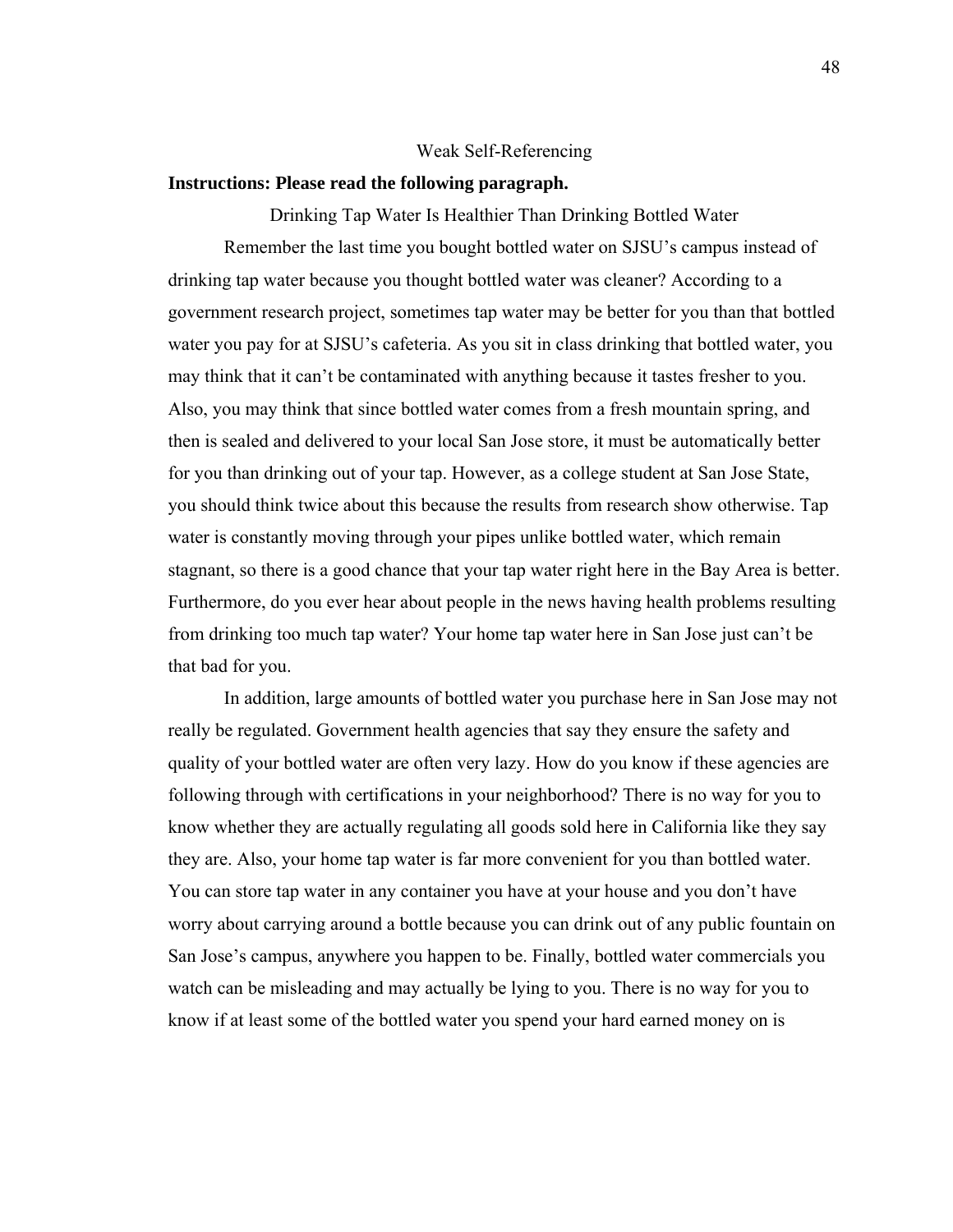actually just tap water in a bottle instead of originating from some fresh water spring like you see in the pictures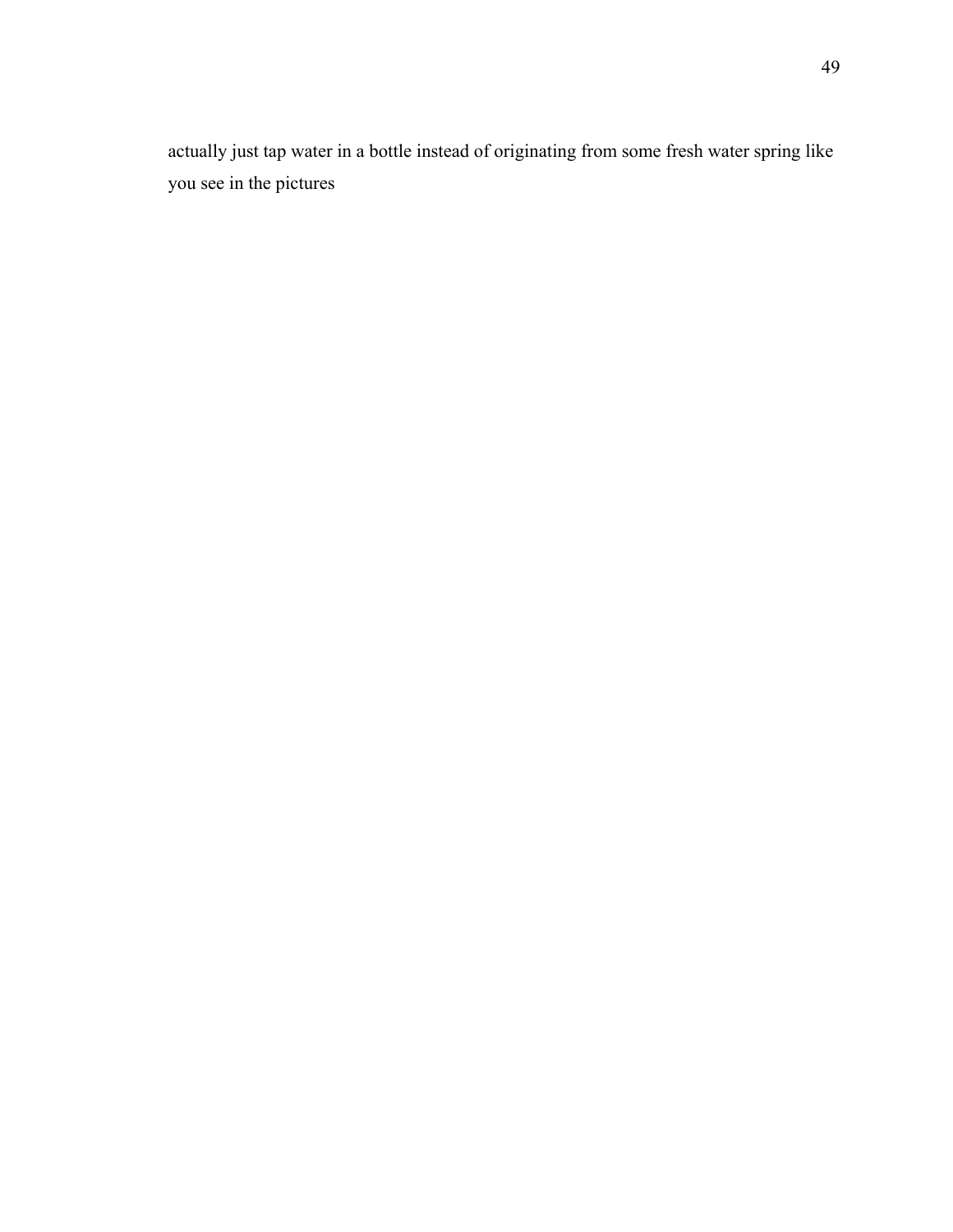#### Strong Non Self-Referencing

# **Instructions: Please read the following paragraph.**

Drinking Tap Water Is Healthier Than Drinking Bottled Water It is a common assumption that drinking bottled water is safer than drinking tap water because bottled water is cleaner or more pure. Well, here are the real facts that show that tap water may actually be a smarter and healthier option than purchases of bottled water. To begin with, the federal government does not regulate in-state sales, so, the FDA is prevented from ensuring the safety of about 65% of the bottled water sold in the United States. According to a four-year scientific study by a U.S. government agency, one-third of tested bottled water is consistently contaminated with dangerous levels of chemicals, bacteria, and even arsenic. Another example of the health dangers that come with bottled water is that federal government regulations do not require bottled water to be tested for parasites such as cryptosporidium or giardia. Numerous studies have shown that these parasites cause major health problems including damage to the digestive tract and other organs in the body. In addition, DEHP is a cancer-causing agent that is produced in plastic bottle manufacturing. This chemical can leak from the bottle and into the water that is ingested. Unbelievably, the government does not require bottled water companies to minimize the amounts of DEHP in their products and consequently, many people could be exposed to this dangerous chemical.

 On the other hand, protections from this chemical are in place with tap water because the U.S. government regulates DEHP in public water. Because tap water is a public utility, government health boards have a responsibility to regulate it; thus, these agencies stringently test tap water hundreds of times per month while consumer safety boards test bottled water only once a week. Furthermore, bottle water may have more poisons because the government does not require bottled water companies to report contamination that may cause serious health threats. In contrast, the government requires serious tap water violations to be reported to communities within 48 hours. Finally, to ensure quality and control, the Federal EPA requires tap water to be tested by objective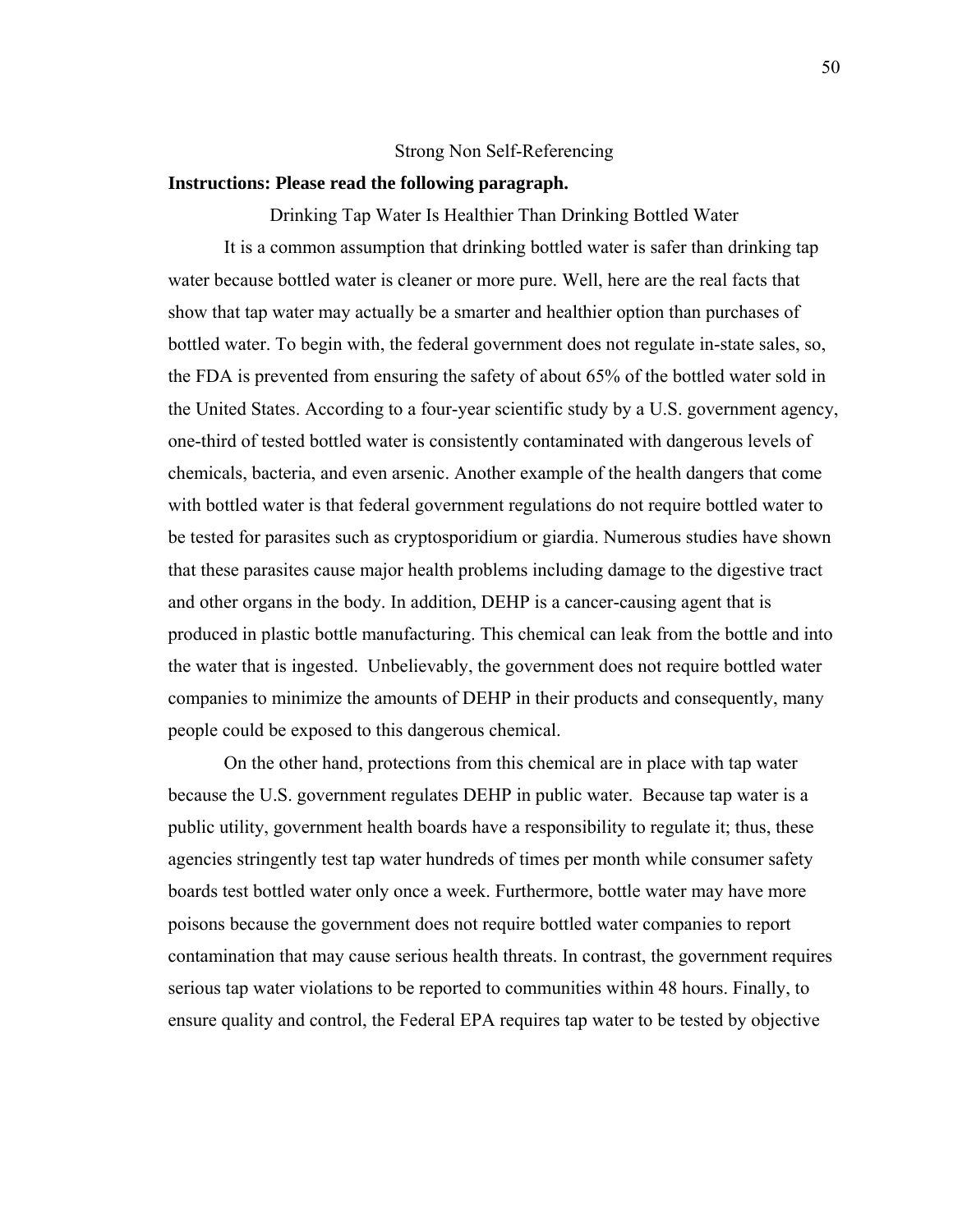and certified laboratories while the FDA allows potentially biased private laboratories - employed by the bottled water manufactures themselves -- to test bottled water.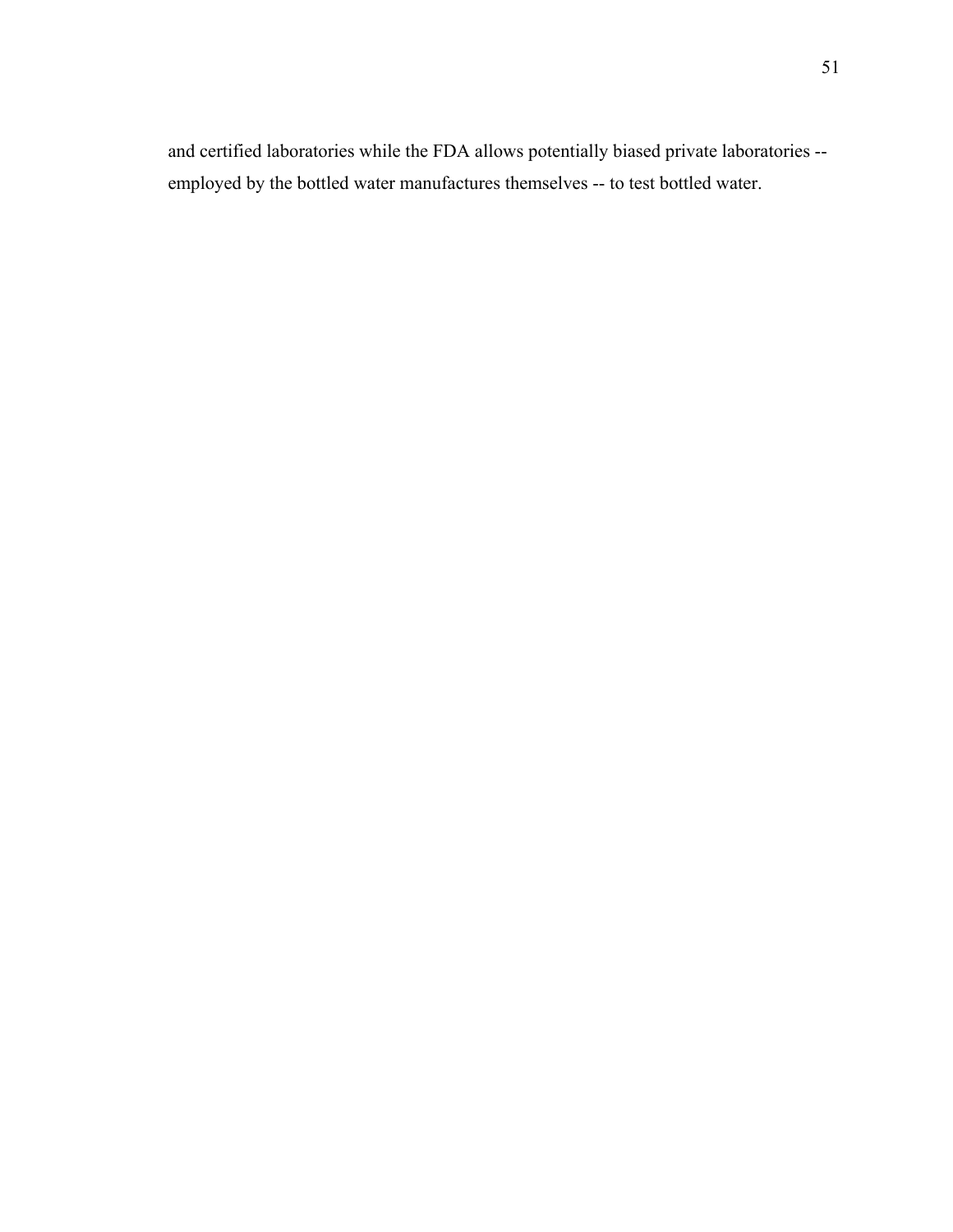#### Weak Non Self-Referencing

# **Instructions: Please read the following paragraph.**

Drinking Tap Water Is Healthier Than Drinking Bottled Water According to a government research project studying the contents of bottled water versus tap water, sometimes tap water is actually cleaner and healthier than bottled water. These results may be surprising because many people think that bottled water is safer and cleaner than tap water. They think that there is no way that bottled water could be contaminated with anything because it tastes fresher and cleaner. However, just because bottled water is bottled at a fresh spring in the mountains, then sealed and delivered to stores, it is not automatically better than drinking out of a tap. People should think twice about these assumptions because research results show that tap water is better. First, there are certain times when tap water can actually be cleaner than bottled water. Tap water is constantly moving through pipes unlike bottled waters, which remain stagnant, so there is a good chance that tap water must be better. Furthermore, there are many people in the United States who drink tap water instead of bottled water. Television news programs and newspapers never talk about people having health problems resulting from drinking too much tap water. Nobody ever thinks twice about drinking out of a faucet or a fountain, but people are always checking the label to be sure bottled water is coming from a good source. Tap water just can't be that bad.

In addition, large amounts of bottled water sold in the United States may not really be regulated. Government health agencies that say they ensure the safety and quality of bottled water are often very lazy. Maybe these agencies are not following through with certifications, and there is no way to know whether they are actually regulating all goods sold in the U.S. like they say they are. Also, tap water is far more convenient than bottled water. Tap water can be stored in any container that is available and there is no need for transportation of tap water because it is readily available out of any faucet. Finally, these bottled water commercials can be misleading and may actually lie to consumers. At least some of the bottled water is probably just tap water in a bottle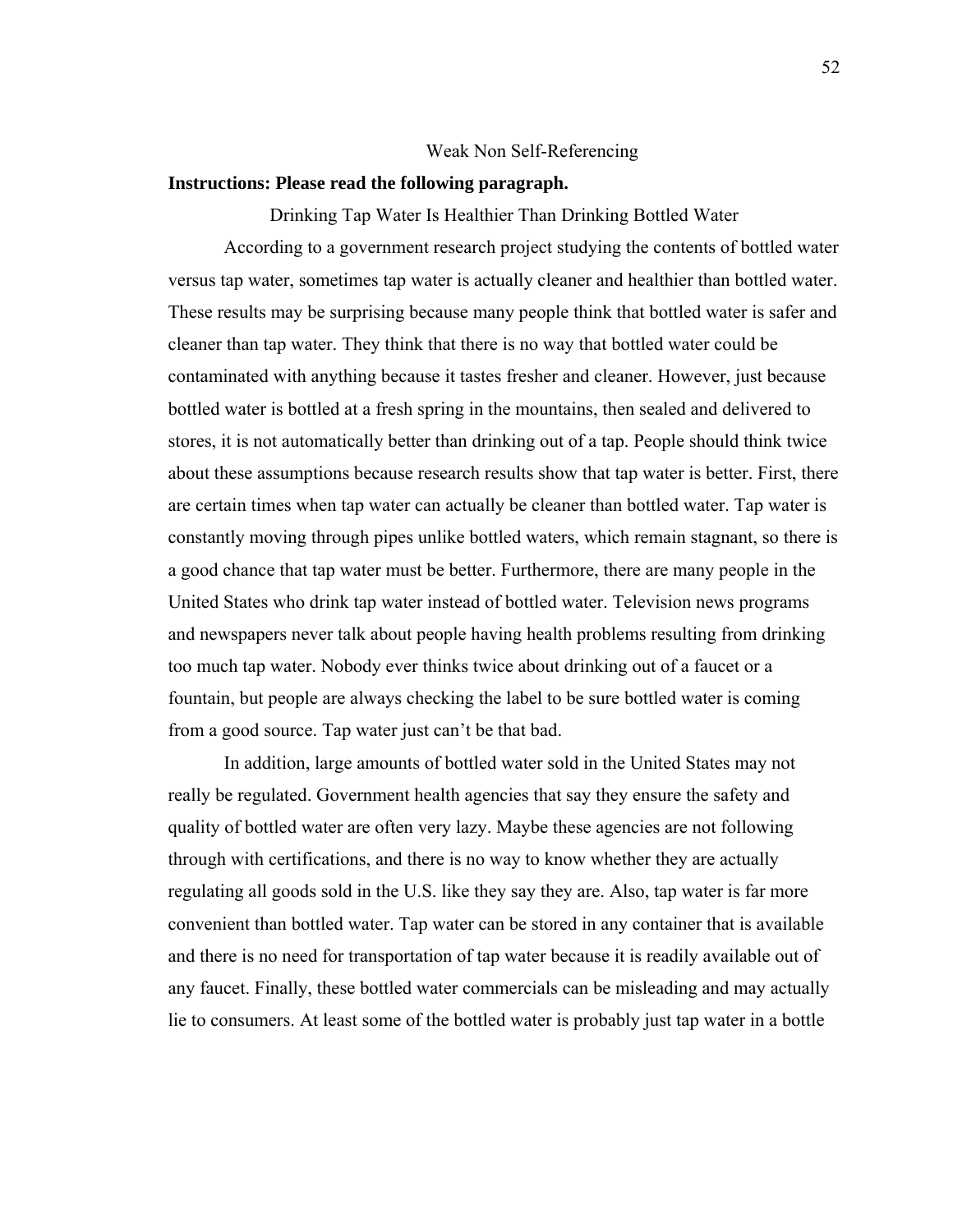instead of originating from some fresh water mountain spring like they show in the pictures.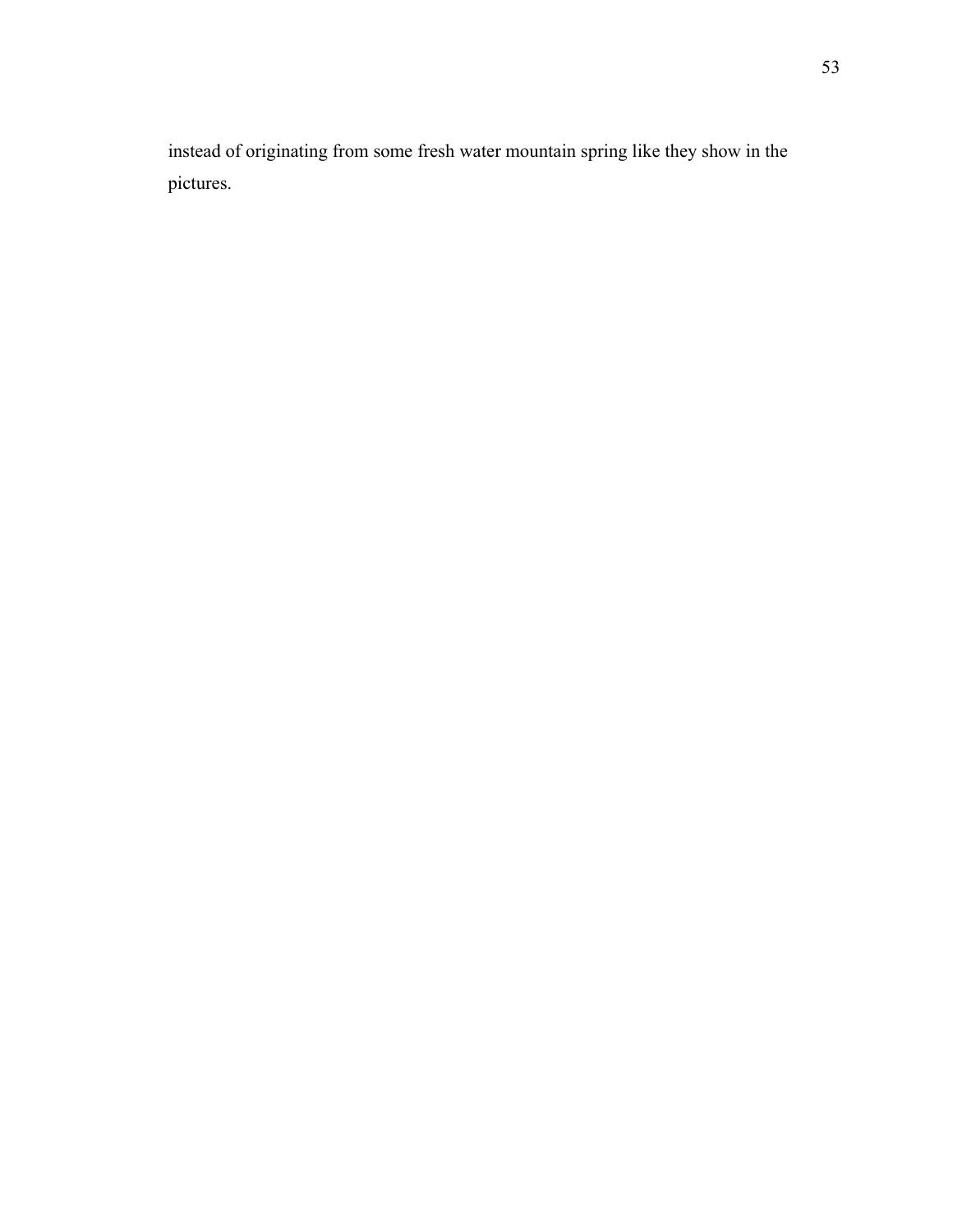# Appendix E

# Post Attitude Scale

# **Please rate your opinions on the paragraph you read about tap water and bottled water.**

How would you rate the strength of this paragraph?

| 1<br>weak                                                             | 2              | 3                       | $\overline{4}$<br>neutral | 5 | 6 | $\overline{7}$<br>strong                                 |
|-----------------------------------------------------------------------|----------------|-------------------------|---------------------------|---|---|----------------------------------------------------------|
| How convincing is this paragraph?                                     |                |                         |                           |   |   |                                                          |
| not at all<br>convincing                                              | 2              | 3                       | 4<br>neutral              | 5 | 6 | convincing                                               |
| How much does the language in this paragraph refer to "you" directly? |                |                         |                           |   |   |                                                          |
| 1<br>not very<br>much                                                 | 2              | 3                       | 4<br>neutral              | 5 | 6 | very<br>much so                                          |
| How do you feel at this moment?                                       |                |                         |                           |   |   |                                                          |
| very sad                                                              | $\overline{2}$ | 3                       | 4<br>neutral              | 5 | 6 | 7<br>very<br>happy                                       |
| $T1$ .                                                                |                | $1 \t 1 \t 1 \t 1 \t 1$ |                           |   |   | $\sim$<br>11 $\sqrt{1}$ $\sqrt{1}$ $\sqrt{2}$ $\sqrt{1}$ |

This paragraph seemed to relate to me personally, as a student at San Jose State University.

| strongly |  | neutral |  | strongly |
|----------|--|---------|--|----------|
| disagree |  |         |  | agree    |

This paragraph addressed a general audience as opposed to people like me specifically in San Jose.

| Strongly |  | neutral |  | strongly |
|----------|--|---------|--|----------|
| disagree |  |         |  | agree    |